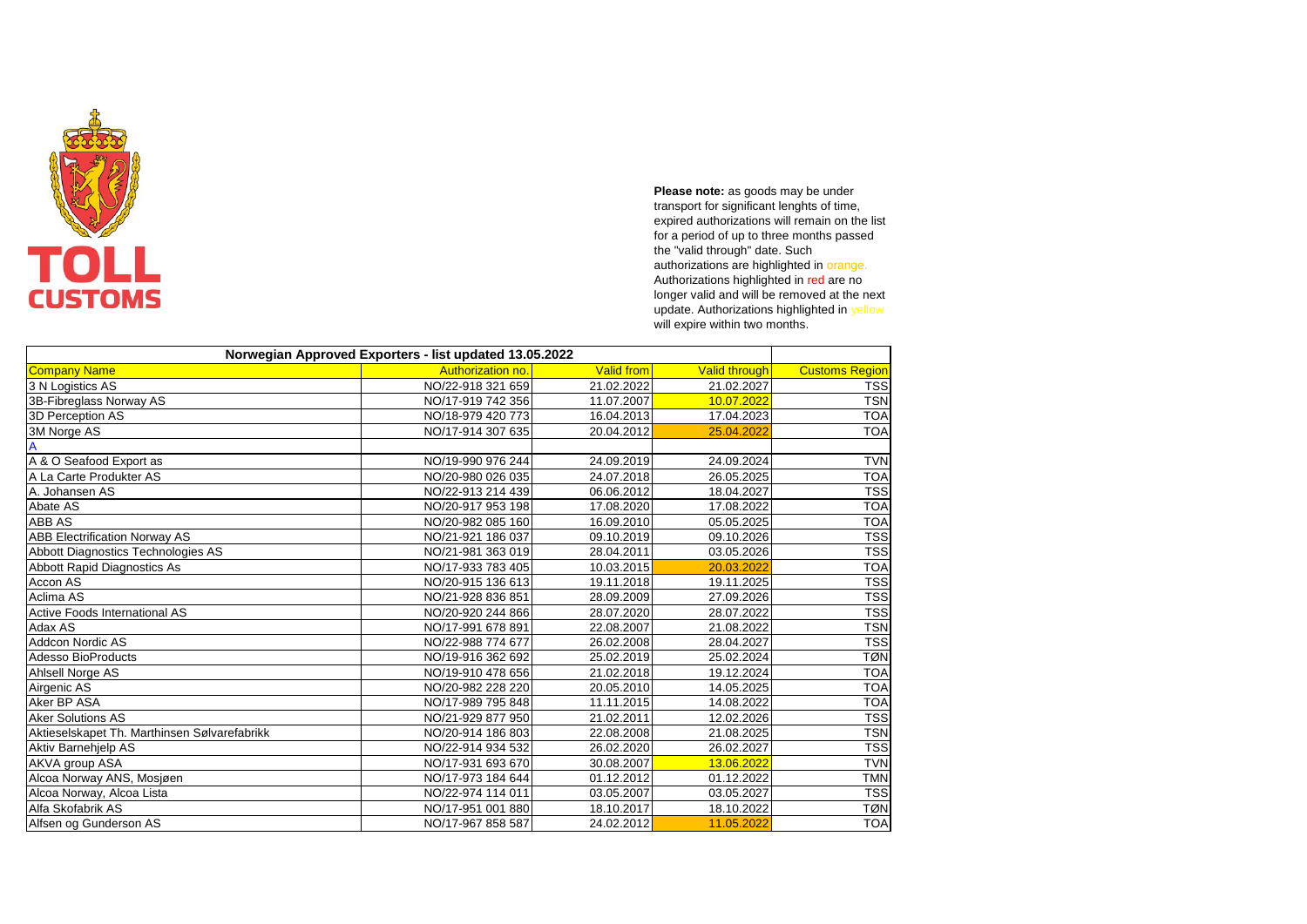| Algea AS                        | NO/22-910 116 940 | 07.05.2015 | 04.05.2027 | <b>TSS</b> |
|---------------------------------|-------------------|------------|------------|------------|
| Alimenta AS                     | NO/21-984 952 910 | 06.10.2021 | 06.10.2023 | <b>TSS</b> |
| <b>Allnex Norway AS</b>         | NO/21-999 177 565 | 04.11.2015 | 08.09.2026 | <b>TSS</b> |
| Alloc AS                        | NO/17-937 655 894 | 25.08.2010 | 25.08.2022 | <b>TSN</b> |
| <b>Allweiler AS</b>             | NO/21-919 674 237 | 14.09.2010 | 07.02.2026 | <b>TSS</b> |
| <b>Alminor AS</b>               | NO/22-976 115 015 | 09.02.2007 | 09.02.2027 | <b>TSS</b> |
| Alta Skiferbrudd SA             | NO/21-910 132 695 | 27.01.2014 | 13.01.2026 | <b>TSS</b> |
| Alupro-N AS                     | NO/22-935 609 402 | 17.04.2007 | 18.04.2027 | <b>TSS</b> |
| <b>Alustar AS</b>               | NO/20-970 968 997 | 01.08.2008 | 23.09.2022 | <b>TVN</b> |
| Alvøen as                       | NO/17-992 761 075 | 23.05.2007 | 29.05.2022 | <b>TVN</b> |
| <b>AM Nutrition AS</b>          | NO/21-987 651 059 | 22.12.2016 | 22.12.2026 | <b>TSS</b> |
| Andersens Mek. Verksted AS      | NO/22-945 688 823 | 27.03.2007 | 26.03.2027 | <b>TSS</b> |
| Andreas Bjørge Seafood AS       | NO/21-994 292 587 | 04.08.2009 | 13.09.2026 | <b>TSS</b> |
| Andøya Fisheries AS             | NO/18-996 082 261 | 08.02.2013 | 08.02.2023 | <b>TMN</b> |
| <b>Apartof AS</b>               | NO/20-988 944 815 | 19.03.2020 | 19.03.2022 | <b>TNN</b> |
| Appear TV AS                    | NO/20-986 942 033 | 09.08.2010 | 29.01.2025 | <b>TOA</b> |
| Aqua Gen AS                     | NO/21-964 367 701 | 26.04.2011 | 26.04.2026 | <b>TSS</b> |
| AquaScan AS                     | NO/20-989 239 023 | 07.04.2008 | 04.09.2025 | <b>TVN</b> |
| Arbor AS                        | NO/18-945 011 092 | 25.05.2018 | 25.05.2023 | <b>TMN</b> |
| <b>Archer Oiltools AS</b>       | NO/18-968 145 843 | 10.01.2017 | 27.11.2023 | <b>TVN</b> |
| <b>Arctic Catch AS</b>          | NO/20-993 270 040 | 23.10.2013 | 11.09.2025 | <b>TNN</b> |
| <b>Arctic Group Maritime AS</b> | NO/17-957 995 349 | 03.07.2017 | 03.07.2022 | <b>TOA</b> |
| Arctic Resource Norge AS        | NO/19-997 016 408 | 30.06.2017 | 01.07.2024 | <b>TNN</b> |
| <b>Arctic Seafood AS</b>        | NO/21-989 168 800 | 05.08.2019 | 05.08.2026 | <b>TSS</b> |
| ArcticZymes AS                  | NO/21-994 191 632 | 15.12.2011 | 15.12.2026 | <b>TSS</b> |
| <b>Arcus AS</b>                 | NO/20-975 381 722 | 13.09.2010 | 09.09.2025 | <b>TOA</b> |
| Arges AS                        | NO/21-999 516 491 | 15.11.2019 | 15.12.2026 | <b>TSS</b> |
| Arktis Fisch & Feinkost AS      | NO/21-989 892 959 | 23.01.2019 | 23.01.2026 | <b>TSS</b> |
| <b>Arne Hasle AS</b>            | NO/22-932 670 844 | 06.04.2017 | 06.04.2027 | <b>TSS</b> |
| Arnøy Laks AS                   | NO/22-994 613 405 | 09.01.2015 | 09.01.2027 | <b>TSS</b> |
| Artic Fish Export AS            | NO/17-995 892 715 | 16.11.2012 | 16.11.2022 | <b>TMN</b> |
| <b>AS Batteriretur</b>          | NO/19-968 840 002 | 24.09.2009 | 24.09.2024 | <b>TØN</b> |
| AS Bjørge & co                  | NO/17-931 444 883 | 07.06.2007 | 23.06.2023 | <b>TVN</b> |
| <b>AS Fiskevegn</b>             | NO/17-924 407 573 | 30.07.2007 | 24.05.2023 | <b>TVN</b> |
| <b>AS Formvac</b>               | NO/20-911 754 037 | 22.04.2008 | 27.03.2025 | <b>TVN</b> |
| AS Glea                         | NO/20-912 009 181 | 15.10.2020 | 15.10.2022 | <b>TSN</b> |
| <b>AS Hadeland Glassverk</b>    | NO/22-937 948 212 | 18.03.2020 | 18.03.2027 | <b>TSS</b> |
| <b>AS Møre Codfish Comp.</b>    | NO/17-914 499 151 | 14.08.2007 | 20.06.2022 | <b>TVN</b> |
| <b>AS Normark</b>               | NO/21-993 637 602 | 27.06.2021 | 27.06.2026 | <b>TSS</b> |
| <b>AS Norske Shell</b>          | NO/21-914 807 077 | 12.01.2021 | 12.01.2023 | <b>TSS</b> |
| <b>AS Paragon Nordic</b>        | NO/17-914 758 084 | 18.09.2017 | 18.09.2022 | <b>TØN</b> |
| AS Solberg Spinderi             | NO/17-959 048 851 | 11.07.2007 | 10.07.2022 | <b>TSN</b> |
| AS Spilka Industri              | NO/17-916 155 808 | 24.08.2007 | 09.06.2023 | <b>TVN</b> |
| <b>AS Tele Supply</b>           | NO/17-935 787 610 | 07.09.2017 | 07.09.2022 | <b>TOA</b> |
| <b>AS Wilfa</b>                 | NO/20-917 349 568 | 20.08.2010 | 28.05.2025 | <b>TOA</b> |
| <b>AS Aalesundfisk</b>          | NO/17-919 356 626 | 15.08.2007 | 29.06.2023 | <b>TVN</b> |
| <b>ASI</b> Automatikk AS        | NO/19-979 308 736 | 10.01.2012 | 10.01.2024 | <b>TSN</b> |
| <b>ASK JV AS</b>                | NO/20-920 596 398 | 17.09.2018 | 28.05.2025 | <b>TVN</b> |
| Askeladden Boats AS             | NO/22-993 937 827 | 24.01.2012 | 14.03.2027 | <b>TSS</b> |
| Aspire Brands AS                | NO/20-913 390 822 | 28.10.2020 | 28.10.2025 | <b>TSS</b> |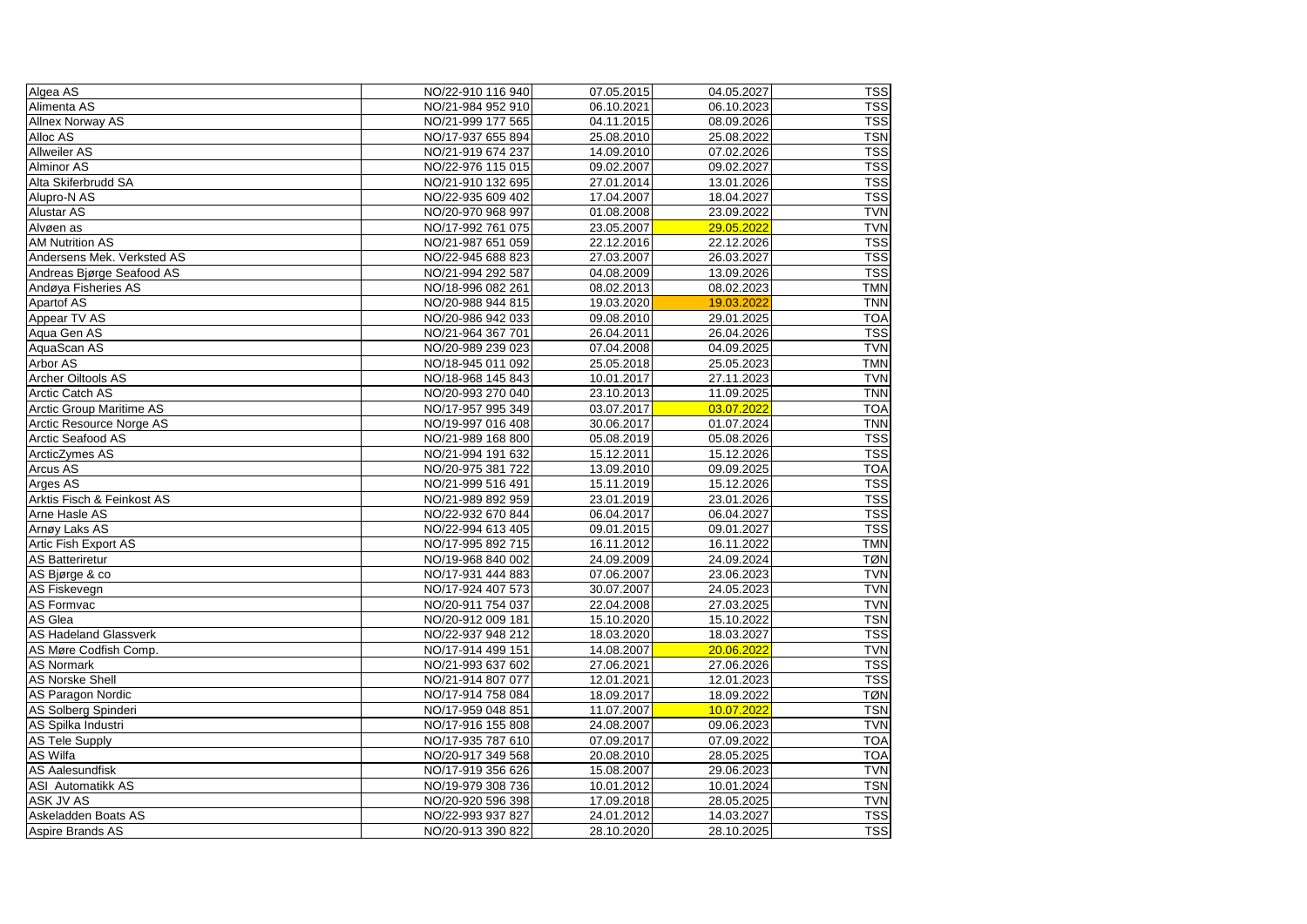| Assa Abloy Hospitality AS             | NO/17-974 493 438 | 01.10.2012 | 27.10.2022 | <b>TOA</b> |
|---------------------------------------|-------------------|------------|------------|------------|
| <b>Astrup AS</b>                      | NO/20-947 274 139 | 23.08.2010 | 27.05.2025 | <b>TOA</b> |
| Astrup Lofoten AS                     | NO/19-946 366 056 | 27.08.2009 | 18.11.2024 | <b>TMN</b> |
| A-Tec AS                              | NO/17-994 415 093 | 07.10.2015 | 26.10.2022 | <b>TOA</b> |
| Athena Seafoods AS                    | NO/20-982 185 017 | 11.04.2013 | 15.04.2025 | <b>TVN</b> |
| Atlantic Dawn Seafoods AS             | NO/18-985 779 988 | 25.11.2008 | 01.10.2023 | <b>TVN</b> |
| <b>ATS Norway AS</b>                  | NO/20-925 305 227 | 10.11.2020 | 10.11.2025 | <b>TSS</b> |
| Aura Electric AS                      | NO/18-912 032 450 | 30.06.2016 | 29.06.2023 | <b>TØN</b> |
| <b>Autek AS</b>                       | NO/21-964 399 808 | 12.08.2014 | 12.08.2026 | <b>TSS</b> |
| <b>Auto Care AS</b>                   | NO/16-947 588 648 | 01.12.2011 | 18.10.2026 | <b>TSS</b> |
| <b>Autoline AS</b>                    | NO/20-980 110 281 | 18.06.2020 | 18.06.2022 | <b>TOA</b> |
| Auto-Maskin AS                        | NO/22-921 853 181 | 07.05.2015 | 05.04.2027 | <b>TSS</b> |
| <b>Autronica Fire and Security AS</b> | NO/17-979 975 503 | 27.08.2012 | 27.08.2022 | <b>TMN</b> |
| <b>Aven Holmestrand AS</b>            | NO/17-916 494 777 | 12.07.2007 | 11.07.2022 | <b>TSN</b> |
| <b>Avery Dennison NTP</b>             | NO/17-946 661 287 | 06.09.2007 | 13.06.2023 | <b>TVN</b> |
| <b>AZIWELL AS</b>                     | NO/21-989 991 019 | 09.09.2019 | 09.09.2026 | <b>TSS</b> |
| $\overline{\mathsf{B}}$               |                   |            |            |            |
| <b>B&amp;Bartoni Norge AS</b>         | NO/22-919 686 537 | 15.05.2020 | 15.05.2027 | <b>TSS</b> |
| <b>Babord Seafood AS</b>              | NO/22-978 614 817 | 04.03.2015 | 04.03.2027 | <b>TSS</b> |
| Baggerød AS                           | NO/21-983 493 653 | 27.03.2009 | 20.04.2026 | <b>TSS</b> |
| <b>Bagges AS</b>                      | NO/20-980 616 622 | 12.08.2010 | 19.03.2025 | <b>TOA</b> |
| <b>Bakeverket AS</b>                  | NO/18-992 126 191 | 18.11.2015 | 05.02.2023 | <b>TSN</b> |
| <b>Bakeverket International</b>       | NO/20-922 690 294 | 22.05.2020 | 22.05.2025 | <b>TSN</b> |
| <b>Bakken Autohandel AS</b>           | NO/21-982 483 190 | 20.05.2021 | 20.05.2023 | <b>TSS</b> |
| <b>Bano AS</b>                        | NO/20-980 913 023 | 16.06.2020 | 17.06.2022 | <b>TVN</b> |
| <b>Barco Fredrikstad AS</b>           | NO/17-983 521 908 | 04.12.2017 | 04.12.2022 | <b>TØN</b> |
| <b>Barilla Norge AS</b>               | NO/17-943 599 416 | 27.11.2012 | 13.12.2022 | <b>TØN</b> |
| <b>Barra AS</b>                       | NO/21-910 425 757 | 04.10.2021 | 04.10.2026 | <b>TSS</b> |
| <b>Bartec Technor AS</b>              | NO/20-981 659 570 | 08.02.2008 | 29.01.2025 | <b>TVN</b> |
| <b>BASF AS</b>                        | NO/21-914 183 987 | 05.04.2011 | 11.01.2026 | <b>TSS</b> |
| <b>Bayer AS</b>                       | NO/19-911 268 647 | 01.09.2014 | 01.02.2024 | <b>TOA</b> |
| <b>Beauty Products AS</b>             | NO/20-920 432 697 | 23.10.2018 | 22.09.2025 | <b>TOA</b> |
| <b>Beha Elektro AS</b>                | NO/17-923 589 481 | 07.06.2007 | 06.07.2022 | <b>TSN</b> |
| Beha Hedo Industrier AS               | NO/17-948 905 299 | 03.07.2007 | 02.07.2022 | <b>TSN</b> |
| Bel-Mar AS                            | NO/20-985 615 780 | 19.02.2015 | 09.01.2025 | <b>TVN</b> |
| Benchmark Genetic Norway AS           | NO/22-983 506 925 | 04.02.2015 | 30.01.2027 | <b>TSS</b> |
| <b>Benestad Solutions AS</b>          | NO/16-924 801 026 | 17.07.2009 | 25.10.2026 | <b>TSS</b> |
| Benjamin Jensen AS                    | NO/17-959 010 536 | 10.08.2012 | 10.08.2022 | <b>TMN</b> |
| Benteler Automotive Raufoss AS        | NO/22-994 344 552 | 01.01.2022 | 01.01.2027 | <b>TSS</b> |
| <b>Bentzen AS</b>                     | NO/21-974 408 872 | 22.06.2012 | 14.01.2026 | <b>TSS</b> |
| Berg Lipidtech AS                     | NO/20-924 042 958 | 30.04.2020 | 30.04.2025 | <b>TVN</b> |
| Bergen Engines AS                     | NO/17-997 016 238 | 12.12.2012 | 19.12.2022 | <b>TVN</b> |
| Bergen Plastics AS                    | NO/21-910 507 451 | 11.04.2019 | 11.04.2026 | <b>TSS</b> |
| Bergene Holm AS                       | NO/17-812 750 062 | 15.08.2007 | 14.08.2022 | <b>TSN</b> |
| Berget AS                             | NO/20-945 662 506 | 24.12.2020 | 24.12.2025 | <b>TSS</b> |
| Bergsli Treteknikk AS                 | NO/17-988 933 341 | 15.08.2007 | 15.08.2022 | <b>TSN</b> |
| Berle Fisk AS                         | NO/18-974 404 648 | 25.04.2013 | 26.04.2023 | <b>TNN</b> |
| Berry Packaging Norway AS             | NO/19-979 555 369 | 23.07.2014 | 23.07.2024 | <b>TSN</b> |
| Bertel O. Steen AS                    | NO/19-916 218 753 | 05.12.2017 | 09.12.2024 | <b>TOA</b> |
| Bertel O. Steen Detalj AS             | NO/20-918 814 442 | 06.02.2018 | 23.01.2025 | <b>TOA</b> |
|                                       |                   |            |            |            |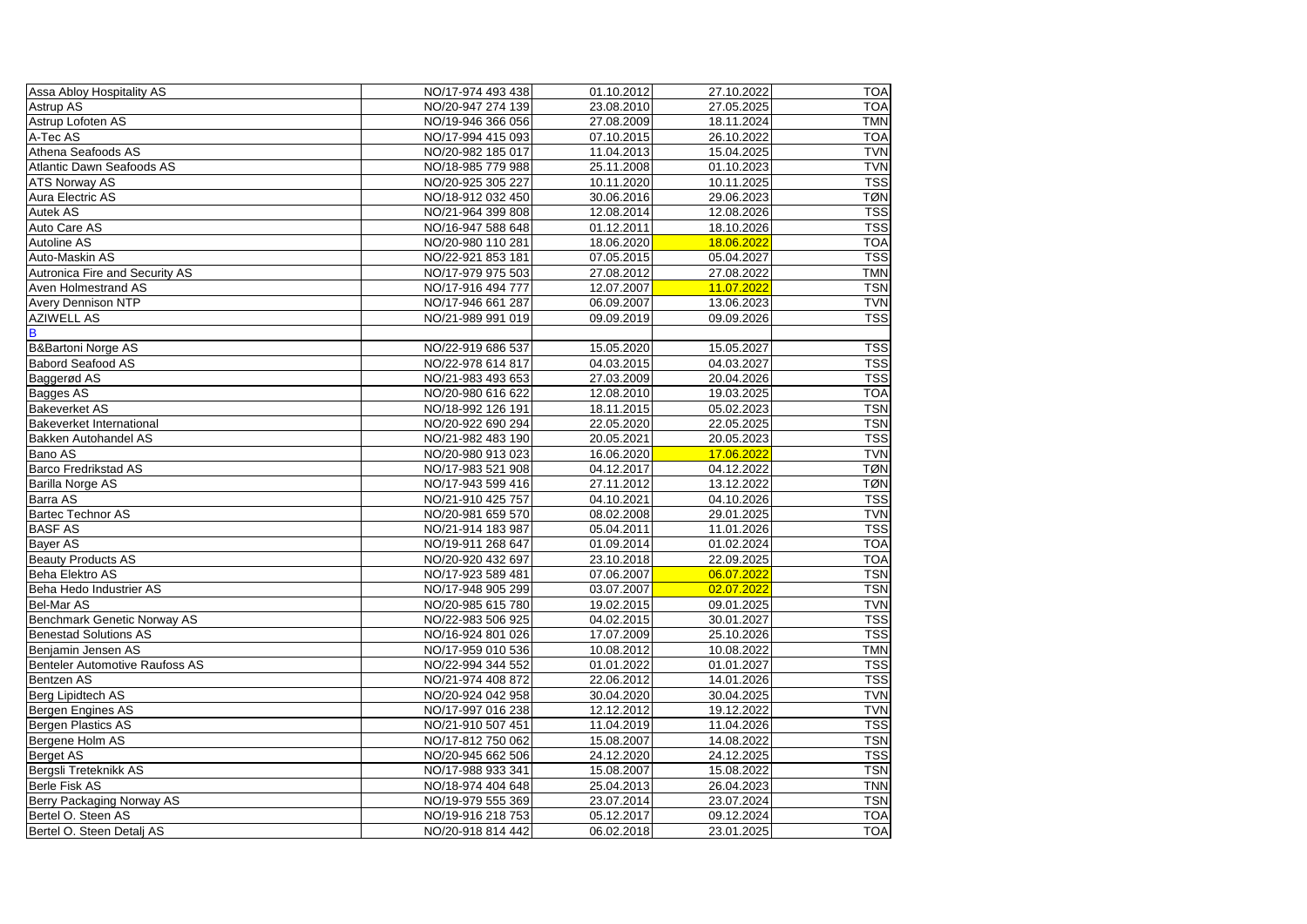| <b>Betek AS</b>                            | NO/17-944 249 907 | 24.09.2007 | 24.09.2022 | <b>TSN</b> |
|--------------------------------------------|-------------------|------------|------------|------------|
| <b>Bever Control AS</b>                    | NO/21-931 930 451 | 27.06.2019 | 30.08.2026 | <b>TSS</b> |
| Bevola Norge AS                            | NO/18-979 319 711 | 21.10.2016 | 21.10.2023 | <b>TSN</b> |
| Bewi Circular AS                           | NO/21-922 724 369 | 24.09.2019 | 30.11.2026 | <b>TSS</b> |
| BeWi Norplasta AS                          | NO/19-989 953 133 | 28.10.2009 | 22.11.2024 | <b>TMN</b> |
| <b>BIL MAS</b>                             | NO/22-924 721 944 | 23.03.2022 | 23.03.2024 | <b>TSS</b> |
| <b>Bim Norway AS</b>                       | NO/17-958 714 386 | 23.08.2007 | 22.08.2022 | <b>TSN</b> |
| <b>Biobe AS</b>                            | NO/17-984 329 881 | 25.09.2017 | 25.09.2022 | <b>TØN</b> |
| <b>Bioco AS</b>                            | NO/21-993 406 198 | 13.07.2021 | 13.07.2026 | <b>TSS</b> |
| <b>BioControl AS</b>                       | NO/19-959 837 090 | 09.12.2013 | 30.01.2024 | <b>TØN</b> |
| Biomega AS                                 | NO/17-982 951 879 | 10.12.2007 | 17.11.2022 | <b>TVN</b> |
| <b>Biosirk Norge AS</b>                    | NO/22-921 042 434 | 12.03.2012 | 24.03.2027 | <b>TSS</b> |
| <b>Biotec BetaGlucans AS</b>               | NO/20-996 327 191 | 30.03.2020 | 30.03.2022 | <b>TNN</b> |
| Bjarne Johnsen AS                          | NO/17-913 199 308 | 21.06.2007 | 11.05.2023 | <b>TVN</b> |
| <b>Blafre AS</b>                           | NO/22-995 681 943 | 05.04.2022 | 05.04.2027 | <b>TSS</b> |
| <b>Blowtech GT AS</b>                      | NO/22-994 841 270 | 16.02.2012 | 16.02.2027 | <b>TSS</b> |
| Bodahl-Johansen & Co                       | NO/18-929 703 499 | 13.11.2013 | 13.11.2023 | <b>TØN</b> |
| <b>Boen Bruk</b>                           | NO/17-923 615 172 | 04.05.2007 | 03.05.2022 | <b>TSN</b> |
| Boheme Europe AS                           | NO/21-933 872 793 | 28.08.2019 | 28.08.2026 | <b>TSS</b> |
| <b>Boliden Commercial AB</b>               | NO/20-987 485 752 | 21.05.2008 | 11.05.2025 | <b>TVN</b> |
| Boliden Odda AS                            | NO/19-911 177 870 | 09.01.2008 | 21.11.2024 | <b>TVN</b> |
| <b>Bombardier Transportation Norway AS</b> | NO/17-916 374 186 | 06.05.2015 | 12.06.2022 | <b>TOA</b> |
| <b>Borregaard AS</b>                       | NO/18-895 623 032 | 19.09.2013 | 19.09.2023 | <b>TØN</b> |
| <b>Bosch Rexroth AS</b>                    | NO/20-911 348 764 | 22.03.2010 | 20.03.2025 | <b>TOA</b> |
| <b>Bossard Norway AS</b>                   | NO/22-935 086 787 | 17.08.2012 | 11.05.2027 | <b>TSS</b> |
| <b>BP Chemicals Ltd</b>                    | NO/19-988 639 591 | 28.04.2017 | 20.03.2024 | <b>TOA</b> |
| <b>Braillo Norway AS</b>                   | NO/17-929 009 746 | 06.07.2007 | 05.07.2022 | <b>TSN</b> |
| <b>Brammer AS</b>                          | NO/17-979 478 275 | 18.12.2007 | 01.12.2022 | <b>TVN</b> |
| <b>Brav Norway AS</b>                      | NO/20-920 404 499 | 24.05.2013 | 10.06.2025 | <b>TOA</b> |
| <b>Bravo Seafood AS</b>                    | NO/22-917 257 957 | 07.09.2010 | 02.01.2027 | <b>TSS</b> |
| Bredengen AS                               | NO/20-978 707 777 | 15.03.2010 | 14.02.2025 | <b>TOA</b> |
| <b>Brenntag Nordic AS</b>                  | NO/17-937 520 913 | 06.09.2017 | 06.09.2022 | <b>TØN</b> |
| <b>Brunstad AS</b>                         | NO/20-810 859 482 | 21.01.2008 | 12.06.2025 | <b>TVN</b> |
| <b>Brunvoll AS</b>                         | NO/17-995 884 070 | 29.08.2012 | 12.06.2022 | <b>TVN</b> |
| <b>Brunvoll Mar-El AS</b>                  | NO/17-914 192 137 | 31.12.2007 | 30.05.2022 | <b>TSN</b> |
| <b>Brunvoll Volda AS</b>                   | NO/17-917 225 702 | 17.10.2017 | 19.10.2022 | <b>TVN</b> |
| Brynild Gruppen AS                         | NO/18-992 034 912 | 14.04.2008 | 14.04.2023 | <b>TØN</b> |
| Brynje of Norway AS                        | NO/20-913 029 666 | 18.05.2010 | 24.02.2025 | <b>TSN</b> |
| Brødr Sunde AS                             | NO/22-916 416 784 | 14.05.2007 | 05.05.2027 | <b>TSS</b> |
| Brødr. Remø as                             | NO/17-937 600 119 | 12.12.2007 | 29.08.2022 | <b>TVN</b> |
| Brødrene Andreassen Værøy AS               | NO/17-980 557 855 | 28.09.2012 | 28.09.2022 | <b>TMN</b> |
| Brødrene Arntsen AS                        | NO/17-968 591 134 | 10.08.2012 | 10.08.2022 | <b>TMN</b> |
| Brødrene Berg AS                           | NO/17-976 483 006 | 15.08.2017 | 15.08.2022 | <b>TMN</b> |
| <b>Brødrene Dahl AS</b>                    | NO/18-945 757 280 | 24.01.2013 | 15.01.2023 | <b>TOA</b> |
| Brødrene Flaarønning AS                    | NO/17-911 699 710 | 02.10.2017 | 02.10.2022 | <b>TMN</b> |
| Brødrene Karlsen Sales AS                  | NO/21-991 890 742 | 29.11.2011 | 09.12.2026 | <b>TSS</b> |
| Brødrene Larsen Eftf. AS                   | NO/19-976 970 500 | 17.10.2012 | 10.10.2024 | <b>TVN</b> |
| <b>Brødrene Sperre AS</b>                  | NO/19-916 153 120 | 15.08.2014 | 25.04.2024 | <b>TVN</b> |
| Brødrene Aarseth AS                        | NO/20-999 212 743 | 17.09.2018 | 24.07.2025 | <b>TVN</b> |
| <b>Busnor AS</b>                           | NO/20-912 370 658 | 11.11.2020 | 11.11.2022 | <b>TSS</b> |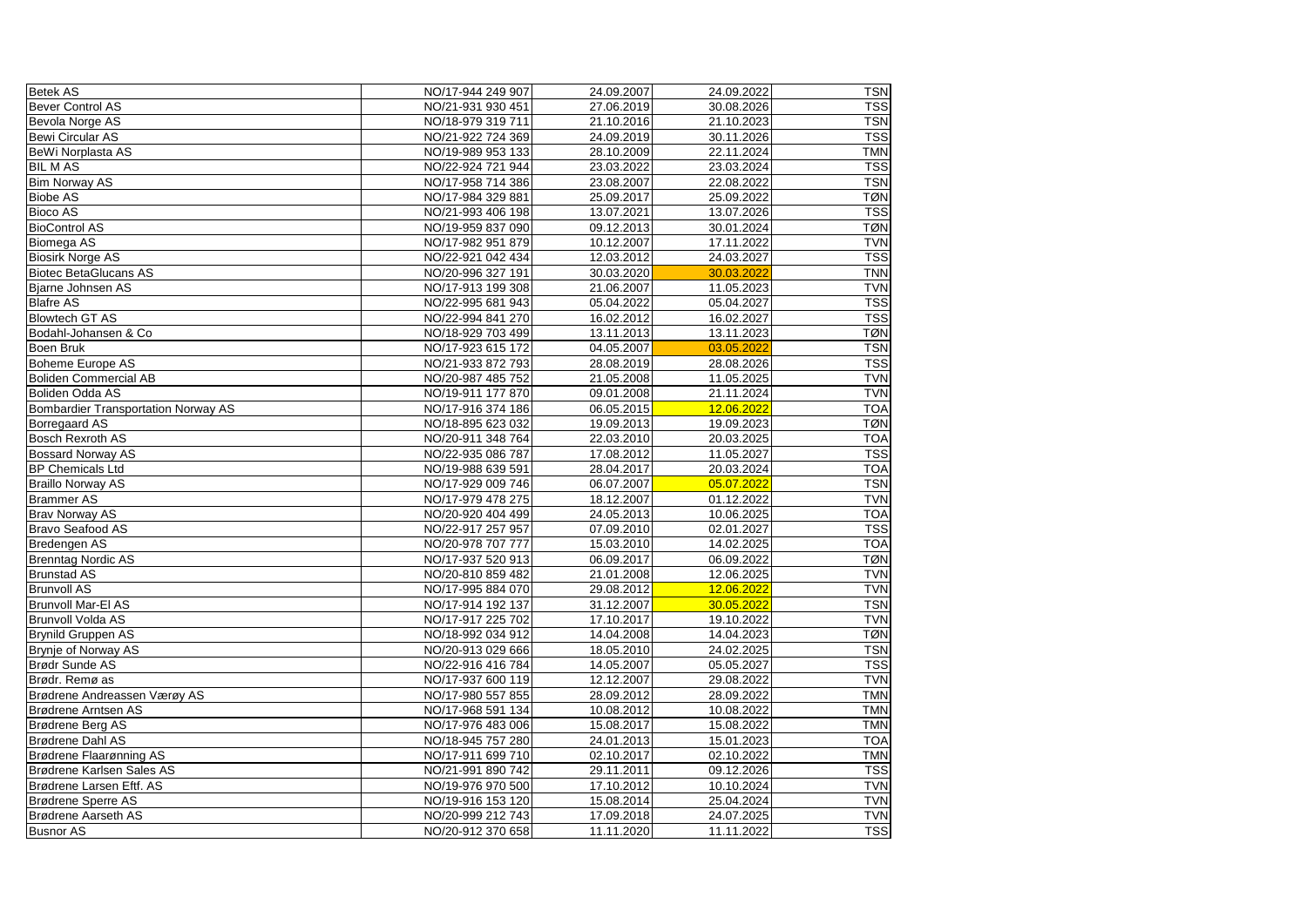| Byggma ASA                           | NO/17-979 165 285 | 03.07.2007 | 03.07.2022 | <b>TSN</b> |
|--------------------------------------|-------------------|------------|------------|------------|
| <b>Båly Fisk AS</b>                  | NO/20-990 583 943 | 18.08.2020 | 18.08.2022 | <b>TSN</b> |
| $\mathbf C$                          |                   |            |            |            |
| C Food Norway AS                     | NO/20-918 170 316 | 16.07.2020 | 16.07.2022 | <b>TVN</b> |
| <b>C</b> H Evensen Industriovner AS  | NO/19-995 504 081 | 28.02.2014 | 28.02.2024 | <b>TØN</b> |
| <b>Cameron Sense AS</b>              | NO/18-981 919 971 | 22.04.2013 | 06.06.2023 | <b>TSN</b> |
| Capefish Sales AS                    | NO/17-982 789 915 | 22.08.2012 | 15.08.2022 | <b>TNN</b> |
| Carboline Norge AS                   | NO/22-980 488 683 | 08.03.2007 | 08.03.2027 | <b>TSS</b> |
| Carl Johan as                        | NO/17-985 057 826 | 30.07.2007 | 31.07.2022 | <b>TVN</b> |
| Carlsberg Supply Company AG          | NO/20-995 819 678 | 25.02.2015 | 14.02.2025 | <b>TOA</b> |
| <b>Cathwell AS</b>                   | NO/20-985 532 508 | 14.12.2020 | 14.12.2025 | <b>TSS</b> |
| Celsa Armeringsstål AS               | NO/22-953 591 421 | 24.01.2012 | 24.01.2027 | <b>TSS</b> |
| Cermaq Norway AS                     | NO/19-961 922 976 | 18.08.2009 | 24.01.2024 | <b>TMN</b> |
| <b>CFood Trade AS</b>                | NO/21-922 223 491 | 12.04.2019 | 12.04.2026 | <b>TSS</b> |
| <b>Chassix Norway AS</b>             | NO/19-919 789 891 | 21.12.2017 | 21.12.2024 | <b>TSN</b> |
| <b>Chemring Nobel AS</b>             | NO/17-991 191 984 | 11.07.2007 | 10.07.2022 | <b>TSN</b> |
| Chiron AS                            | NO/20-924 361 360 | 12.11.2020 | 12.11.2025 | <b>TSS</b> |
| <b>CHSnor AS</b>                     | NO/20-988 522 082 | 26.03.2010 | 19.01.2025 | <b>TØN</b> |
| Cinderella Eco Group AS              | NO/21-998 619 408 | 08.02.2019 | 08.02.2026 | <b>TSS</b> |
| ClampOn AS                           | NO/17-966 556 145 | 16.08.2007 | 30.05.2023 | <b>TVN</b> |
| Clipper Seafood as                   | NO/17-963 289 529 | 11.06.2007 | 26.06.2022 | <b>TVN</b> |
| <b>CNC Produkter AS</b>              | NO/19-951 722 812 | 28.10.2009 | 28.10.2024 | <b>TMN</b> |
| <b>Coast Polaris</b>                 | NO/17-980 392 198 | 03.08.2007 | 18.07.2023 | <b>TVN</b> |
| <b>Coast Seafood AS</b>              | NO/17-971 003 936 | 16.08.2007 | 26.06.2023 | <b>TVN</b> |
| Coast Tromsø AS                      | NO/19-920 040 446 | 10.01.2018 | 18.12.2024 | <b>TNN</b> |
| Cod-Export AS                        | NO/22-984 265 700 | 21.06.2007 | 15.05.2027 | <b>TSS</b> |
| Coldwater Prawns of Norway AS        | NO/21-992 097 450 | 14.04.2009 | 14.04.2026 | <b>TSS</b> |
| <b>Combiwood Barkevik AS</b>         | NO/21-933 667 901 | 27.01.2009 | 23.03.2026 | <b>TSS</b> |
| <b>ComPower AS</b>                   | NO/19-971 052 457 | 24.05.2017 | 14.06.2024 | <b>TVN</b> |
| Comrod AS                            | NO/20-934 335 724 | 21.01.2008 | 03.02.2025 | <b>TVN</b> |
| Conmec AS                            | NO/18-912 245 829 | 06.12.2016 | 22.11.2023 | <b>TOA</b> |
| ConocoPhillips Skandinavia AS        | NO/21-918 110 127 | 12.07.2019 | 12.07.2026 | <b>TSS</b> |
| Containerservice Ottersøy AS         | NO/21-997 311 388 | 27.03.2014 | 27.03.2026 | <b>TSS</b> |
| Contera Engros AS                    | NO/22-912 639 142 | 14.03.2022 | 14.03.2024 | <b>TSS</b> |
| CooperCrouse-hinds AS                | NO/17-976 180 690 | 06.07.2007 | 29.06.2022 | <b>TOA</b> |
| Corvus Energy AS                     | NO/21-914 886 646 | 19.03.2021 | 19.03.2023 | <b>TSS</b> |
| Crown Norge AS                       | NO/19-987 903 619 | 12.08.2009 | 26.08.2024 | <b>TØN</b> |
| <b>CTM Lyng AS</b>                   | NO/21-936 285 244 | 01.06.2021 | 01.06.2026 | <b>TSS</b> |
| Curida AS                            | NO/21-815 146 352 | 08.02.2016 | 08.02.2026 | <b>TSS</b> |
| D                                    |                   |            |            |            |
| Dacon AS                             | NO/22-932 431 289 | 25.04.2022 | 25.04.2024 | <b>TSS</b> |
| Dale of Norway AS, nytt orgnr        | NO/17-991 368 566 | 30.07.2007 | 19.06.2022 | <b>TVN</b> |
| Danfoss Power Solutions AS           | NO/21-981 261 682 | 10.05.2011 | 15.02.2026 | <b>TSS</b> |
| Daniel Eide AS                       | NO/20-913 505 158 | 19.12.2018 | 19.12.2025 | <b>TSS</b> |
| <b>DC Eikefet Aggregates AS</b>      | NO/21-932 307 952 | 26.08.2019 | 26.08.2026 | <b>TSS</b> |
| DC Halsvik Aggregates AS             | NO/21-977 213 630 | 26.08.2019 | 26.08.2026 | <b>TSS</b> |
| <b>DC Seljestokken Aggregates AS</b> | NO/16-984 313 403 | 30.10.2014 | 30.10.2026 | <b>TSS</b> |
| <b>DEFA AS</b>                       | NO/17-945 692 758 | 01.09.2017 | 01.09.2022 | <b>TSN</b> |
| Denofa AS                            | NO/22-987 643 935 | 15.06.2012 | 13.03.2027 | <b>TSS</b> |
| Dentaco AS                           | NO/18-948 899 329 | 08.11.2013 | 14.11.2023 | <b>TVN</b> |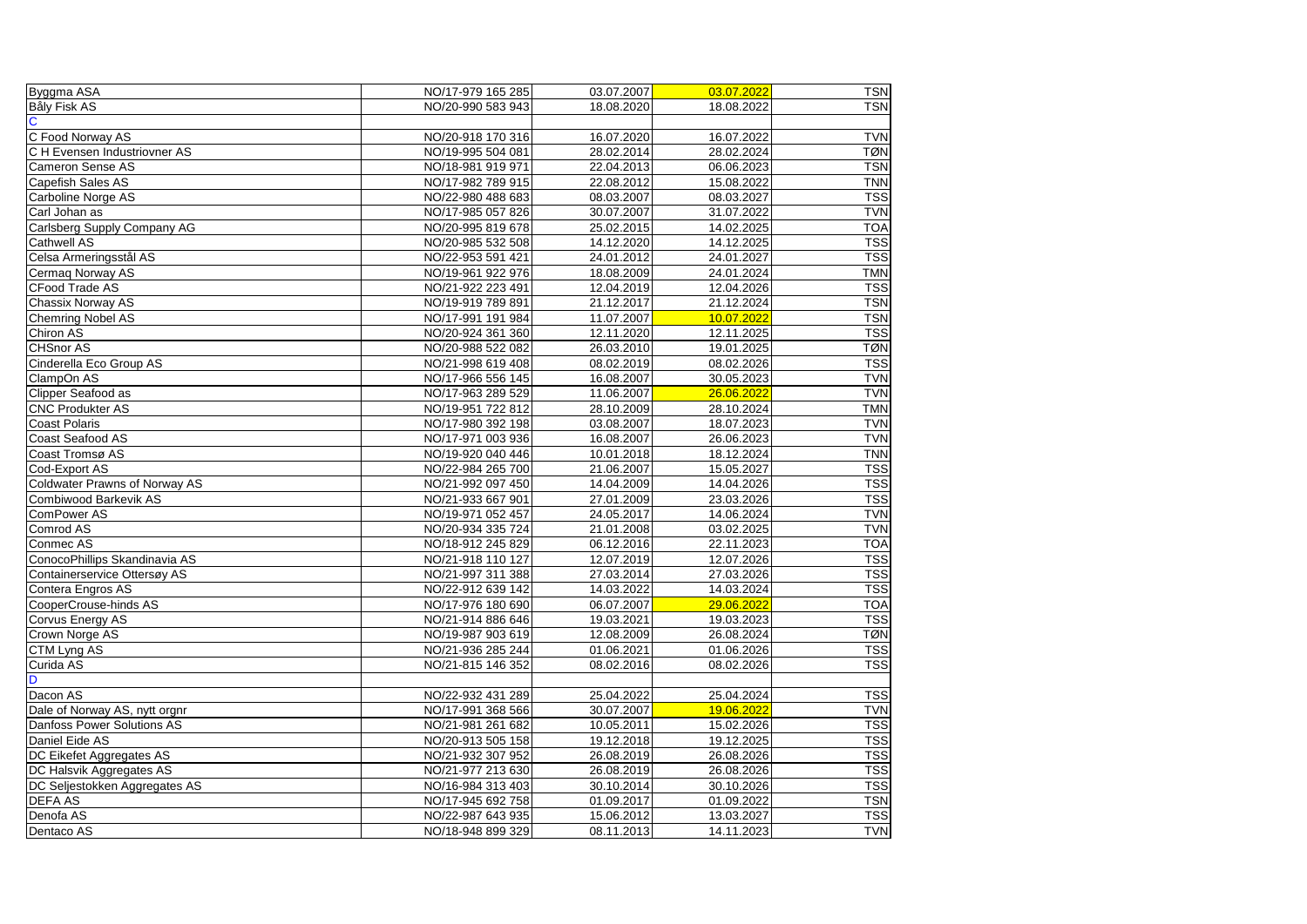| Det Norske Myntverket AS                | NO/18-882 727 122 | 21.11.2018 | 21.11.2023 | <b>TSN</b> |
|-----------------------------------------|-------------------|------------|------------|------------|
| Devico AS                               | NO/18-947 402 633 | 06.09.2016 | 06.09.2023 | <b>TMN</b> |
| Devold of Norway AS                     | NO/20-984 636 318 | 22.11.2007 | 21.07.2025 | <b>TVN</b> |
| <b>DNE Pharma AS</b>                    | NO/20-991 741 208 | 02.03.2010 | 10.02.2025 | <b>TOA</b> |
| DNH A/S Den Norske Høyttalerfabrikk A/S | NO/22-911 169 037 | 22.03.2007 | 22.03.2027 | <b>TSS</b> |
| <b>Dokka Fasteners AS</b>               | NO/17-942 850 999 | 23.10.2017 | 23.10.2022 | <b>TØN</b> |
| Domstein Fish AS                        | NO/21-999 276 032 | 16.08.2007 | 02.06.2026 | <b>TSS</b> |
| Domstein Sjømat AS                      | NO/21-997 420 470 | 30.01.2014 | 02.06.2026 | <b>TSS</b> |
| Doosan Infracore Norway AS              | NO/22-985 499 209 | 15.03.2012 | 12.05.2027 | <b>TSS</b> |
| Dovreskifer AS                          | NO/21-890 916 422 | 18.04.2016 | 18.04.2026 | <b>TSS</b> |
| Dragøy Grossist AS                      | NO/22-918 375 139 | 22.02.2022 | 22.02.2024 | <b>TSS</b> |
| <b>Drevik International AS</b>          | NO/19-974 534 630 | 08.01.2008 | 27.09.2024 | <b>TVN</b> |
| Driftsteknikk Industrier AS             | NO/17-958 925 476 | 25.09.2015 | 25.09.2022 | <b>TSN</b> |
| Drops Design AS                         | NO/20-935 134 986 | 15.09.2010 | 13.07.2025 | <b>TOA</b> |
| Dryfish of Norway AS                    | NO/19-915 675 824 | 08.09.2017 | 27.06.2024 | <b>TOA</b> |
| Drytech AS                              | NO/17-986 405 178 | 24.05.2012 | 25.05.2022 | <b>TNN</b> |
| <b>Ducatel AS</b>                       | NO/21-992 550 902 | 09.04.2019 | 09.04.2026 | <b>TSS</b> |
| Dupont Nutrition Norge AS               | NO/19-980 859 525 | 21.09.2012 | 27.08.2024 | <b>TOA</b> |
| Duscholux Norge AS                      | NO/19-916 578 407 | 29.04.2017 | 29.04.2024 | <b>TSN</b> |
| Dynea AS                                | NO/19-912 555 739 | 08.07.2014 | 23.05.2024 | <b>TOA</b> |
| Е                                       |                   |            |            |            |
| Easee AS                                | NO/21-920 292 046 | 04.10.2021 | 04.10.2023 | <b>TSS</b> |
| Eco Loop Norway AS                      | NO/21-922 768 056 | 14.12.2021 | 14.12.2026 | <b>TSS</b> |
| <b>Edelweiss AS</b>                     | NO/19-845 699 852 | 16.10.2017 | 12.10.2024 | <b>TØN</b> |
| <b>Edward Johnsen AS</b>                | NO/17-913 200 586 | 14.08.2007 | 26.07.2022 | <b>TVN</b> |
| <b>EFD Induction AS</b>                 | NO/20-930 400 580 | 14.09.2010 | 14.09.2025 | <b>TSN</b> |
| Egersund Net AS                         | NO/17-976 555 708 | 19.07.2007 | 30.08.2022 | <b>TVN</b> |
| Egersund Trål AS                        | NO/17-961 093 538 | 31.07.2007 | 18.05.2022 | <b>TVN</b> |
| Eidskog Stangeskovene AS                | NO/19-984 048 785 | 09.08.2019 | 09.08.2024 | <b>TØN</b> |
| <b>Ekornes Beds AS</b>                  | NO/19-950 509 910 | 15.06.2009 | 25.03.2024 | <b>TOA</b> |
| Elas AS                                 | NO/17-845 472 122 | 08.08.2012 | 08.08.2022 | <b>TMN</b> |
| <b>Elcor AS</b>                         | NO/19-957 382 800 | 06.03.2017 | 25.02.2024 | <b>TVN</b> |
| Electrocompaniet AS                     | NO/19-921 108 966 | 14.01.2019 | 11.01.2026 | <b>TVN</b> |
| <b>Elkem AS</b>                         | NO/19-911 382 008 | 12.11.2009 | 21.10.2024 | <b>TOA</b> |
| <b>Elkem Carbon AS</b>                  | NO/21-990 566 038 | 30.06.2011 | 12.05.2026 | <b>TSS</b> |
| Elkem Rana AS                           | NO/18-995 590 271 | 11.01.2013 | 01.11.2023 | <b>TMN</b> |
| Elkem Silicones Scandinavia AS          | NO/20-919 095 849 | 24.11.2009 | 13.01.2025 | <b>TOA</b> |
| Elko AS                                 | NO/18-911 382 563 | 14.02.2013 | 20.02.2023 | <b>TOA</b> |
| Elle Basic AS                           | NO/19-994 331 825 | 24.05.2017 | 11.04.2024 | <b>TOA</b> |
| Elmico AS                               | NO/17-815 370 112 | 18.10.2012 | 28.12.2022 | <b>TØN</b> |
| <b>Elotec AS</b>                        | NO/17-864 602 452 | 13.09.2017 | 13.09.2022 | <b>TMN</b> |
| El-tjeneste AS                          | NO/20-932 278 979 | 14.04.2020 | 14.04.2025 | <b>TMN</b> |
| <b>Eltorque AS</b>                      | NO/19-976 944 968 | 02.03.2017 | 02.03.2024 | <b>TMN</b> |
| Emballasjeservice AS                    | NO/21-911 429 209 | 09.10.2009 | 09.10.2026 | <b>TSS</b> |
| Energyoptimal AS                        | NO/20-993 926 205 | 18.02.2020 | 18.02.2022 | <b>TOA</b> |
| Eni Norge AS                            | NO/17-919 160 675 | 03.08.2007 | 19.06.2023 | <b>TVN</b> |
| <b>Ensto Nor AS</b>                     | NO/20-926 848 275 | 30.03.2010 | 17.04.2025 | <b>TOA</b> |
| <b>Epax Norway AS</b>                   | NO/20-989 100 106 | 13.02.2008 | 17.03.2025 | <b>TVN</b> |
| <b>Epcon Evaporation Technology AS</b>  | NO/17-994 469 126 | 07.10.2012 | 07.10.2022 | <b>TMN</b> |
| Equinor ASA                             | NO/17-923 609 016 | 31.07.2007 | 09.06.2023 | <b>TVN</b> |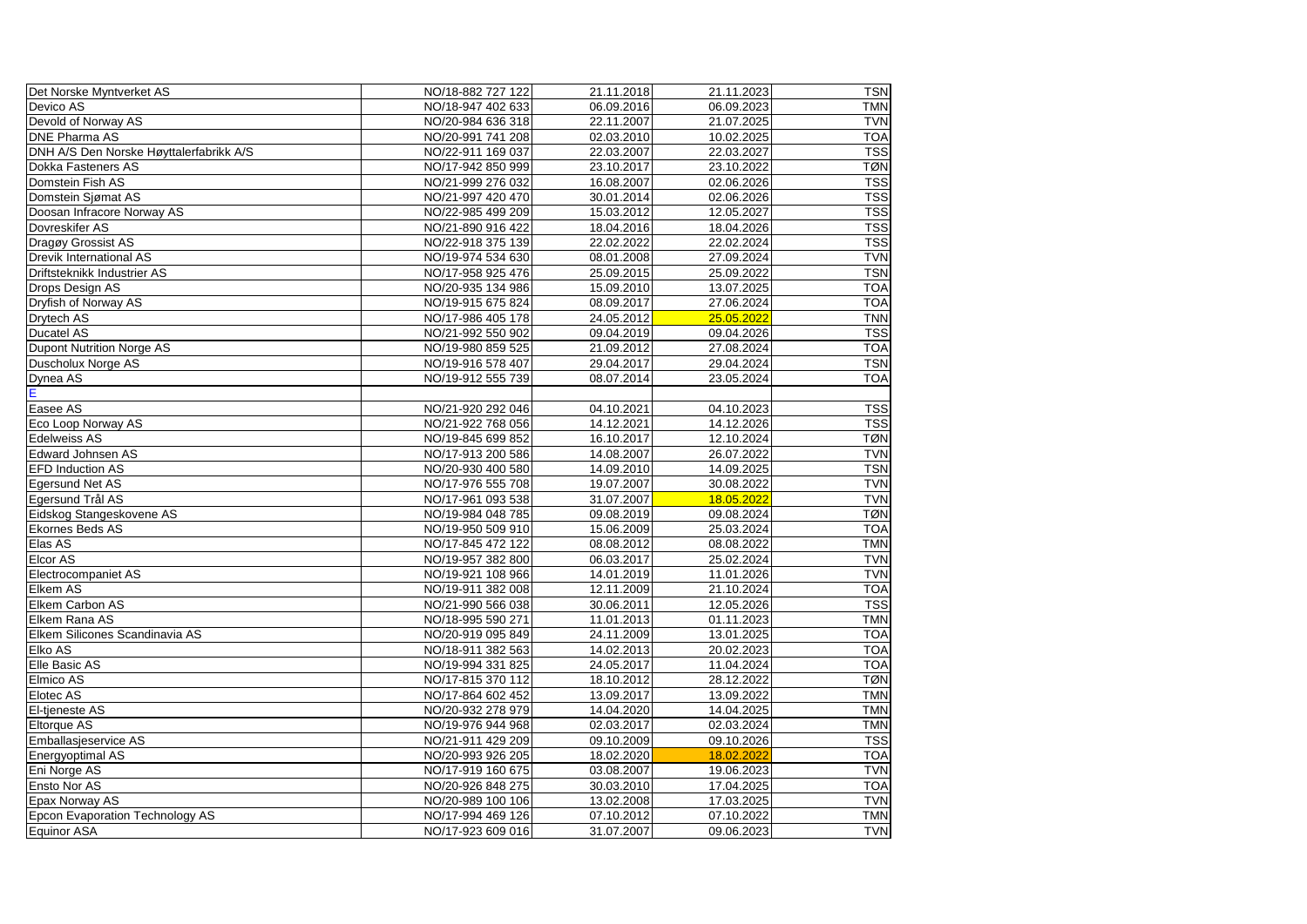| Equinor Energy AS                                      | NO/21-990 888 213 | 22.12.2021 | 22.12.2023 | <b>TSS</b> |
|--------------------------------------------------------|-------------------|------------|------------|------------|
| <b>Eramet Norway AS</b>                                | NO/18-980 518 647 | 24.02.2011 | 24.02.2023 | <b>TSN</b> |
| <b>Ernex AS</b>                                        | NO/18-935 972 027 | 27.08.2013 | 01.11.2023 | <b>TØN</b> |
| Ernst-B. Johansen a.s.                                 | NO/17-961 904 900 | 15.08.2007 | 14.08.2022 | <b>TSN</b> |
| <b>Ertec AS</b>                                        | NO/17-948 534 053 | 13.07.2007 | 12.07.2022 | <b>TSN</b> |
| <b>Ervik Seafood AS</b>                                | NO/22-982 266 149 | 24.11.2011 | 01.02.2027 | <b>TSS</b> |
| Eskoleia AS                                            | NO/19-965 239 219 | 30.04.2019 | 30.04.2024 | <b>TØN</b> |
| <b>Esso Norge AS</b>                                   | NO/17-914 803 802 | 03.08.2007 | 02.06.2023 | <b>TVN</b> |
| Euronor AS                                             | NO/17-975 906 566 | 20.08.2007 | 09.06.2022 | <b>TVN</b> |
| Europrofil AS                                          | NO/17-919 883 472 | 12.09.2012 | 09.06.2023 | <b>TVN</b> |
| <b>Eurosupply AS</b>                                   | NO/20-882 231 372 | 06.11.2013 | 02.12.2025 | <b>TVN</b> |
| Eurosupply International AS                            | NO/21-913 668 634 | 11.04.2019 | 11.04.2026 | <b>TSS</b> |
| <b>Everzinc Norway AS</b>                              | NO/19-967 337 897 | 02.10.2007 | 28.10.2024 | <b>TSN</b> |
| <b>Ex-Com AS</b>                                       | NO/19-976 038 665 | 05.11.2009 | 29.10.2024 | <b>TVN</b> |
| <b>ExxonMobil Exploration and Production Norway AS</b> | NO/19-914 048 990 | 25.08.2009 | 05.07.2024 | <b>TVN</b> |
|                                                        |                   |            |            |            |
| <b>Famme AS</b>                                        | NO/21-913 300 319 | 01.02.2019 | 01.02.2026 | <b>TSS</b> |
| Fatland Hud & Skinn AS                                 | NO/19-956 982 715 | 29.11.2017 | 18.11.2024 | <b>TVN</b> |
| <b>Faun Pharma AS</b>                                  | NO/21-883 370 112 | 08.03.2019 | 08.03.2026 | <b>TSS</b> |
| Feldts Fisk & Skalldyr AS                              | NO/22-889 695 722 | 25.03.2015 | 25.03.2027 | <b>TSS</b> |
| <b>Fibo AS</b>                                         | NO/21-964 193 991 | 20.01.2016 | 20.01.2026 | <b>TSS</b> |
| <b>Fieldbus International AS</b>                       | NO/21-966 545 208 | 22.07.2021 | 22.07.2023 | <b>TSS</b> |
| Figgjo AS                                              | NO/19-911 623 986 | 18.01.2008 | 28.08.2024 | <b>TVN</b> |
| <b>FIMTech AS</b>                                      | NO/17-883 545 362 | 06.07.2007 | 06.07.2022 | <b>TSN</b> |
| <b>Finesfish AS</b>                                    | NO/22-876 982 382 | 01.01.2022 | 30.10.2024 | <b>TSS</b> |
| Finn Clausen Sikkerhetssystemer AS                     | NO/18-976 745 140 | 03.12.2013 | 13.12.2023 | <b>TOA</b> |
| <b>Finnfjord AS</b>                                    | NO/22-934 039 254 | 23.05.2012 | 05.04.2027 | <b>TSS</b> |
| <b>Finny Sirevaag AS</b>                               | NO/17-945 746 343 | 06.06.2012 | 06.06.2022 | <b>TSN</b> |
| Finnøy Gir & Propeller AS                              | NO/18-956 659 485 | 27.10.2013 | 24.10.2023 | <b>TVN</b> |
| <b>Firda Seafood AS</b>                                | NO/21-975 965 260 | 30.06.2014 | 30.08.2026 | <b>TSS</b> |
| Firmenich Bjørge Biomarin as                           | NO/22-985 049 599 | 02.07.2007 | 20.03.2027 | <b>TSS</b> |
| <b>First Seafood AS</b>                                | NO/21-914 404 908 | 06.01.2015 | 02.12.2026 | <b>TSS</b> |
| <b>Fishbones AS</b>                                    | NO/21-987 560 053 | 05.12.2019 | 05.12.2026 | <b>TSS</b> |
| <b>Fiskehav SA</b>                                     | NO/17-946 768 871 | 06.07.2007 | 05.07.2022 | <b>TSN</b> |
| <b>Fiskelaget AS</b>                                   | NO/22-987 260 874 | 21.02.2007 | 21.02.2027 | <b>TSS</b> |
| Fiven Norge AS                                         | NO/17-914 810 574 | 23.08.2007 | 22.08.2022 | <b>TSN</b> |
| Fjellpulken AS                                         | NO/19-998 863 686 | 31.10.2019 | 31.10.2024 | <b>TØN</b> |
| Fjordfisk AS                                           | NO/17-953 264 560 | 17.10.2017 | 17.10.2022 | <b>TØN</b> |
| <b>Fjordlaks AS</b>                                    | NO/17-923 957 413 | 03.08.2007 | 27.06.2022 | <b>TVN</b> |
| <b>Flak AS</b>                                         | NO/17-913 308 492 | 30.11.2017 | 30.11.2022 | <b>TSN</b> |
| <b>Flexit AS</b>                                       | NO/17-926 398 806 | 11.12.2012 | 13.12.2022 | <b>TØN</b> |
| <b>Flir Unmanned Aerial Systems AS</b>                 | NO/21-992 102 403 | 11.12.2014 | 15.08.2026 | <b>TSS</b> |
| <b>Flis Fram AS</b>                                    | NO/18-976 270 665 | 21.05.2013 | 27.02.2023 | <b>TOA</b> |
| <b>Flokk AS</b>                                        | NO/22-928 902 749 | 23.07.2012 | 25.04.2027 | <b>TSS</b> |
| <b>Flom Kjetting AS</b>                                | NO/18-938 202 222 | 07.07.2011 | 07.07.2023 | <b>TSN</b> |
| <b>Fluorsid Noralf AS</b>                              | NO/18-917 475 091 | 20.12.2016 | 07.12.2023 | <b>TVN</b> |
| <b>FMC Kongsberg Subsea</b>                            | NO/17-986 051 678 | 18.05.2010 | 18.05.2022 | <b>TSN</b> |
| Folla Tech AS                                          | NO/20-846 273 972 | 26.01.2010 | 26.01.2025 | <b>TMN</b> |
| <b>Follo Futura AS</b>                                 | NO/20-919 701 501 | 12.04.2013 | 30.01.2025 | <b>TOA</b> |
| Fonn Egersund AS                                       | NO/17-923 015 159 | 15.08.2007 | 19.06.2023 | <b>TVN</b> |
|                                                        |                   |            |            |            |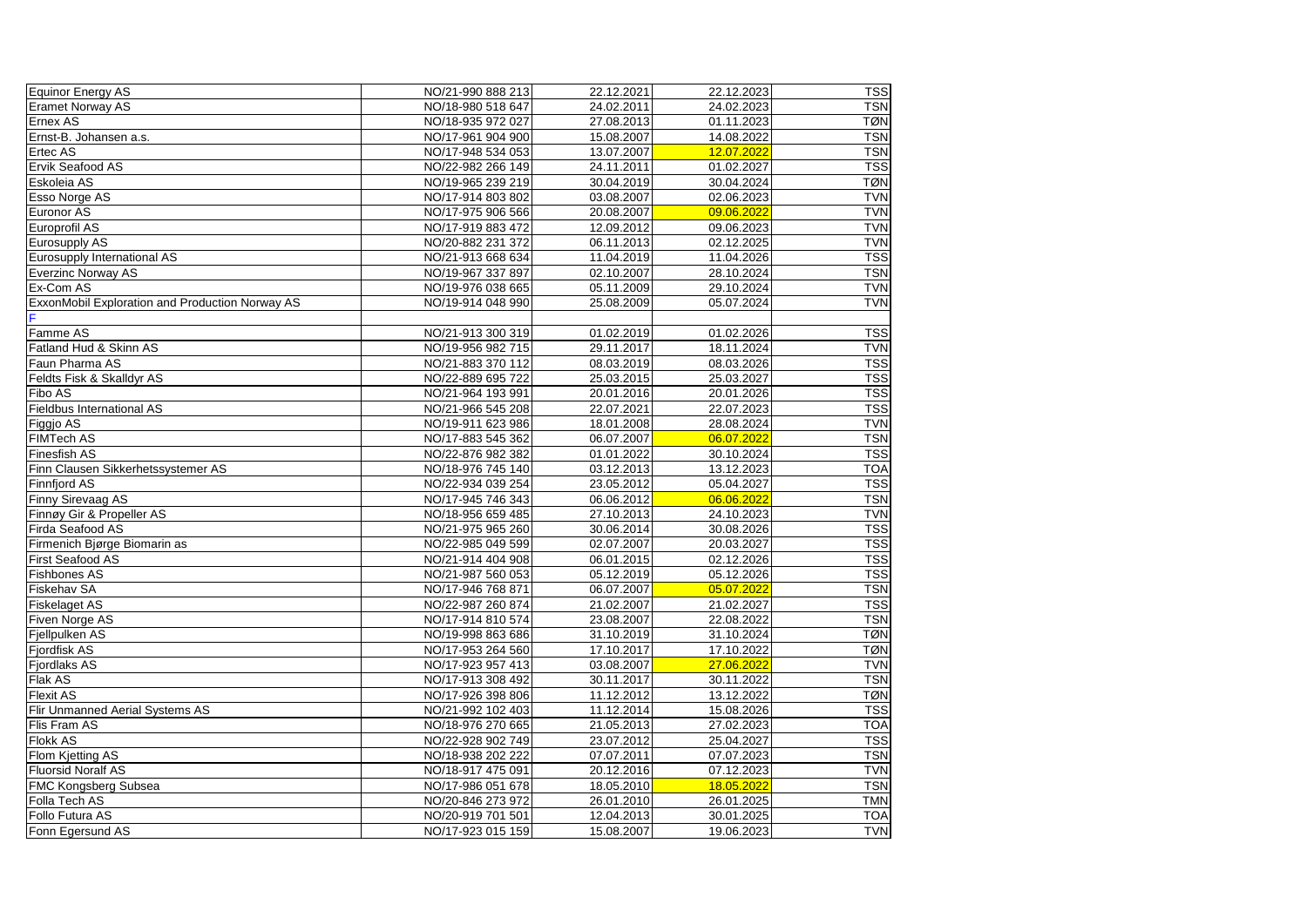| <b>Food Innovation AS</b>        | NO/19-989 232 665 | 05.03.2010 | 19.12.2024 | <b>TOA</b> |
|----------------------------------|-------------------|------------|------------|------------|
| Foodman AS                       | NO/22-965 160 922 | 20.03.2020 | 20.03.2027 | <b>TSS</b> |
| Force Technology Norway AS       | NO/20-985 586 632 | 16.10.2020 | 16.10.2025 | <b>TSS</b> |
| Forestia AS                      | NO/22-981 393 961 | 23.04.2012 | 10.02.2027 | <b>TSS</b> |
| Forsvaret                        | NO/19-986 105 174 | 17.12.2013 | 29.01.2024 | <b>TOA</b> |
| Fosnavaag Pelagic AS             | NO/22-999 652 921 | 28.02.2020 | 28.02.2027 | <b>TSS</b> |
| <b>Fram Seafood AS</b>           | NO/20-820 436 482 | 27.03.2018 | 27.03.2025 | <b>TMN</b> |
| Framo AS                         | NO/17-912 762 203 | 01.08.2007 | 06.06.2023 | <b>TVN</b> |
| Framo Flatøy AS                  | NO/17-917 957 959 | 01.08.2007 | 06.06.2023 | <b>TVN</b> |
| Framo Fusa AS                    | NO/17-821 313 902 | 01.08.2007 | 06.06.2023 | <b>TVN</b> |
| <b>Framo Services AS</b>         | NO/17-945 967 765 | 01.08.2007 | 13.12.2022 | <b>TVN</b> |
| <b>Franzefoss Minerals AS</b>    | NO/19-882 153 002 | 16.07.2014 | 05.07.2024 | <b>TOA</b> |
| <b>Fredrikstad Seafoods AS</b>   | NO/20-913 235 967 | 12.11.2020 | 12.11.2022 | <b>TSS</b> |
| Frekhaug Stål AS                 | NO/20-911 832 100 | 14.02.2008 | 05.02.2025 | <b>TVN</b> |
| Fremo AS                         | NO/22-850 977 712 | 30.04.2015 | 30.04.2027 | <b>TSS</b> |
| Fresenius Kabi Norge AS          | NO/18-980 250 008 | 23.09.2013 | 19.09.2023 | <b>TØN</b> |
| Fresh Water Norway AS            | NO/21-921 788 207 | 12.04.2021 | 12.04.2023 | <b>TSS</b> |
| <b>Fretex International AS</b>   | NO/20-984 658 532 | 23.03.2018 | 16.01.2025 | <b>TOA</b> |
| <b>Freyr Devik AS</b>            | NO/20-916 127 340 | 09.11.2020 | 09.11.2022 | <b>TSS</b> |
| <b>Frico AS</b>                  | NO/17-970 977 457 | 08.05.2007 | 07.05.2022 | <b>TSN</b> |
| Froland Stein og Hellebrudd AS   | NO/20-989 854 712 | 27.03.2018 | 27.03.2025 | <b>TSN</b> |
| <b>Front Marine AS</b>           | NO/18-996 987 760 | 22.08.2013 | 13.06.2023 | <b>TVN</b> |
| Frydenbø Industri AS             | NO/17-890 397 832 | 30.08.2017 | 30.08.2022 | <b>TVN</b> |
| Fræna Seafood AS                 | NO/19-979 713 193 | 11.01.2008 | 05.12.2024 | <b>TVN</b> |
| <b>Fugro Norway AS</b>           | NO/19-969 059 789 | 16.02.2017 | 05.03.2024 | <b>TOA</b> |
| Furnes Jernstøperi AS            | NO/18-979 459 548 | 25.01.2008 | 25.01.2023 | <b>TØN</b> |
| G                                |                   |            |            |            |
| <b>Gadus Norway AS</b>           | NO/22-912 191 346 | 07.01.2015 | 20.04.2027 | <b>TSS</b> |
| Gaia Seafood AS                  | NO/17-984 767 528 | 01.11.2012 | 01.11.2022 | <b>TMN</b> |
| <b>Gamst Shilova AS</b>          | NO/21-925 795 089 | 02.02.2021 | 02.02.2023 | <b>TSS</b> |
| <b>Gamvik Seafood AS</b>         | NO/20-920 952 089 | 19.12.2018 | 19.12.2025 | <b>TSS</b> |
| Garnius.no AS                    | NO/21-922 177 589 | 19.03.2021 | 19.03.2023 | <b>TSS</b> |
| Garo AS                          | NO/22-935 722 713 | 27.04.2007 | 26.04.2027 | <b>TSS</b> |
| <b>Gassarmatur AS</b>            | NO/17-970 888 160 | 07.12.2012 | 24.10.2022 | <b>TOA</b> |
| Gaupen-Henger AS                 | NO/17-943 412 707 | 03.10.2017 | 03.10.2022 | <b>TØN</b> |
| Gavita AS                        | NO/18-939 227 598 | 12.11.2012 | 19.01.2023 | <b>TSN</b> |
| <b>GC Rieber Compact AS</b>      | NO/17-960 826 817 | 23.07.2007 | 20.09.2022 | <b>TVN</b> |
| <b>GC Rieber Oils AS</b>         | NO/17-998 517 737 | 04.12.2012 | 15.06.2023 | <b>TVN</b> |
| <b>GE Healthcare AS</b>          | NO/20-914 829 674 | 06.09.2010 | 16.06.2025 | <b>TOA</b> |
| <b>Geminor AS</b>                | NO/22-970 902341  | 11.01.2022 | 11.02.2024 | <b>TSS</b> |
| <b>Geno Global AS</b>            | NO/18-985 194 378 | 17.12.2018 | 17.12.2023 | <b>TØN</b> |
| <b>Georg Eknes Industrier AS</b> | NO/19-911 360 144 | 30.08.2007 | 29.10.2024 | <b>TVN</b> |
| Gerflor Scandinavia AS           | NO/20-952 052 012 | 01.12.2010 | 17.09.2025 | <b>TOA</b> |
| Geveko Markings Norway AS        | NO/19-916 342 187 | 03.08.2017 | 03.08.2024 | <b>TØN</b> |
| <b>GIAX Produksjon AS</b>        | NO/17-919 301 805 | 20.11.2017 | 20.11.2022 | <b>TØN</b> |
| <b>Gigant AS</b>                 | NO/20-917 439 109 | 28.06.2018 | 18.06.2025 | <b>TOA</b> |
| <b>Gjerstad Products AS</b>      | NO/17-958 244 819 | 23.08.2007 | 22.08.2022 | <b>TSN</b> |
| Gjøco AS                         | NO/17-854 814 702 | 31.07.2007 | 09.06.2022 | <b>TVN</b> |
| Glamox AS                        | NO/17-912 007 782 | 13.08.2007 | 09.06.2022 | <b>TVN</b> |
| Glava AS                         | NO/19-912 008 754 | 20.05.2019 | 20.05.2024 | <b>TØN</b> |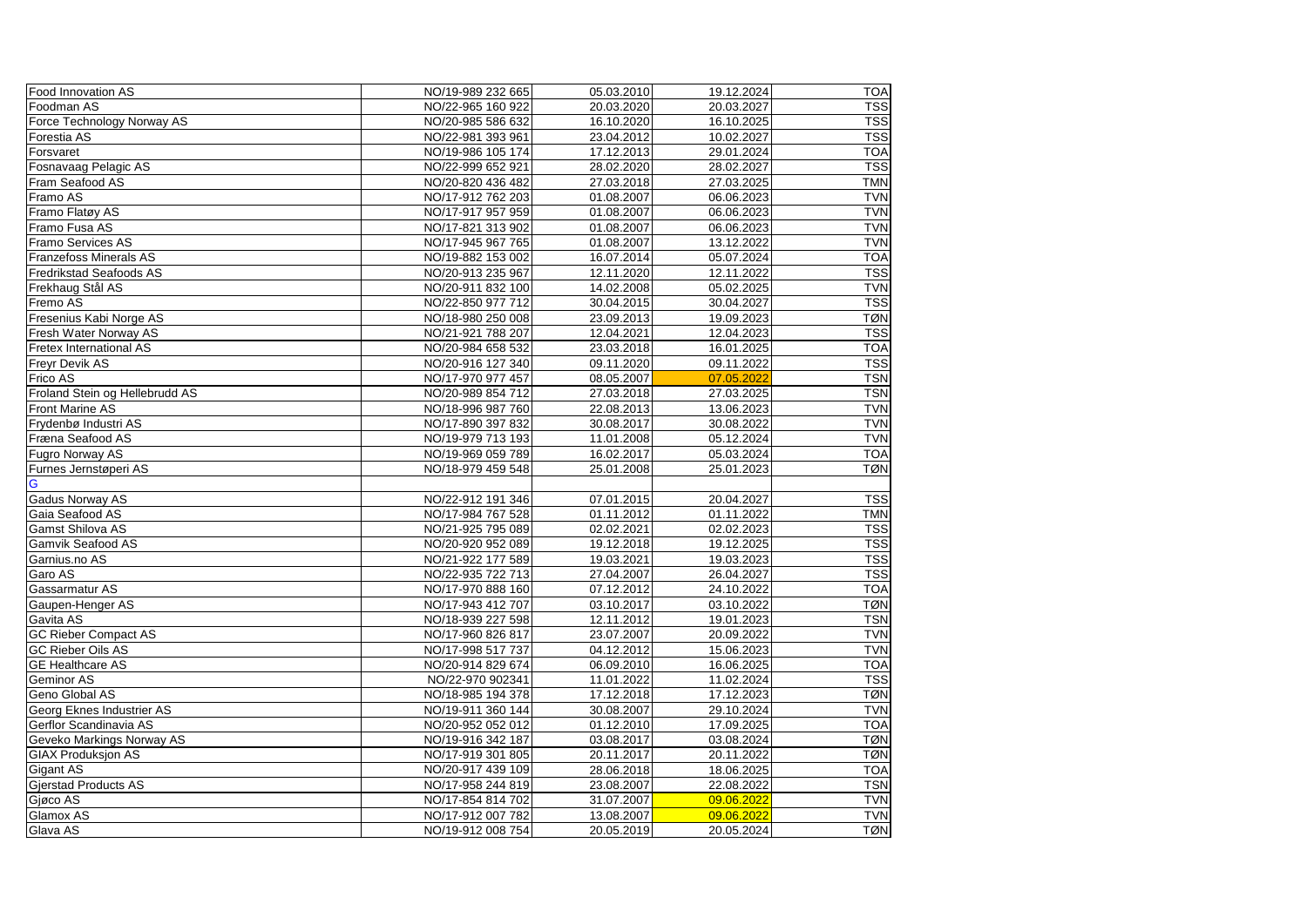| Glencore Nikkelverk A/S          | NO/17-911 575 787 | 20.08.2007 | 19.08.2022 | <b>TSN</b> |
|----------------------------------|-------------------|------------|------------|------------|
| Global Florø AS                  | NO/18-911 724 197 | 08.04.2016 | 18.06.2023 | <b>TVN</b> |
| <b>Global Sales AS</b>           | NO/21-922 077 134 | 05.02.2019 | 05.02.2026 | <b>TSS</b> |
| Glomma Papp AS                   | NO/17-912 014 177 | 26.10.2012 | 14.12.2022 | <b>TØN</b> |
| Golden Atlantic AS               | NO/21-921 245 831 | 18.01.2021 | 18.01.2023 | <b>TSS</b> |
| Golden Circle AS                 | NO/22-917 633 649 | 03.02.2022 | 03.02.2024 | <b>TSS</b> |
| Grafi-Tec AS                     | NO/17-965 441 441 | 27.04.2012 | 27.04.2022 | <b>TØN</b> |
| <b>Great Lengths Nordic AS</b>   | NO/22-927 969 157 | 26.04.2022 | 26.04.2024 | <b>TSS</b> |
| <b>Grieg Seafood Norway AS</b>   | NO/21-825 948 422 | 13.04.2021 | 13.04.2023 | <b>TSS</b> |
| Grupo Ferroatlantica             | NO/18-920 493 491 | 09.04.2018 | 09.04.2023 | <b>TMN</b> |
| Grøntvedt Pelagic AS             | NO/17-948 208 997 | 11.09.2012 | 11.09.2022 | <b>TMN</b> |
| <b>Grøvik Verk AS</b>            | NO/21-912 149 315 | 23.03.2021 | 23.03.2023 | <b>TSS</b> |
| <b>Graal Norway AS</b>           | NO/18-916 945 523 | 24.04.2016 | 31.05.2023 | <b>TVN</b> |
| Gudbrandsdalens Uldvarefabrik AS | NO/15-996 131 491 | 23.12.2015 | 21.01.2026 | <b>TSS</b> |
| <b>Gunnar Hippe AS</b>           | NO/22-953 566 427 | 07.05.2012 | 12.05.2027 | <b>TSS</b> |
| Gunnar Klo AS                    | NO/21-923 584 145 | 17.12.2019 | 17.12.2026 | <b>TSS</b> |
| Gunnebo Anja Industrier AS       | NO/17-913 021 304 | 15.11.2017 | 15.11.2022 | <b>TVN</b> |
| <b>Gyli Plast AS</b>             | NO/17-979 566 018 | 09.07.2007 | 08.07.2022 | <b>TSN</b> |
| <b>Gylling Teknikk AS</b>        | NO/20-833 858 262 | 20.09.2010 | 09.02.2025 | <b>TOA</b> |
| H                                |                   |            |            |            |
| H. Sverdrup AS                   | NO/22-894 702 222 | 29.04.2017 | 10.05.2027 | <b>TSS</b> |
| <b>Hafsil AS</b>                 | NO/18-887 760 292 | 16.01.2013 | 16.01.2023 | <b>TØN</b> |
| Hallenstvedt Importsalg AS       | NO/21-986 135 375 | 28.02.2014 | 07.03.2026 | <b>TSS</b> |
| Hallingplast AS                  | NO/20-919 522 461 | 02.01.2008 | 02.01.2025 | <b>TSN</b> |
| Hallmaker Plast AS               | NO/19-995 798 182 | 13.01.2017 | 13.01.2024 | <b>TSN</b> |
| Halvors Tradisjonsfisk AS        | NO/21-992 437 294 | 22.02.2019 | 22.02.2026 | <b>TSS</b> |
| Hamjern AS                       | NO/18-934 774 353 | 26.09.2013 | 26.09.2023 | <b>TØN</b> |
| Hansa Borg Bryggerier AS         | NO/17-876 862 522 | 09.08.2007 | 09.06.2023 | <b>TVN</b> |
| <b>Hansen Protection AS</b>      | NO/22-871 200 092 | 08.10.2012 | 28.04.2027 | <b>TSS</b> |
| <b>Haplast AS</b>                | NO/21-987 486 945 | 26.10.2010 | 07.01.2026 | <b>TSS</b> |
| Hapro Electronics AS             | NO/18-918 684 735 | 07.05.2018 | 07.05.2023 | <b>TØN</b> |
| Harald Haagensen Trading AS      | NO/18-934 400 550 | 21.05.2013 | 22.05.2023 | <b>TNN</b> |
| Harald Mowinckel AS Ltd          | NO/17-914 426 332 | 11.07.2007 | 19.05.2022 | <b>TVN</b> |
| Hardanger Sylvplett AS           | NO/17-948 170 779 | 23.10.2017 | 23.10.2022 | <b>TVN</b> |
| <b>Hatteland Display AS</b>      | NO/17-974 533 146 | 30.08.2007 | 05.12.2022 | <b>TVN</b> |
| Haugen-Gruppen AS                | NO/18-930 391 794 | 30.10.2013 | 22.06.2023 | <b>TOA</b> |
| Hausken Lyddemper AS             | NO/21-919 291 354 | 18.11.2021 | 18.11.2023 | <b>TSS</b> |
| Havfruene AS                     | NO/18-987 753 234 | 03.10.2016 | 03.10.2023 | <b>TMN</b> |
| Havørn Sjømat AS                 | NO/20-921 643 314 | 04.12.2018 | 04.12.2025 | <b>TSS</b> |
| Havøysund Fisk AS                | NO/22-928 492 885 | 18.03.2022 | 18.03.2024 | <b>TSS</b> |
| Heger AS                         | NO/17-976 103 238 | 12.07.2007 | 11.07.2022 | <b>TSN</b> |
| Heidal Ysteri AS                 | NO/21-979 984 235 | 12.05.2021 | 12.05.2026 | <b>TSS</b> |
| <b>Heimdal Power AS</b>          | NO/21-916 531 710 | 28.10.2021 | 28.10.2023 | <b>TSS</b> |
| <b>Helgeland Betong AS</b>       | NO/19-987 065 281 | 07.11.2016 | 02.01.2024 | <b>TMN</b> |
| <b>Helle Fabrikker AS</b>        | NO/19-912 592 235 | 16.02.2012 | 25.06.2024 | <b>TVN</b> |
| <b>Hellefoss Paper AS</b>        | NO/20-911 655 160 | 28.05.2013 | 18.05.2025 | <b>TSN</b> |
| Hellik Teigen AS                 | NO/17-941 538 576 | 03.07.2007 | 02.07.2022 | <b>TSN</b> |
| <b>Helnor AS</b>                 | NO/17-938 370 575 | 17.09.2012 | 05.07.2022 | <b>TØN</b> |
| Herba Plus AS                    | NO/18-977 454 689 | 19.11.2012 | 15.01.2023 | <b>TØN</b> |
| Hermann Export AS                | NO/17-985 025 274 | 17.09.2015 | 15.08.2022 | <b>TNN</b> |
|                                  |                   |            |            |            |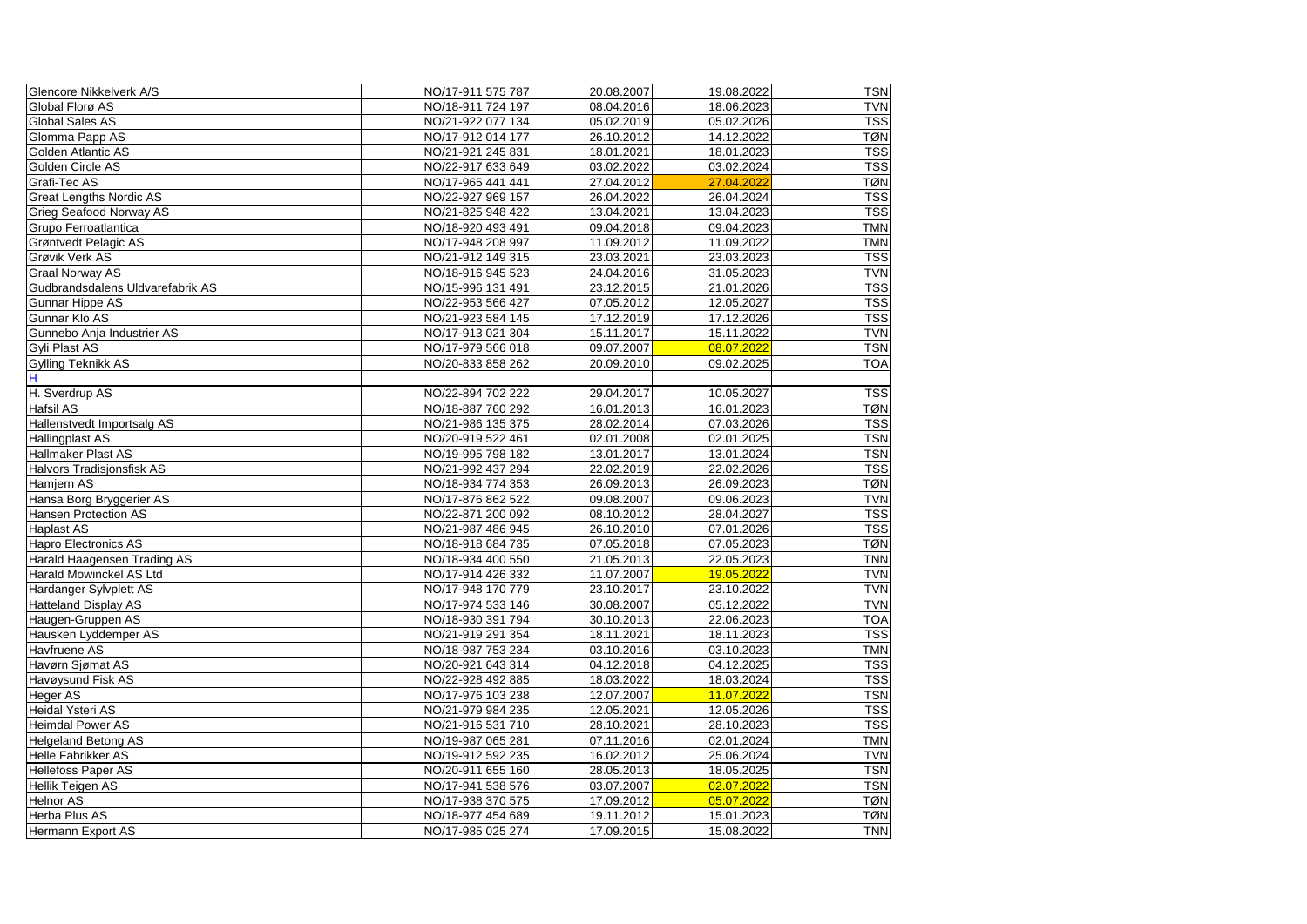| Hernis Scan System AS            | NO/17-953 054 086 | 14.08.2007 | 13.08.2022 | <b>TSN</b> |
|----------------------------------|-------------------|------------|------------|------------|
| <b>Hesselberg Maskin AS</b>      | NO/20-912 194 590 | 14.10.2013 | 04.09.2025 | <b>TOA</b> |
| Hexagon Ragasco AS               | NO/17-878 612 752 | 17.09.2017 | 17.09.2022 | <b>TØN</b> |
| Hexagon Raufoss AS               | NO/18-985 090 211 | 11.02.2013 | 21.02.2023 | <b>TØN</b> |
| Hey`di AS                        | NO/20-979 657 919 | 04.02.2011 | 18.12.2025 | <b>TSS</b> |
| <b>Heymat AS</b>                 | NO/21-916 229 410 | 09.02.2021 | 09.02.2023 | <b>TSS</b> |
| <b>Hiab Norway AS</b>            | NO/17-912 799 239 | 26.08.2015 | 26.08.2022 | <b>TOA</b> |
| <b>HiKOKI Power Tools AS</b>     | NO/20-987 602 767 | 22.02.2010 | 11.02.2025 | <b>TOA</b> |
| <b>Hilding Anders Norway AS</b>  | NO/17-951 898 139 | 10.07.2007 | 09.07.2022 | <b>TSN</b> |
| Hitachi Energy Norway AS         | NO/21-921 186 061 | 19.07.2021 | 19.07.2026 | <b>TSS</b> |
| <b>Hitramat AS</b>               | NO/21-914 843 316 | 07.08.2012 | 16.03.2026 | <b>TSS</b> |
| <b>HMR Mikromekanikk AS</b>      | NO/17-980 372 219 | 28.08.2015 | 09.06.2022 | <b>TVN</b> |
| Hoelfeldt Lund-Kunstvevgarn      | NO/17-990 905 568 | 01.03.2007 | 01.06.2022 | <b>TSN</b> |
| Hoerbiger Service Nordic AS      | NO/17-930 618 683 | 17.10.2012 | 27.06.2022 | <b>TOA</b> |
| Hofmann Renotec AS               | NO/20-992 941 103 | 06.06.2018 | 06.06.2025 | <b>TSN</b> |
| <b>Hofseth AS</b>                | NO/19-983 815 146 | 08.11.2007 | 12.12.2024 | <b>TVN</b> |
| <b>Hofseth BioCare AS</b>        | NO/19-994 464 663 | 26.11.2012 | 12.12.2024 | <b>TVN</b> |
| <b>Hofseth Sales AS</b>          | NO/21-925 101 613 | 14.01.2021 | 14.01.2023 | <b>TSS</b> |
| <b>Hofseth Aalesund AS</b>       | NO/20-915 965 164 | 23.05.2018 | 14.04.2025 | <b>TVN</b> |
| Holger's AS                      | NO/20-983 561 365 | 03.03.2008 | 14.07.2025 | <b>TSN</b> |
| Holmen Crisp AS                  | NO/20-961 171 245 | 08.09.2020 | 08.09.2025 | <b>TØN</b> |
| <b>Holtan Normark AS</b>         | NO/19-953 675 080 | 03.04.2017 | 26.03.2024 | <b>TOA</b> |
| <b>Honeywell Life Safety</b>     | NO/17-981 336 305 | 16.08.2007 | 15.08.2022 | <b>TSN</b> |
| Hopen Fisk AS                    | NO/20-992 854 456 | 09.06.2020 | 09.06.2025 | <b>TMN</b> |
| House of Yarn AS                 | NO/21-911 993 503 | 15.01.2014 | 04.04.2026 | <b>TSS</b> |
| Hovden Fiskeindustri AS          | NO/19-989 377 019 | 15.11.2019 | 15.11.2024 | <b>TMN</b> |
| <b>Hovland Trevarefabrikk AS</b> | NO/21-811 280 852 | 19.11.2019 | 19.11.2026 | <b>TSS</b> |
| Howco Metals Management AS       | NO/18-980 666 921 | 30.05.2013 | 09.02.2023 | <b>TVN</b> |
| <b>HS News Systems AS</b>        | NO/18-875 347 389 | 07.02.2011 | 01.03.2023 | <b>TSN</b> |
| <b>HTS Maskinteknikk AS</b>      | NO/21-931 200 348 | 28.10.2013 | 27.02.2026 | <b>TSS</b> |
| <b>Huddly AS</b>                 | NO/19-913 292 049 | 08.03.2017 | 06.03.2024 | <b>TOA</b> |
| Hummelvoll Industribelegg AS     | NO/21-981 331 397 | 18.03.2016 | 18.03.2026 | <b>TSS</b> |
| Hunton Fiber AS                  | NO/17-964 014 256 | 27.09.2017 | 27.09.2022 | TØNI       |
| Huseby Gård AS                   | NO/20-991 837 981 | 27.11.2008 | 27.11.2025 | <b>TSN</b> |
| Husqvarna AS                     | NO/19-915 209 750 | 28.02.2014 | 28.02.2024 | <b>TØN</b> |
| Hval Sjokoladefabrikk ASA        | NO/17-974 345 315 | 13.09.2007 | 12.09.2022 | <b>TSN</b> |
| <b>Hycast AS</b>                 | NO/17-957 007 821 | 05.10.2017 | 05.10.2022 | <b>TVN</b> |
| Hydal Aluminium Profiler AS      | NO/20-912 445 313 | 25.10.2013 | 25.10.2025 | <b>TØN</b> |
| <b>Hydal AS</b>                  | NO/17-988 009 911 | 03.12.2010 | 01.12.2022 | <b>TVN</b> |
| Hydal Transportsystemer AS       | NO/19-996 802 892 | 03.11.2011 | 18.09.2024 | <b>TVN</b> |
| Hydex Sylinderteknikk AS         | NO/20-970 894 985 | 29.06.2010 | 17.07.2025 | <b>TOA</b> |
| Hydra Pipe AS                    | NO/20-913 946 073 | 11.04.2018 | 18.05.2022 | <b>TVN</b> |
| Hydro Aluminium AS               | NO/20-917 537 534 | 18.02.2011 | 28.05.2025 | <b>TOA</b> |
| <b>Hydro Extrusion Norway AS</b> | NO/17-942 613 466 | 24.10.2012 | 24.10.2022 | <b>TØN</b> |
| Hydro Vigeland Brug AS           | NO/22-918 175 636 | 05.09.2013 | 06.02.2027 | <b>TSS</b> |
| <b>Hydroniq Coolers AS</b>       | NO/19-825 935 592 | 14.06.2012 | 10.07.2024 | <b>TVN</b> |
| Haakon Ellingsen AS              | NO/21-911 406 829 | 14.11.2011 | 30.04.2026 | <b>TSS</b> |
|                                  |                   |            |            |            |
| Iben & Holt AS                   | NO/20-913 305 108 | 28.02.2020 | 28.02.2022 | <b>TOA</b> |
| Ice Fish AS                      | NO/17-980 954 846 | 11.06.2012 | 12.06.2022 | <b>TNN</b> |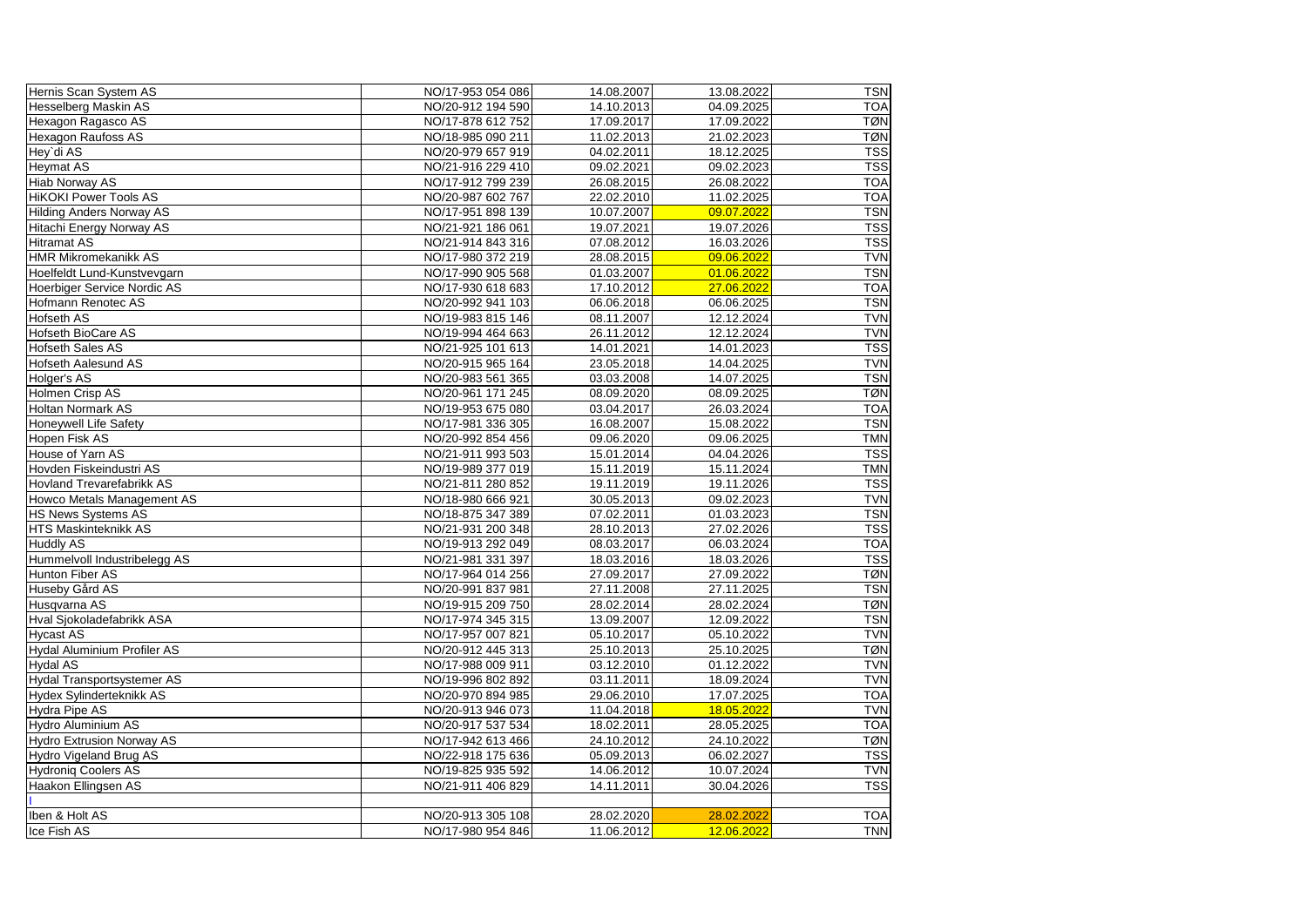| Ice Seafood AS                            | NO/22-995 607 832 | 14.02.2020 | 14.02.2027 | <b>TSS</b> |
|-------------------------------------------|-------------------|------------|------------|------------|
| IceNor AS                                 | NO/22-912 490 025 | 27.02.2015 | 12.04.2027 | <b>TSS</b> |
| Icopal AS                                 | NO/20-911 671 549 | 28.02.2011 | 26.08.2025 | <b>TOA</b> |
| Idemitsu Petroleum Norge AS               | NO/19-953 133 210 | 19.06.2017 | 22.05.2024 | <b>TOA</b> |
| Idun Industri AS                          | NO/22-959 231 591 | 24.07.2012 | 03.04.2027 | <b>TSS</b> |
| <b>IKM Testing AS</b>                     | NO/20-964 381 224 | 23.05.2008 | 09.03.2025 | <b>TVN</b> |
| Immitec Norge AS                          | NO/17-956 118 131 | 22.09.2015 | 22.09.2022 | <b>TSN</b> |
| <b>IMS Technologies AS</b>                | NO/21-911 651 769 | 28.11.2016 | 28.11.2026 | <b>TSS</b> |
| Independent Fashion Group AS              | NO/21-994 154 885 | 12.01.2021 | 12.01.2023 | <b>TSS</b> |
| Induform AS                               | NO/18-828 187 392 | 02.05.2013 | 02.05.2023 | <b>TMN</b> |
| <b>INEOS Europe AG</b>                    | NO/17-996 771 504 | 21.12.2015 | 21.12.2022 | <b>TSN</b> |
| <b>Ineos Rafnes AS</b>                    | NO/18-982 726 387 | 01.02.2018 | 01.02.2025 | <b>TSN</b> |
| Infinitum AS                              | NO/20-977 199 611 | 28.08.2013 | 05.05.2025 | <b>TOA</b> |
| Inflowcontrol AS                          | NO/22-996 957 691 | 19.03.2020 | 19.03.2027 | <b>TSS</b> |
| Ingeniørfirmaet TPS AS                    | NO/17-998 889 049 | 09.06.2010 | 08.06.2022 | <b>TSN</b> |
| Ingolf Engeset AS                         | NO/18-935 989 183 | 01.03.2016 | 06.02.2023 | <b>TVN</b> |
| Inkeria AS                                | NO/20-819 511 012 | 08.10.2020 | 08.10.2022 | <b>TSN</b> |
| Inn Tre AS                                | NO/20-986 044 019 | 15.03.2010 | 31.03.2025 | <b>TMN</b> |
| Innvik AS                                 | NO/20-961 735 327 | 08.05.2008 | 01.12.2025 | <b>TSS</b> |
| Inovyn Europe Limited Norwegian Branch    | NO/19-918 837 094 | 07.08.2017 | 07.08.2024 | <b>TSN</b> |
| <b>INOVYN Norge AS</b>                    | NO/17-981 701 046 | 04.04.2008 | 13.06.2022 | <b>TSN</b> |
| <b>Instant Norge AS</b>                   | NO/19-981 408 438 | 20.09.2012 | 24.07.2024 | <b>TOA</b> |
| Institutt for Energiteknikk               | NO/17-959 432 538 | 11.09.2012 | 08.09.2022 | <b>TOA</b> |
| Insula Produksjon AS                      | NO/21-919 694 289 | 11.02.2021 | 11.02.2023 | <b>TSS</b> |
| Inter Sea AS                              | NO/17-977 388 236 | 14.08.2007 | 09.06.2022 | <b>TVN</b> |
| <b>Interfil AS</b>                        | NO/17-955 465 458 | 26.10.2012 | 19.12.2022 | <b>TØN</b> |
| Interform AS                              | NO/20-965 067 620 | 07.09.2020 | 07.09.2022 | <b>TMN</b> |
| International Water Treatment Maritime AS | NO/20-970 967 745 | 15.11.2020 | 15.11.2025 | <b>TSS</b> |
| <b>Interwell Norway AS</b>                | NO/21-980 404 048 | 03.10.2019 | 03.10.2026 | <b>TSS</b> |
| Intra AS                                  | NO/19-939 696 180 | 02.10.2009 | 02.10.2024 | <b>TMN</b> |
| <b>Invacare International SARL</b>        | NO/17-987 380 993 | 12.07.2012 | 26.06.2022 | <b>TOA</b> |
| <b>Invisible Connections AS</b>           | NO/18-992 435 194 | 13.03.2008 | 14.03.2023 | <b>TVN</b> |
| <b>IRM Norge AS</b>                       | NO/20-951 192 414 | 10.03.2011 | 09.12.2025 | <b>TSS</b> |
| <b>IRtech AS</b>                          | NO/21-975 785 653 | 27.01.2011 | 18.01.2026 | <b>TSS</b> |
| <b>Isfjord Norway AS</b>                  | NO/18-981 647 459 | 05.10.2013 | 05.10.2023 | <b>TMN</b> |
| <b>Isiflo AS</b>                          | NO/18-982 236 177 | 07.12.2012 | 09.01.2023 | <b>TØN</b> |
| <b>Isola AS</b>                           | NO/22-928 764 745 | 13.02.2007 | 13.02.2027 | <b>TSS</b> |
| <b>Isoterm AS</b>                         | NO/17-981 017 153 | 14.12.2012 | 18.12.2022 | <b>TØN</b> |
| Itab Butikkinnredninger AS                | NO/19-935 500 419 | 21.08.2019 | 21.08.2024 | <b>TOA</b> |
| Itab Industrier AS                        | NO/17-928 907 619 | 15.08.2012 | 15.08.2022 | <b>TMN</b> |
| <b>IV Moulding Leksvik AS</b>             | NO/19-924 435 305 | 20.10.2009 | 23.10.2024 | <b>TMN</b> |
|                                           |                   |            |            |            |
| J L Bruvik AS                             | NO/18-941 616 283 | 12.01.2018 | 12.01.2023 | <b>TVN</b> |
| J.D. Sveise service AS                    | NO/17-979 952 554 | 07.06.2007 | 06.06.2022 | <b>TSN</b> |
| J.E. Ekornes AS                           | NO/17-980 388 271 | 03.08.2007 | 03.07.2023 | <b>TVN</b> |
| J.M. Langaas Drift AS                     | NO/19-948 409 755 | 14.11.2019 | 14.11.2024 | <b>TMN</b> |
| J.S. Cock AS                              | NO/20-911 071 991 | 06.03.2013 | 20.02.2025 | <b>TOA</b> |
| Jackon AS                                 | NO/18-913 019 334 | 08.05.2013 | 08.05.2023 | <b>TØN</b> |
| Jacobs Douwe Egberts Norge AS             | NO/17-951 284 629 | 12.07.2007 | 05.05.2022 | <b>TVN</b> |
| Jandis Seafood AS                         | NO/22-914 286 867 | 20.03.2015 | 14.02.2027 | <b>TSS</b> |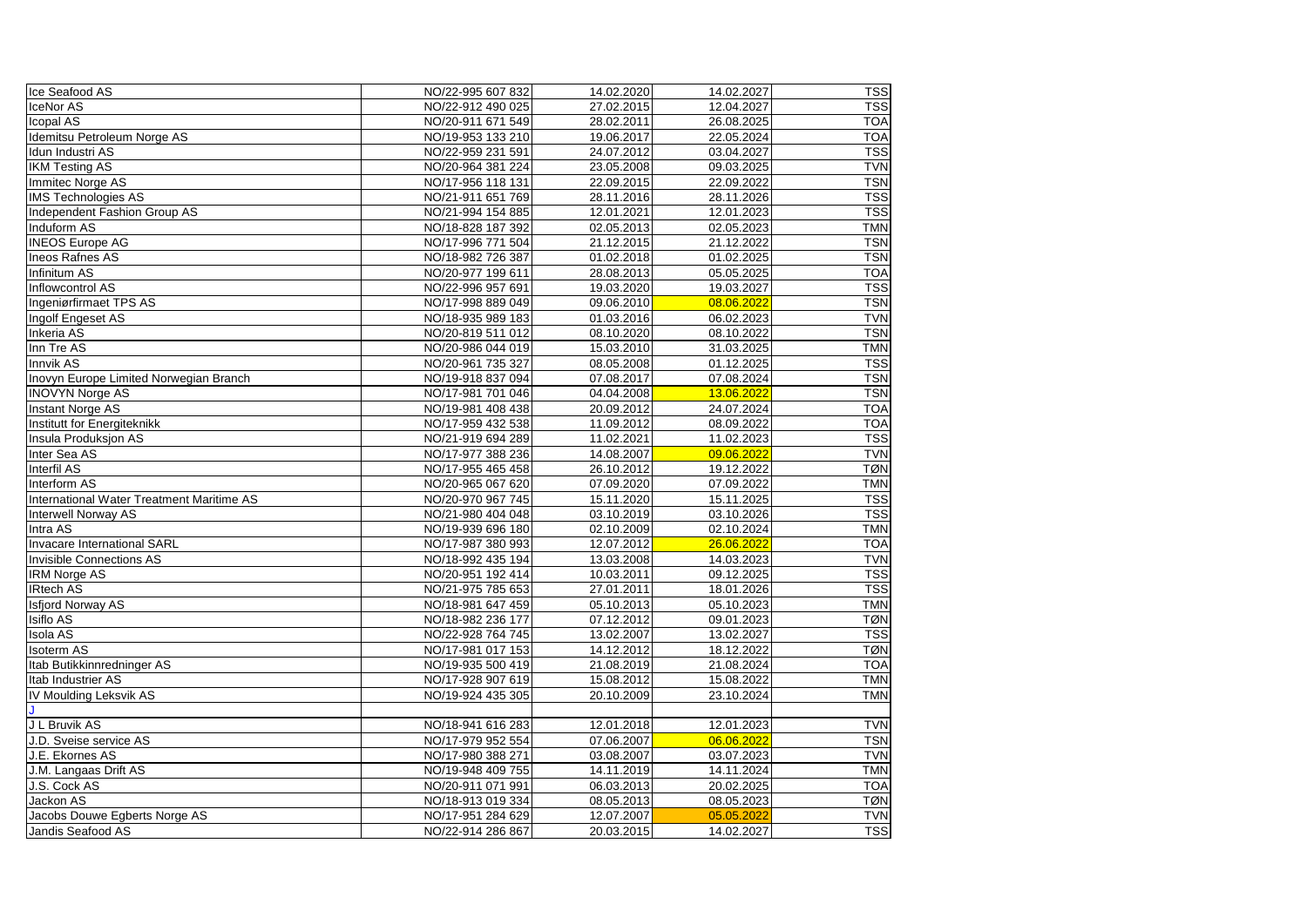| Jangaard Export AS                     | NO/17-947 823 930 | 01.08.2017 | 01.08.2022 | <b>TVN</b> |
|----------------------------------------|-------------------|------------|------------|------------|
| Janusfabrikken AS                      | NO/20-867 492 062 | 08.05.2008 | 23.07.2025 | <b>TVN</b> |
| Jarle Hjelen AS                        | NO/17-958 852 754 | 16.03.2012 | 07.12.2022 | <b>TMN</b> |
| Jason Engineering AS                   | NO/19-942 135 610 | 04.06.2014 | 04.06.2024 | <b>TSN</b> |
| Jemar AS                               | NO/17-976 506 596 | 10.06.2012 | 15.05.2023 | <b>TVN</b> |
| Jens Gundersen AS                      | NO/21-912 184 919 | 16.01.2021 | 16.01.2026 | <b>TSS</b> |
| Jets Vacuum AS                         | NO/17-857 788 982 | 14.08.2007 | 29.06.2023 | <b>TVN</b> |
| <b>JHS Construction AS</b>             | NO/20-990 768 617 | 22.06.2018 | 22.06.2025 | <b>TSN</b> |
| <b>Jiffy Products International AS</b> | NO/19-913 116 801 | 23.07.2019 | 23.07.2024 | <b>TØN</b> |
| Johan Giskeødegård AS                  | NO/20-930 083 593 | 25.02.2008 | 20.07.2025 | <b>TVN</b> |
| Johan Kjellmark AS                     | NO/21-983 358 276 | 29.04.2021 | 29.04.2023 | <b>TSS</b> |
| Johansen & CO Produksjon AS            | NO/20-913 461 894 | 22.12.2010 | 25.09.2025 | <b>TOA</b> |
| John Deere Forestry AS                 | NO/17-957 269 222 | 22.10.2017 | 22.10.2022 | <b>TØN</b> |
| John Gjerde AS                         | NO/21-931 973 673 | 22.11.2019 | 22.11.2026 | <b>TSS</b> |
| John Greger AS                         | NO/22-952 151 800 | 20.02.2012 | 20.02.2027 | <b>TSS</b> |
| Johnny Love AS                         | NO/21-992 221 151 | 05.10.2018 | 08.02.2026 | <b>TSS</b> |
| Johs H. Giæver AS                      | NO/21-940 315 468 | 23.02.2011 | 24.02.2026 | <b>TSS</b> |
| Jotron AS                              | NO/17-917 713 324 | 17.10.2017 | 17.10.2022 | <b>TSN</b> |
| Jotun AS                               | NO/22-923 248 579 | 15.03.2007 | 15.03.2027 | <b>TSS</b> |
| Jungheinrich Norge AS                  | NO/20-914 763 436 | 15.04.2010 | 04.02.2025 | <b>TOA</b> |
| Jørgen Heggen AS                       | NO/21-912 547 043 | 02.01.2019 | 02.01.2026 | <b>TSS</b> |
| Jørunor AS                             | NO/18-930 172 693 | 25.05.2011 | 22.03.2023 | <b>TOA</b> |
| Jøtul AS                               | NO/17-989 519 247 | 07.09.2017 | 07.09.2022 | <b>TØN</b> |
|                                        |                   |            |            |            |
| K.A.Rasmussen AS                       | NO/17-915 309 054 | 09.10.2017 | 09.10.2022 | <b>TØN</b> |
| <b>K2JV ANS</b>                        | NO/17-915 468 500 | 24.08.2015 | 09.06.2023 | <b>TVN</b> |
| Kalmar Norway AS                       | NO/17-914 287 987 | 29.10.2015 | 24.10.2022 | <b>TOA</b> |
| Karlsøybruket AS                       | NO/22-893 369 252 | 27.02.2012 | 28.02.2027 | <b>TSS</b> |
| Karmsund Maritime Offshore Supply AS   | NO/19-980 734 293 | 20.05.2008 | 06.12.2024 | <b>TVN</b> |
| Karo Pharma                            | NO/20-917 296 200 | 03.05.2010 | 06.04.2025 | <b>TOA</b> |
| <b>KB Spennteknikk AS</b>              | NO/20-966 074 035 | 27.03.2020 | 27.03.2025 | <b>TØN</b> |
| <b>KD Norway AS</b>                    | NO/21-914 386 578 | 23.03.2015 | 07.03.2026 | <b>TSS</b> |
| Kebony Norge AS                        | NO/20-979 446 276 | 25.01.2018 | 25.01.2025 | <b>TSN</b> |
| <b>KeraNor AS</b>                      | NO/15-974 367 017 | 25.02.2011 | 12.01.2026 | <b>TSS</b> |
| K-Fisk AS                              | NO/22-984 657 501 | 19.02.2009 | 02.02.2027 | <b>TSS</b> |
| Kiiltoclean As                         | NO/22-994 825 011 | 22.04.2015 | 20.03.2027 | <b>TSS</b> |
| King Oscar AS                          | NO/20-993 791 296 | 17.07.2020 | 17.07.2022 | <b>TVN</b> |
| <b>Kieldstad Trelast AS</b>            | NO/20-950 939 923 | 27.07.2010 | 29.07.2025 | <b>TMN</b> |
| Kiellsea AS                            | NO/22-989 200 364 | 12.03.2015 | 15.03.2027 | <b>TSS</b> |
| Klaveness Footwear as                  | NO/17-913 419 561 | 10.07.2007 | 09.07.2022 | <b>TSN</b> |
| Kleppe Møbelfabrikk As                 | NO/17-976 283 147 | 24.10.2007 | 11.08.2022 | <b>TVN</b> |
| Ko&KO AS                               | NO/21-996 695 530 | 21.01.2021 | 21.01.2023 | <b>TSS</b> |
| Komatsu Forest AS                      | NO/17-963 261 713 | 27.11.2017 | 27.11.2022 | <b>TØN</b> |
| Komatsu KVX LLC                        | NO/21-979 987 420 | 04.02.2021 | 04.02.2023 | <b>TSS</b> |
| Komplett Distribusion AS               | NO/19-996 460 789 | 02.02.2012 | 02.02.2024 | <b>TSN</b> |
| <b>Komplett Services AS</b>            | NO/17-979 642 121 | 23.08.2007 | 22.08.2022 | <b>TSN</b> |
| Kongsberg Automotive AS                | NO/17-979 473 672 | 15.08.2007 | 14.08.2022 | <b>TSN</b> |
| Kongsberg Defence & Aerospace AS       | NO/17-978 614 582 | 06.07.2007 | 05.07.2022 | <b>TSN</b> |
| Kongsberg Digital AS                   | NO/19-916 981 880 | 06.11.2017 | 21.08.2024 | <b>TOA</b> |
| Kongsberg Maritime AS                  | NO/17-979 750 730 | 13.07.2007 | 12.07.2022 | <b>TSN</b> |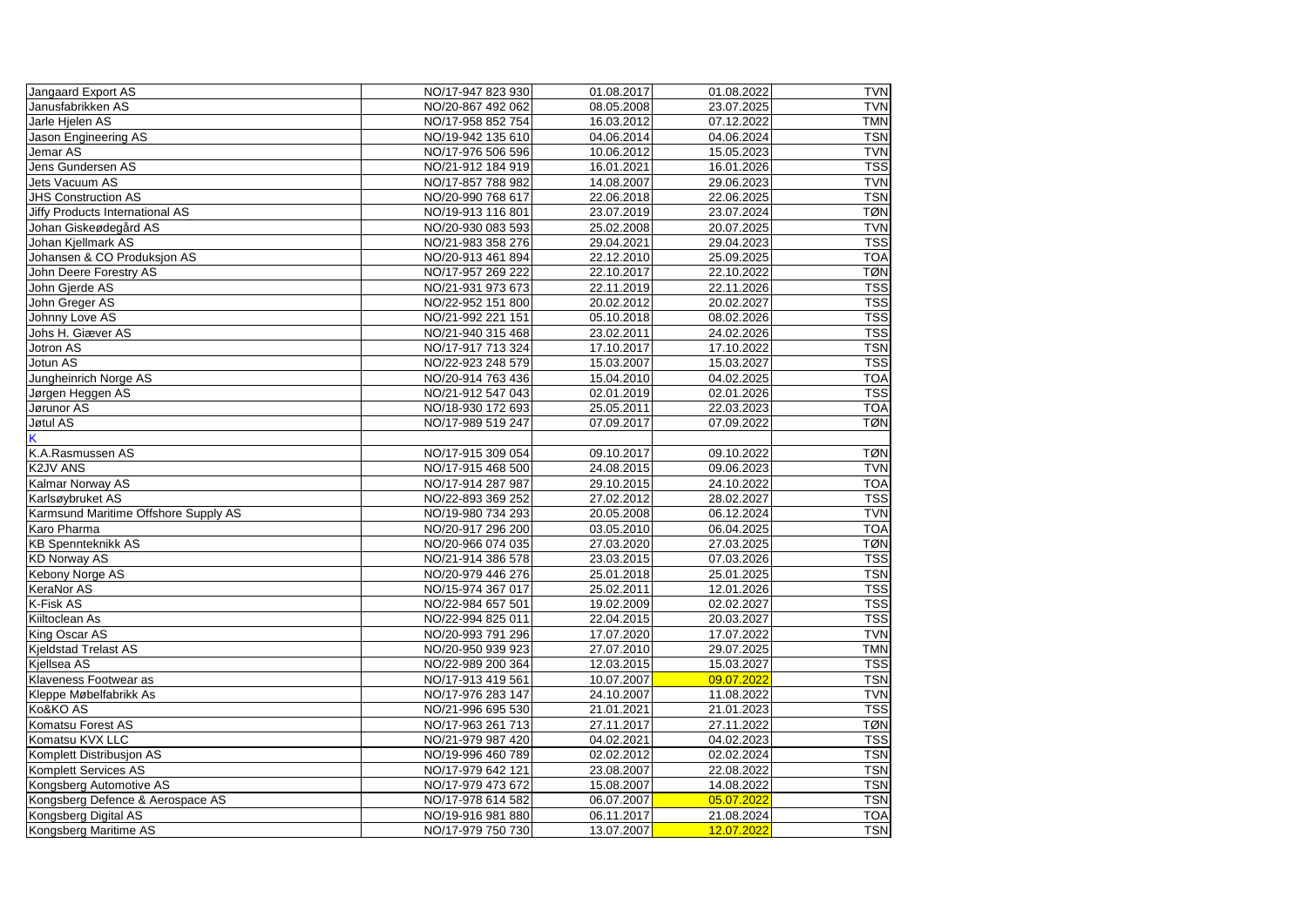| Kongsberg Maritime Benelux B.V.              | NO/19-995 337 037 | 23.11.2017 | 11.10.2024 | <b>TVN</b> |
|----------------------------------------------|-------------------|------------|------------|------------|
| Kongsberg Norcontrol AS                      | NO/18-980 207 285 | 05.02.2013 | 06.02.2023 | <b>TSN</b> |
| Kongsberg Target System AS                   | NO/17-971 155 884 | 20.11.2017 | 20.11.2022 | <b>TSN</b> |
| Koninklijke Douwe Egberts B V                | NO/20-915 453 317 | 08.10.2020 | 08.10.2022 | <b>TSS</b> |
| <b>Kraemer Maritime AS</b>                   | NO/21-978 639 968 | 09.09.2019 | 09.09.2026 | <b>TSS</b> |
| Kransekakebakeren AS                         | NO/21-921 865 406 | 07.11.2019 | 07.11.2026 | <b>TSS</b> |
| <b>Krigsvoll AS</b>                          | NO/19-952 256 084 | 08.02.2019 | 08.02.2024 | <b>TMN</b> |
| <b>Krivi Vev AS</b>                          | NO/18-992 030 518 | 29.04.2013 | 02.05.2023 | <b>TVN</b> |
| Kronos Titan AS                              | NO/17-948 616 491 | 18.10.2017 | 18.10.2022 | <b>TØN</b> |
| <b>Krystal AS</b>                            | NO/17-946 130 710 | 23.08.2007 | 22.08.2022 | <b>TSN</b> |
| <b>Kvadrat Norge AS</b>                      | NO/21-987 611 146 | 22.08.2019 | 22.08.2026 | <b>TSS</b> |
| Kvarøy Fiskeoppdrett AS                      | NO/20-947 672 134 | 19.09.2013 | 20.09.2025 | <b>TMN</b> |
| Kvarøy Salmon AS                             | NO/20-923 118 527 | 03.07.2020 | 03.07.2022 | <b>TMN</b> |
| <b>Kverneland Group Operations Norway AS</b> | NO/17-946 256 331 | 24.11.2017 | 24.11.2022 | <b>TVN</b> |
| <b>Kværner Stord AS</b>                      | NO/17-916 297 807 | 15.04.2015 | 11.04.2022 | <b>TVN</b> |
| Kyma AS                                      | NO/17-974 416 549 | 27.04.2007 | 11.05.2022 | <b>TVN</b> |
| Kyocera Unimerco Tooling A/S                 | NO/17-975 913 295 | 04.05.2012 | 24.07.2022 | <b>TOA</b> |
| Kystdesign AS                                | NO/20-979 390 718 | 12.11.2020 | 12.11.2025 | <b>TSS</b> |
| Kaasbøll Boats AS                            | NO/21-927 425 807 | 23.03.2018 | 23.03.2023 | <b>TSS</b> |
|                                              |                   |            |            |            |
| L - Flis & Interiør AS                       | NO/18-852 433 582 | 28.05.2013 | 13.04.2023 | <b>TOA</b> |
| L. A. Larsen AS                              | NO/22-938 149 771 | 08.03.2007 | 08.03.2027 | <b>TSS</b> |
| Laerdal Medical AS                           | NO/17-979 484 488 | 02.07.2007 | 14.06.2023 | <b>TVN</b> |
| Lantmännen Unibake Norway AS                 | NO/20-989 135 082 | 05.01.2011 | 24.09.2025 | <b>TOA</b> |
| Larvik Granite AS                            | NO/17-930 307 378 | 10.07.2007 | 09.07.2022 | <b>TSN</b> |
| Leca Norge AS                                | NO/19-918 799 141 | 23.10.2017 | 23.10.2024 | <b>TOA</b> |
| Leif H. Strøm AS                             | NO/20-913 534 549 | 26.01.2010 | 24.03.2025 | <b>TOA</b> |
| Lekekassen AS                                | NO/20-835 441 652 | 27.07.2020 | 27.07.2022 | <b>TSN</b> |
| Lerøy Seafood AS                             | NO/17-913 859 529 | 12.09.2007 | 29.06.2023 | <b>TVN</b> |
| Lesjøfors AS                                 | NO/17-968 703 439 | 15.10.2015 | 12.06.2022 | <b>TOA</b> |
| Lett- Tak Systemer AS                        | NO/19-988 782 300 | 12.07.2007 | 07.10.2024 | <b>TSN</b> |
| Letti AS                                     | NO/19-993 541 850 | 04.09.2009 | 03.09.2024 | <b>TSN</b> |
| Libra-Plast AS                               | NO/17-950 603 739 | 23.11.2017 | 23.11.2022 | <b>TVN</b> |
| Liebherr-Norge AS                            | NO/18-921 819 013 | 01.01.2019 | 06.12.2023 | <b>TØN</b> |
| Life Technologies AS                         | NO/20-941 218 555 | 21.12.2012 | 28.01.2025 | <b>TOA</b> |
| Lift Up AS                                   | NO/20-979 392 354 | 11.01.2008 | 09.06.2025 | <b>TVN</b> |
| Lilleborg AS                                 | NO/21-925 745 855 | 04.10.2012 | 13.01.2026 | <b>TSS</b> |
| Lillelam AS                                  | NO/19-987 224 037 | 02.02.2018 | 31.10.2024 | <b>TOA</b> |
| Lillunn A/S                                  | NO/20-913 925 793 | 02.01.2008 | 10.02.2025 | <b>TSN</b> |
| Lilaas AS                                    | NO/21-997 346 912 | 01.08.2016 | 01.08.2026 | <b>TSS</b> |
| Linde Gas AS                                 | NO/19-934 863 909 | 10.11.2009 | 28.10.2024 | <b>TOA</b> |
| Linka Neumann AS                             | NO/21-925 414 956 | 01.03.2021 | 01.03.2023 | <b>TSS</b> |
| Lion Healthcare Europe AS                    | NO/18-916 904 797 | 19.01.2018 | 19.01.2025 | <b>TSN</b> |
| <b>Lisand Industrier AS</b>                  | NO/17-955 499 131 | 09.07.2007 | 08.07.2022 | <b>TSN</b> |
| Litex AS                                     | NO/20-915 050 832 | 17.09.2020 | 17.09.2022 | <b>TSN</b> |
| Lofoten Arctic Water AS                      | NO/18-988 321 001 | 27.12.2016 | 27.12.2023 | <b>TMN</b> |
| Lofoten Fish Export AS                       | NO/22-994 423 800 | 31.12.2011 | 04.02.2027 | <b>TSS</b> |
| Lofoten Fisk AS                              | NO/17-914 755 182 | 08.08.2012 | 15.08.2022 | <b>TMN</b> |
| Lofoten Seafood Eksport AS                   | NO/22-962 323 200 | 04.05.2012 | 04.05.2027 | <b>TSS</b> |
| Lofoten Viking AS                            | NO/19-957 067 492 | 10.09.2009 | 10.09.2024 | <b>TMN</b> |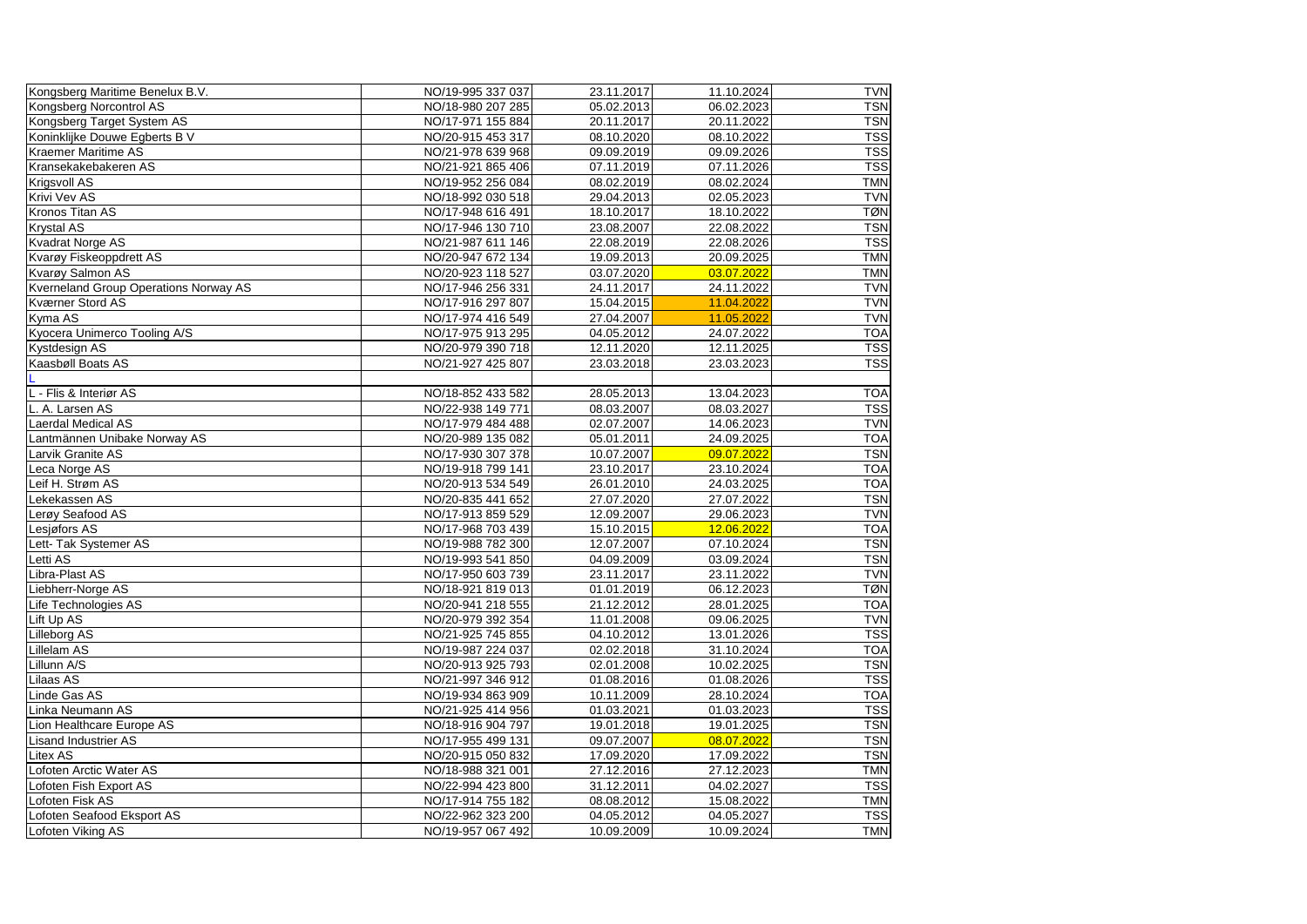| Lofotprodukt AS                 | NO/21-971 141 603 | 01.09.2021 | 01.09.2026 | <b>TSS</b> |
|---------------------------------|-------------------|------------|------------|------------|
| Lonevåg beslagfabrikk           | NO/17-828 824 112 | 10.12.2007 | 14.06.2023 | <b>TVN</b> |
| Lorentz A. Lossius AS           | NO/18-996 752 127 | 20.02.2013 | 19.02.2023 | <b>TVN</b> |
| Loyds Industri AS               | NO/17-913 997 174 | 03.10.2012 | 28.12.2022 | <b>TØN</b> |
| Lubesnake AS                    | NO/20-920 321 143 | 14.11.2018 | 14.11.2025 | <b>TMN</b> |
| Luna Norge AS                   | NO/21-927 477 327 | 06.12.2011 | 22.11.2026 | <b>TSS</b> |
| Lundhs AS                       | NO/20-993 071 641 | 27.07.2020 | 27.07.2025 | <b>TSN</b> |
| Lundin Energy Norway AS         | NO/22-986 209 409 | 21.02.2020 | 21.02.2027 | <b>TSS</b> |
| Lycro AS                        | NO/20-919 970 707 | 28.10.2009 | 30.06.2025 | <b>TMN</b> |
| Lyder Fisk AS                   | NO/19-995 288 524 | 22.03.2017 | 23.03.2024 | <b>TNN</b> |
| Lyngen Reker AS                 | NO/19-992 121 211 | 17.01.2017 | 07.02.2024 | <b>TNN</b> |
| Løining AS                      | NO/17-963 403 070 | 25.06.2012 | 13.06.2022 | <b>TVN</b> |
| Laader Berg AS                  | NO/21-925 677 701 | 16.05.2007 | 07.01.2026 | <b>TSS</b> |
| M                               |                   |            |            |            |
| M M Follacell AS                | NO/17-950 198 168 | 13.08.2012 | 13.08.2022 | <b>TMN</b> |
| MacGregor Norway AS             | NO/18-914 248 965 | 03.06.2011 | 03.06.2023 | <b>TSN</b> |
| Macks Ølbryggeri AS             | NO/20-975 967 093 | 07.03.2018 | 08.03.2025 | <b>TNN</b> |
| Made for Movement Group AS      | NO/21-991 237 615 | 11.02.2021 | 11.02.2023 | <b>TSS</b> |
| <b>Madshus AS</b>               | NO/17-914 136 296 | 19.10.2017 | 19.10.2022 | <b>TØN</b> |
| <b>Magnor Glassverk AS</b>      | NO/21-923 254 714 | 05.01.2021 | 05.01.2026 | <b>TSS</b> |
| Magtech AS                      | NO/20-983 109 144 | 14.02.2020 | 14.02.2025 | <b>TOA</b> |
| <b>Malthus AS</b>               | NO/17-985 729 220 | 30.07.2007 | 17.07.2023 | <b>TVN</b> |
| Man Truck & Bus Norge AS        | NO/17-824 387 842 | 04.07.2012 | 05.07.2022 | <b>TOA</b> |
| <b>Mandal Casting AS</b>        | NO/22-980 458 881 | 20.04.2007 | 19.04.2027 | <b>TSS</b> |
| Mandal Maskinering AS           | NO/19-964 558 515 | 11.11.2019 | 11.11.2024 | <b>TSN</b> |
| Mandals AS                      | NO/22-998 281 636 | 03.01.2017 | 03.01.2027 | <b>TSS</b> |
| Mapei AS                        | NO/18-911 103 079 | 30.08.2013 | 30.08.2023 | <b>TØN</b> |
| Mar Eksport AS                  | NO/20-985 267 707 | 03.01.2020 | 03.01.2025 | <b>TMN</b> |
| Maredeus Norway AS              | NO/19-998 044 383 | 13.12.2012 | 06.12.2024 | <b>TVN</b> |
| Marine Sales as                 | NO/22-943 704 430 | 21.06.2012 | 14.02.2027 | <b>TSS</b> |
| <b>MarinPet AS</b>              | NO/20-981 391 616 | 02.03.2018 | 27.02.2025 | <b>TVN</b> |
| Maritime Montering AS           | NO/21-868 150 742 | 27.11.2018 | 03.02.2026 | <b>TSS</b> |
| Maritime Partner AS             | NO/20-970 949 763 | 01.07.2008 | 26.03.2025 | <b>TVN</b> |
| Marnar Bruk AS                  | NO/20-963 005 431 | 15.05.2020 | 15.05.2022 | <b>TSN</b> |
| <b>Martinsen AS</b>             | NO/19-975 981 673 | 16.10.2017 | 10.10.2024 | <b>TVN</b> |
| Mascot AS                       | NO/17-975 962 229 | 26.09.2012 | 26.09.2022 | <b>TØN</b> |
| Mascot Høie AS                  | NO/17-976 031 636 | 24.08.2012 | 24.08.2022 | <b>TMN</b> |
| Maskinpakking AS                | NO/19-984 684 215 | 12.03.2012 | 12.03.2024 | <b>TSN</b> |
| Masto Wire-Service A/S          | NO/21-929 942 787 | 02.12.2009 | 02.12.2026 | <b>TSS</b> |
| Matek-Samson Regulering AS      | NO/18-853 179 272 | 01.03.2018 | 01.03.2023 | <b>TSN</b> |
| <b>Matgard Seafood AS</b>       | NO/21-879 155 452 | 11.04.2015 | 09.06.2026 | <b>TSS</b> |
| <b>Matre Maskin AS</b>          | NO/17-936 279 198 | 30.07.2012 | 09.06.2023 | <b>TVN</b> |
| Max Johanson og Kleiser AS      | NO/22-913 193 466 | 10.01.2020 | 10.01.2027 | <b>TSS</b> |
| Maxeta AS                       | NO/22-864 425 402 | 20.04.2007 | 19.04.2027 | <b>TSS</b> |
| <b>MBP Bio Production AS</b>    | NO/19-988 683 124 | 28.02.2019 | 28.02.2024 | <b>TØN</b> |
| <b>MBP Solutions LTD Norway</b> | NO/19-887 149 372 | 28.02.2019 | 28.02.2024 | <b>TØN</b> |
| Meca Norway AS                  | NO/19-935 682 525 | 06.11.2009 | 12.08.2024 | <b>TØN</b> |
| Mectro AS                       | NO/17-974 697 343 | 01.06.2007 | 12.12.2022 | <b>TSN</b> |
|                                 | NO/18-883 077 482 |            |            | <b>TØN</b> |
| Medco AS                        |                   | 16.11.2016 | 16.11.2023 |            |
| <b>Medistim ASA</b>             | NO/21-936 656 013 | 13.01.2011 | 03.02.2026 | <b>TSS</b> |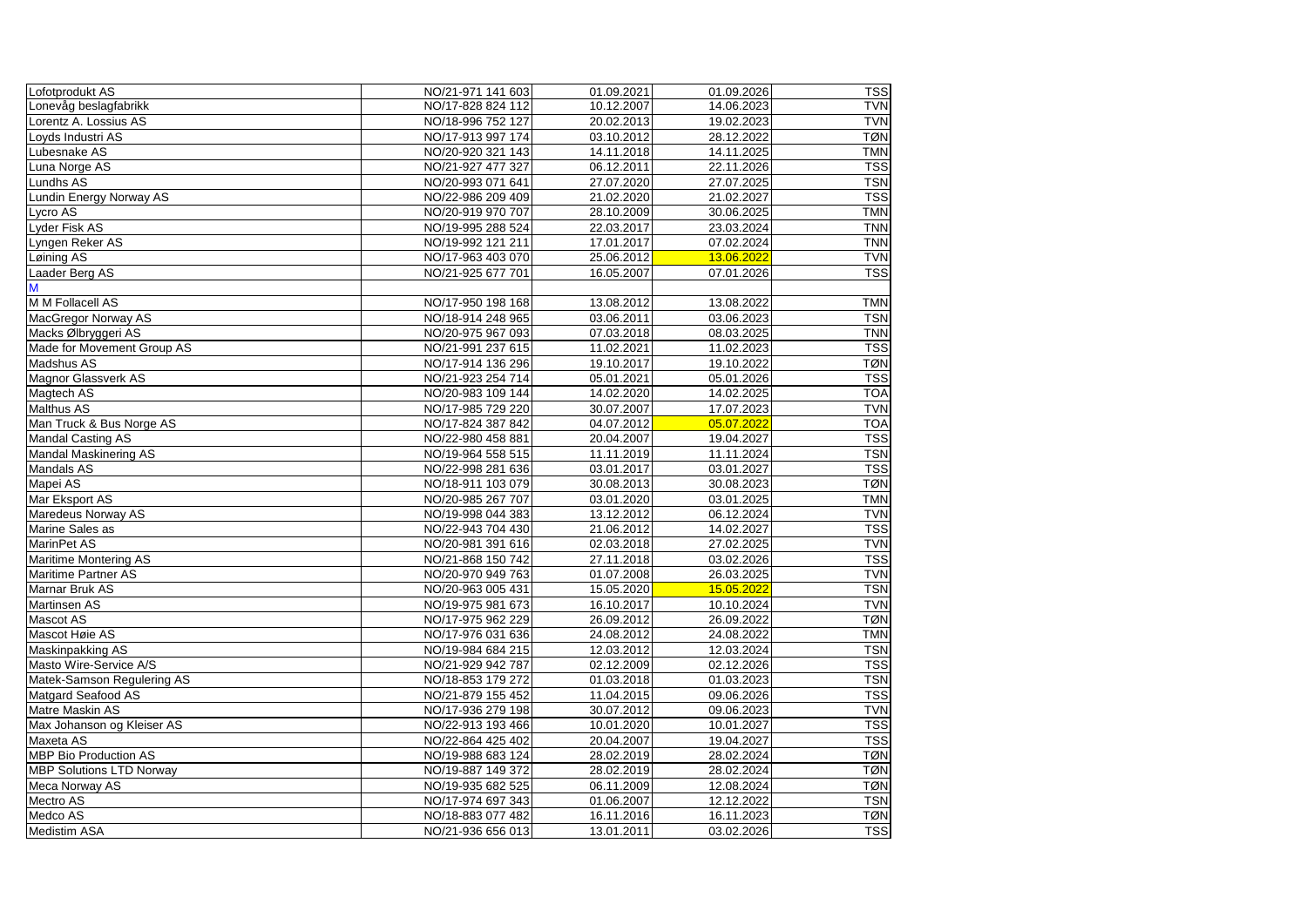| <b>Medpalett AS</b>                        | NO/19-987 444 053 | 06.07.2017 | 24.04.2024 | <b>TVN</b> |
|--------------------------------------------|-------------------|------------|------------|------------|
| Mento AS                                   | NO/20-980 376 591 | 07.01.2008 | 18.06.2022 | <b>TVN</b> |
| Metalco AS                                 | NO/18-988 640 751 | 11.10.2018 | 11.10.2023 | <b>TSN</b> |
| Metallco Aluminium AS                      | NO/17-963 419 511 | 25.09.2017 | 25.09.2022 | <b>TØN</b> |
| Metallco AS                                | NO/21-810 392 312 | 24.05.2011 | 13.04.2026 | <b>TSS</b> |
| Metallco Oppland AS                        | NO/18-915 024 270 | 17.01.2018 | 17.01.2023 | <b>TØN</b> |
| Metava AS                                  | NO/17-915 065 171 | 23.08.2007 | 22.08.2022 | <b>TSN</b> |
| <b>Metronor AS</b>                         | NO/18-923 717 293 | 22.10.2013 | 28.09.2023 | <b>TOA</b> |
| Mettler-Toledo Cargoscan AS                | NO/20-835 332 632 | 26.04.2010 | 05.03.2025 | <b>TOA</b> |
| <b>MHWirth</b>                             | NO/17-942 524 544 | 13.07.2007 | 12.07.2022 | <b>TSN</b> |
| Michelin Nordic AB                         | NO/19-985 683 158 | 14.03.2010 | 27.11.2024 | <b>TOA</b> |
| Microbeads AS                              | NO/21-985 229 716 | 27.07.2011 | 14.06.2026 | <b>TSS</b> |
| Mikkelsen Eksport AS                       | NO/22-991 409 246 | 30.03.2012 | 01.04.2027 | <b>TSS</b> |
| Miko Seafood AS                            | NO/22-924 415 681 | 11.03.2022 | 11.03.2024 | <b>TSS</b> |
| MikoPlast AS                               | NO/20-980 030 628 | 17.08.2020 | 17.08.2025 | <b>TOA</b> |
| Millba AS                                  | NO/17-980 786 706 | 06.07.2007 | 05.07.2022 | <b>TSN</b> |
| Mills AS                                   | NO/18-916 987 110 | 14.02.2013 | 18.01.2023 | <b>TOA</b> |
| Minera AS                                  | NO/21-964 786 321 | 15.07.2011 | 15.08.2026 | <b>TSS</b> |
| Minera Skifer AS                           | NO/22-980 253 708 | 24.01.2017 | 24.01.2027 | <b>TSS</b> |
| Miros AS                                   | NO/20-935 450 365 | 28.06.2010 | 05.05.2025 | <b>TOA</b> |
| <b>MMC First Process AS</b>                | NO/20-979 329 903 | 15.08.2018 | 22.07.2025 | <b>TVN</b> |
| Modell-Møbler AS                           | NO/18-981 931 440 | 03.07.2007 | 09.04.2023 | <b>TSN</b> |
| <b>Modern House AS</b>                     | NO/20-918 319 050 | 10.08.2018 | 21.07.2025 | <b>TVN</b> |
| Modum Glassindustri AS                     | NO/17-942 447 353 | 09.07.2007 | 08.07.2022 | <b>TSN</b> |
| Moelven Byggmodul AS                       | NO/18-941 809 219 | 13.02.2018 | 13.02.2023 | <b>TØN</b> |
| Moelven ByggModul Hjellum AS               | NO/18-927 486 210 | 19.03.2018 | 19.03.2023 | <b>TØN</b> |
| Moelven Eidsvold Værk AS                   | NO/20-937 577 087 | 11.01.2011 | 25.08.2025 | <b>TOA</b> |
| Moelven Løten AS                           | NO/19-982 792 932 | 13.02.2019 | 13.02.2024 | <b>TØN</b> |
| Moelven Mjøsbruket AS                      | NO/19-935 944 562 | 06.04.2017 | 06.04.2024 | <b>TØN</b> |
| Moelven Modus AS                           | NO/17-951 269 778 | 14.06.2012 | 30.05.2022 | <b>TOA</b> |
| Moelven Numedal AS                         | NO/17-982 792 991 | 03.05.2007 | 02.05.2022 | <b>TSN</b> |
| Moelven Soknabruket AS                     | NO/22-982 793 017 | 24.04.2007 | 23.04.2027 | <b>TSS</b> |
| Moelven Trysil AS                          | NO/17-984 029 497 | 03.10.2017 | 03.10.2022 | <b>TØN</b> |
| Moelven van Serveren                       | NO/21-982 793 068 | 11.02.2019 | 11.02.2026 | <b>TSS</b> |
| Moelven Våler AS                           | NO/19-982 793 076 | 14.02.2017 | 14.02.2024 | <b>TØN</b> |
| Moelven Østerdalsbruket AS                 | NO/20-982 793 041 | 28.05.2020 | 28.05.2022 | <b>TØN</b> |
| Moltzau Packaging AS                       | NO/21-966 635 924 | 02.03.2011 | 10.06.2026 | <b>TSS</b> |
| Monark AS                                  | NO/22-988 778 338 | 27.04.2007 | 26.04.2027 | <b>TSS</b> |
| Mondelez Europe GmbH                       | NO/20-993 584 800 | 17.08.2020 | 17.08.2025 | <b>TOA</b> |
| Mondelez Europe Procurement - norsk filial | NO/20-993 130 117 | 17.02.2011 | 18.08.2025 | <b>TOA</b> |
| Mondelez Europe Services - norsk filial    | NO/17-993 132 578 | 06.02.2013 | 06.11.2022 | <b>TOA</b> |
| Mondelez Norge AS                          | NO/19-957 720 323 | 20.06.2013 | 11.12.2024 | <b>TOA</b> |
| Mondelez Norge Production AS               | NO/17-993 191 728 | 06.02.2013 | 06.11.2022 | <b>TOA</b> |
| Monier AS                                  | NO/19-927 746 859 | 10.02.2017 | 09.01.2024 | <b>TOA</b> |
| Mosjøen kulde og klimaservice AS           | NO/19-876 035 502 | 31.03.2019 | 31.03.2024 | <b>TMN</b> |
| Motus Technology AS                        | NO/19-912 183 025 | 22.05.2017 | 15.01.2024 | <b>TVN</b> |
| Mowi Markets Norway AS                     | NO/17-916 146 337 | 15.12.2015 | 12.12.2022 | <b>TVN</b> |
| <b>MRC Global Norway AS</b>                | NO/22-996 335 429 | 09.02.2022 | 09.02.2024 | <b>TSS</b> |
| <b>MSP AS</b>                              | NO/19-997 153 553 | 22.02.2012 | 22.02.2024 | <b>TMN</b> |
| Mtimes AS                                  | NO/18-917 338 132 | 10.11.2016 | 10.11.2023 | <b>TSN</b> |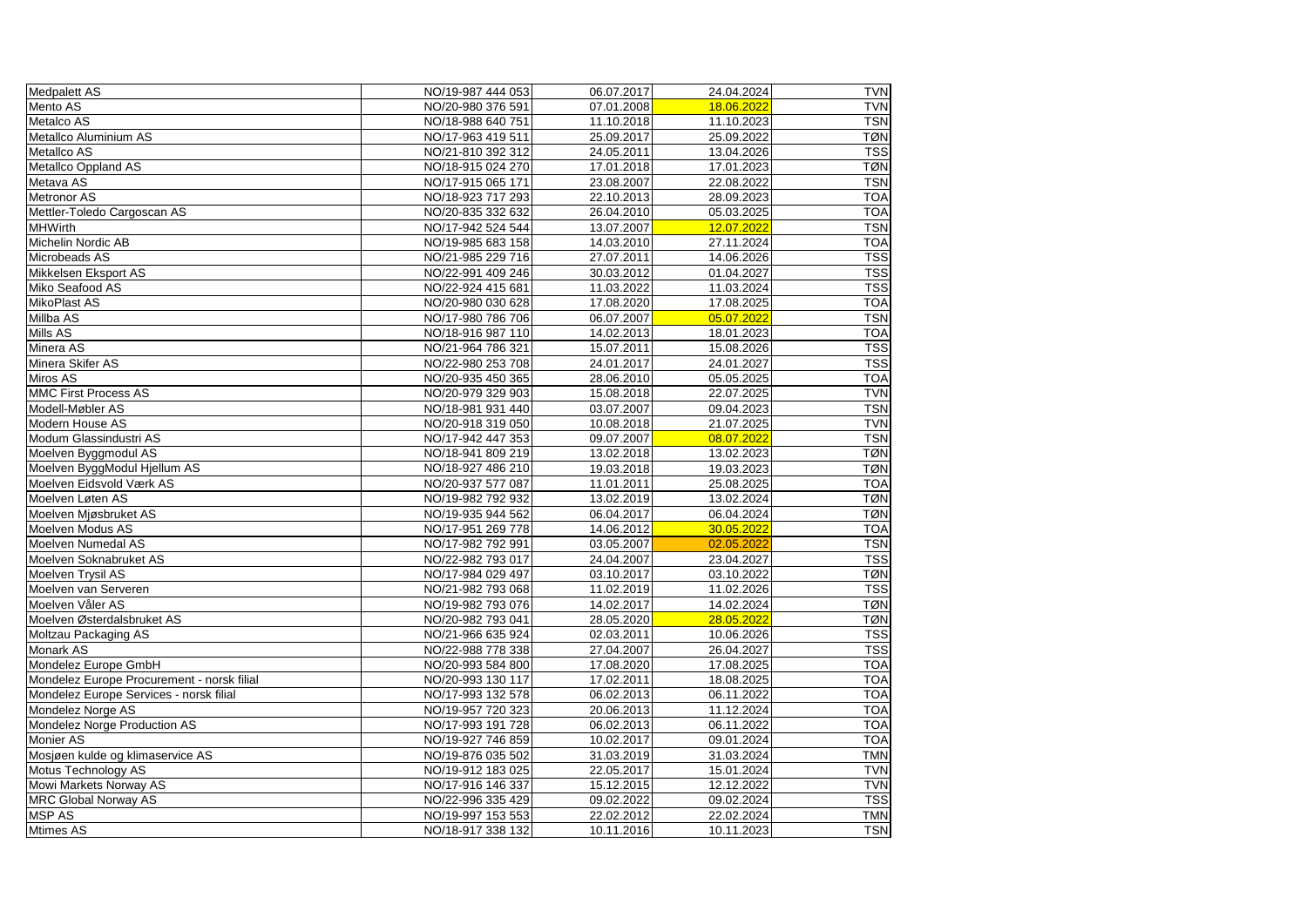| Myking AS                        | NO/17-981 427 904 | 06.04.2012 | 22.05.2022 | <b>TVN</b> |
|----------------------------------|-------------------|------------|------------|------------|
| Myre Fiskemottak AS              | NO/19-989 118 927 | 27.08.2009 | 27.08.2024 | <b>TMN</b> |
| MyreMar AS                       | NO/19-979 610 599 | 19.12.2019 | 19.12.2024 | <b>TMN</b> |
| Møre Trafo AS                    | NO/17-951 118 141 | 18.06.2007 | 15.05.2022 | <b>TVN</b> |
| Mørenot Aquaculture AS           | NO/17-997 749 588 | 19.04.2012 | 15.06.2023 | <b>TVN</b> |
| Mørenot Offshore AS              | NO/18-997 749 626 | 07.11.2018 | 07.11.2023 | <b>TVN</b> |
| Maarud AS                        | NO/20-992 873 108 | 30.09.2010 | 25.09.2025 | <b>TØN</b> |
|                                  |                   |            |            |            |
| Naco Trading AS                  | NO/17-923 642 676 | 17.08.2017 | 17.08.2023 | <b>TVN</b> |
| Nammo Raufoss AS                 | NO/17-980 038 300 | 03.10.2012 | 21.06.2022 | <b>TØN</b> |
| National Oilwell Varco Norway AS | NO/17-936 738 540 | 14.08.2007 | 13.08.2022 | <b>TSN</b> |
| NCG-Noreko AS                    | NO/17-976 652 398 | 01.12.2017 | 01.12.2022 | <b>TØN</b> |
| Neo Monitors A/S                 | NO/21-986 076 832 | 03.02.2011 | 07.01.2026 | <b>TSS</b> |
| Neptune Energy Norge AS          | NO/20-983 426 417 | 20.08.2018 | 11.08.2025 | <b>TVN</b> |
| Nergård Polar Kjøllefjord AS     | NO/18-916 081 308 | 02.06.2016 | 24.04.2023 | <b>TNN</b> |
| Nergård Seafood AS               | NO/22-995 733 811 | 23.05.2012 | 14.03.2027 | <b>TSS</b> |
| Nergård Sørøya AS                | NO/17-984 796 277 | 05.11.2012 | 05.11.2022 | <b>TNN</b> |
| <b>Nevion AS</b>                 | NO/17-976 584 201 | 17.10.2017 | 17.10.2022 | <b>TOA</b> |
| New Packaging Solutions AS       | NO/20-996 912 507 | 11.10.2013 | 14.05.2025 | <b>TOA</b> |
| Nexans Norway AS                 | NO/19-981 122 607 | 15.01.2010 | 23.10.2024 | <b>TOA</b> |
| <b>NFA AS</b>                    | NO/20-899 058 062 | 12.12.2012 | 19.01.2025 | <b>TNN</b> |
| Nicro AS                         | NO/17-925 546 011 | 10.07.2007 | 09.07.2022 | <b>TSN</b> |
| Nils Sperre AS                   | NO/17-966 240 326 | 20.12.2007 | 03.08.2023 | <b>TVN</b> |
| Nippon Gases Norge AS            | NO/21-945 772 042 | 19.05.2011 | 21.06.2026 | <b>TSS</b> |
| Njardar AS                       | NO/17-976 200 020 | 28.06.2010 | 06.07.2022 | <b>TVN</b> |
| Njord Seafood                    | NO/17-986 381 198 | 28.09.2017 | 28.09.2022 | <b>TMN</b> |
| <b>NLM Miljø AS</b>              | NO/21-988 997 943 | 03.07.2019 | 03.07.2026 | <b>TSS</b> |
| Nobia Norway AS                  | NO/18-917 099 839 | 27.10.2016 | 28.09.2023 | <b>TOA</b> |
| Noble Harvest AS                 | NO/17-911 705 907 | 25.08.2017 | 25.08.2022 | <b>TOA</b> |
| Nofir AS                         | NO/18-992 695 706 | 16.06.2013 | 16.06.2023 | <b>TMN</b> |
| <b>NOHA Norway AS</b>            | NO/20-945 429 070 | 08.02.2008 | 07.04.2025 | <b>TVN</b> |
| Nomek AS                         | NO/20-980 653 102 | 26.04.2013 | 29.04.2025 | <b>TMN</b> |
| Nopla AS                         | NO/20-897 985 152 | 03.09.2020 | 03.09.2025 | TØN        |
| Nor Seafoods AS                  | NO/17-979 557 272 | 14.08.2007 | 14.06.2023 | <b>TVN</b> |
| Norac AS                         | NO/17-979 376 626 | 27.03.2007 | 27.03.2022 | <b>TSN</b> |
| Noratel AS                       | NO/17-987 209 933 | 08.06.2007 | 07.06.2022 | <b>TSN</b> |
| Norautron AS                     | NO/21-951 555 282 | 20.11.2009 | 16.12.2026 | <b>TSS</b> |
| Norbit EMS AS                    | NO/19-944 679 286 | 02.07.2019 | 02.07.2024 | <b>TMN</b> |
| Norbit ITS AS                    | NO/19-994 469 312 | 28.11.2012 | 17.12.2024 | <b>TMN</b> |
| Norbit Subsea AS                 | NO/21-994 353 098 | 19.11.2014 | 19.11.2026 | <b>TSS</b> |
| Norcable AS                      | NO/21-918 400 567 | 19.09.2018 | 27.01.2026 | <b>TSS</b> |
| Norcell AS                       | NO/19-997 539 028 | 23.04.2019 | 23.04.2024 | <b>TMN</b> |
| Norcoast AS                      | NO/20-921 000 839 | 20.10.2020 | 20.10.2022 | <b>TSS</b> |
| NorDan AS                        | NO/17-979 776 233 | 14.08.2007 | 13.06.2022 | <b>TVN</b> |
| Nordhordaland Fisk AS            | NO/18-988 409 065 | 31.01.2017 | 13.11.2023 | <b>TVN</b> |
| Nordic Auto Trade AS             | NO/21-927 704 692 | 12.11.2021 | 12.11.2023 | <b>TSS</b> |
| Nordic Door AS                   | NO/19-966 820 152 | 09.07.2007 | 08.07.2022 | <b>TSN</b> |
| Nordic Fish AS                   | NO/19-918 600 957 | 29.06.2017 | 20.05.2024 | <b>TOA</b> |
| Nordic Group AS                  | NO/17-976 578 988 | 07.08.2012 | 07.08.2022 | <b>TMN</b> |
| Nordic Halibut AS                | NO/17-974 526 441 | 19.09.2012 | 06.07.2023 | <b>TVN</b> |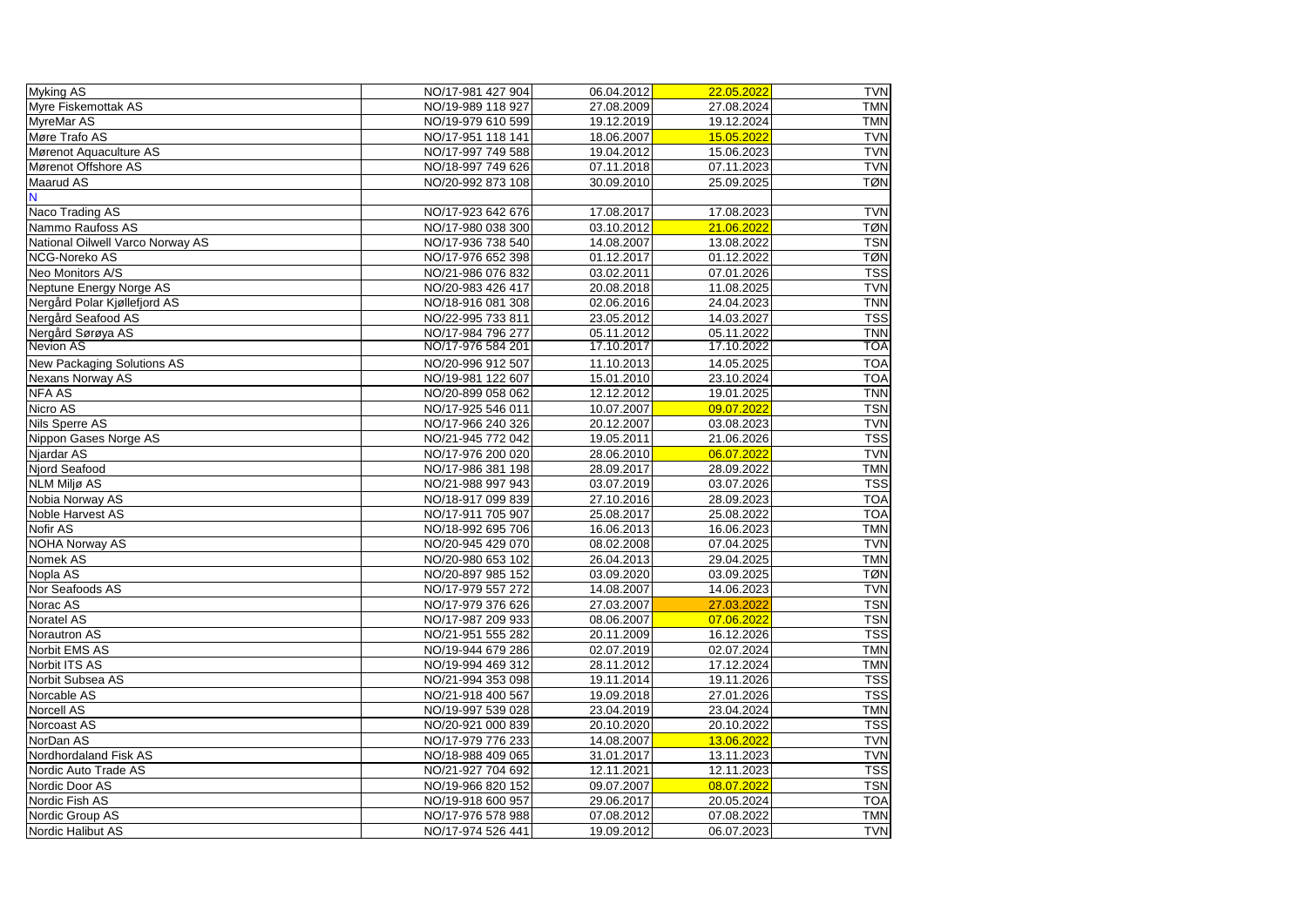| Nordic Paper AS                    | NO/20-983 633 080 | 10.04.2013 | 10.04.2025 | <b>TØN</b> |
|------------------------------------|-------------------|------------|------------|------------|
| Nordic Products Comfort AS         | NO/21-913 861 698 | 13.06.2012 | 17.11.2026 | <b>TSS</b> |
| Nordic Seaco AS                    | NO/17-976 719 492 | 16.08.2007 | 13.06.2022 | <b>TVN</b> |
| Nordic Seal AS                     | NO/19-866 621 152 | 30.08.2007 | 05.10.2024 | <b>TSN</b> |
| Nordic Seatrade AS                 | NO/20-917 860 564 | 29.09.2017 | 06.01.2025 | <b>TMN</b> |
| Nordic Wildfish Sales AS           | NO/22-914 549 434 | 01.01.2015 | 17.02.2027 | <b>TSS</b> |
| Nordisk Aviation Products AS       | NO/17-947 301 624 | 09.07.2007 | 08.07.2022 | <b>TSN</b> |
| Nordisk Reinskinn Compagnie AS     | NO/22-927 290 235 | 09.02.2022 | 09.02.2027 | <b>TSS</b> |
| Nordlaks Oppdrett AS               | NO/19-955 750 802 | 28.10.2009 | 05.12.2024 | <b>TMN</b> |
| Nordlaks Produkter AS              | NO/19-976 725 859 | 28.10.2009 | 28.10.2024 | <b>TMN</b> |
| Nordox AS                          | NO/17-914 720 958 | 14.03.2008 | 24.08.2022 | <b>TOA</b> |
| Nordpeis AS                        | NO/19-957 329 330 | 13.01.2017 | 13.01.2024 | <b>TSN</b> |
| Nordvestvinduet AS                 | NO/17-910 930 540 | 07.08.2017 | 07.08.2023 | <b>TVN</b> |
| Nordøy Sea AS                      | NO/22-915 279 988 | 18.03.2022 | 18.03.2024 | <b>TSS</b> |
| Noreko AS                          | NO/17-976 652 398 | 01.12.2017 | 01.12.2022 | <b>TØN</b> |
| Norfolier GreenTec AS              | NO/20-999 139 124 | 22.10.2020 | 22.10.2025 | <b>TSS</b> |
| Norfra Eksport AS                  | NO/22-975 971 546 | 13.04.2012 | 14.04.2027 | <b>TSS</b> |
| Norfrakalk AS                      | NO/19-987 151 196 | 06.08.2009 | 19.08.2024 | <b>TMN</b> |
| Norges Råfisklag                   | NO/17-938 469 148 | 22.08.2012 | 15.08.2022 | <b>TNN</b> |
| Norges Sildesalgslag               | NO/17-951 206 091 | 15.08.2007 | 12.06.2023 | <b>TVN</b> |
| Norgeskjell AS                     | NO/20-986 842 020 | 09.11.2020 | 09.11.2022 | <b>TSS</b> |
| Norgesplaster AS                   | NO/22-995 011 727 | 23.03.2010 | 23.03.2027 | <b>TSS</b> |
| Norgesvinduet Bjørlo AS            | NO/18-910 646 168 | 29.09.2016 | 28.06.2023 | <b>TVN</b> |
| Norgesvinduet Svenningdal AS       | NO/18-952 301 179 | 18.04.2013 | 18.04.2023 | <b>TMN</b> |
| Norgips Norge AS                   | NO/20-986 034 757 | 02.01.2008 | 02.01.2025 | <b>TSN</b> |
| Norilia AS                         | NO/17-995 643 316 | 17.12.2015 | 17.12.2022 | <b>TOA</b> |
| Nor-Komp AS                        | NO/20-923 151 877 | 15.12.2020 | 15.12.2022 | <b>TSS</b> |
| Norlux AS                          | NO/20-963 116 217 | 11.02.2008 | 10.02.2025 | <b>TSN</b> |
| Normarine AS                       | NO/21-852 342 072 | 14.08.2007 | 13.03.2026 | <b>TSS</b> |
| <b>NORMEC AS</b>                   | NO/17-954 188 906 | 22.08.2007 | 21.08.2022 | <b>TSN</b> |
| <b>Normetal AS</b>                 | NO/20-923 863 389 | 18.08.2020 | 18.08.2022 | <b>TSN</b> |
| NorMors AS                         | NO/18-980 537 595 | 25.03.2013 | 20.03.2023 | <b>TVN</b> |
| Norsap AS                          | NO/18-919 405 619 | 21.02.2011 | 21.02.2023 | TSN        |
| Norse Metal Elverum AS             | NO/18-987 034 653 | 30.05.2018 | 30.05.2023 | <b>TØN</b> |
| Norsildmel AS                      | NO/17-998 064 198 | 09.01.2009 | 16.06.2022 | <b>TVN</b> |
| Norsk Dyremat AS                   | NO/20-962 977 006 | 17.11.2017 | 28.01.2025 | <b>TVN</b> |
| Norsk Elektro Optikk A/S           | NO/21-939 377 409 | 03.02.2011 | 06.01.2026 | <b>TSS</b> |
| Norsk Formblåsing AS               | NO/21-992 789 921 | 25.02.2011 | 25.02.2026 | <b>TSS</b> |
| Norsk Gjenvinning Downstream AS    | NO/20-979 373 287 | 15.11.2013 | 31.03.2025 | <b>TOA</b> |
| <b>Norsk Gjenvinning Metall AS</b> | NO/20-983 413 161 | 26.09.2013 | 03.04.2025 | <b>TOA</b> |
| Norsk Kleber AS                    | NO/21-954 953 505 | 17.12.2010 | 17.04.2026 | <b>TSS</b> |
| Norsk Limtre AS                    | NO/17-964 431 744 | 31.05.2007 | 31.05.2022 | <b>TMN</b> |
| Norsk Scania AS                    | NO/20-879 263 662 | 28.02.2011 | 11.03.2025 | <b>TOA</b> |
| Norsk Sjømat Stranda As            | NO/22-976 584 058 | 26.06.2007 | 29.03.2027 | <b>TSS</b> |
| Norsk Stein AS                     | NO/17-958 990 022 | 06.07.2007 | 16.05.2023 | <b>TVN</b> |
| Norsk Stål AS                      | NO/21-959 493 715 | 05.04.2011 | 05.04.2026 | <b>TSS</b> |
| Norsk Stål Tynnplater AS           | NO/18-976 623 991 | 21.06.2013 | 21.06.2023 | <b>TØN</b> |
| Norsk Sveiseteknikk AS             | NO/22-961 702 615 | 01.03.2007 | 28.02.2027 | <b>TSS</b> |
| Norsk Teknisk Porselen Products AS | NO/19-912 875 067 | 08.01.2014 | 08.01.2024 | <b>TØN</b> |
| Norsk Wavin AS                     | NO/19-823 355 092 | 15.09.2009 | 06.11.2024 | <b>TOA</b> |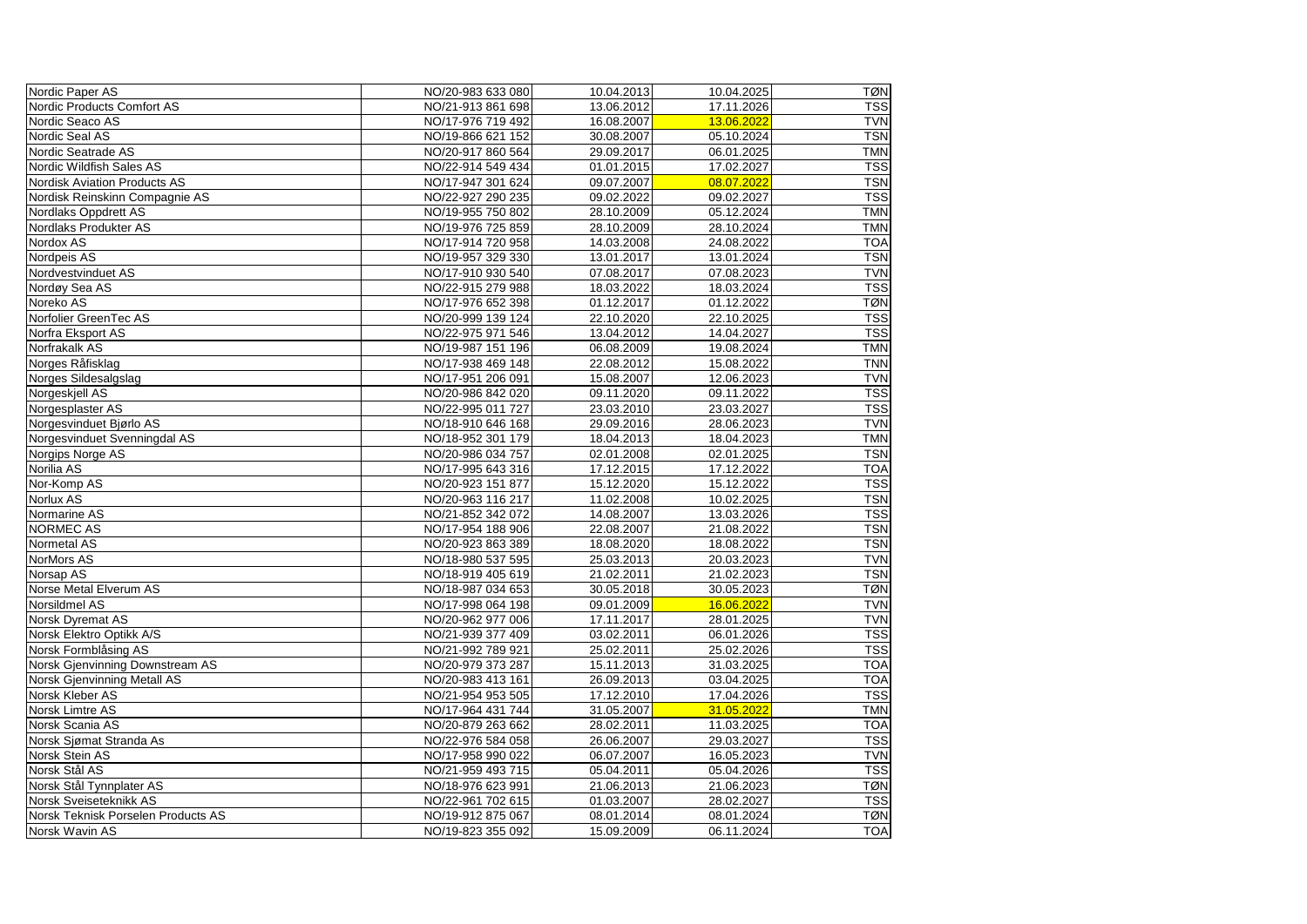| Norsk Ørret AS                           | NO/21-915 267 653 | 21.05.2021 | 21.05.2023 | <b>TSS</b> |
|------------------------------------------|-------------------|------------|------------|------------|
| Norske Backer AS                         | NO/22-919 799 064 | 12.06.2012 | 28.02.2027 | <b>TSS</b> |
| Norske Moseprodukter AS                  | NO/21-924 876 344 | 08.03.2021 | 08.03.2026 | <b>TSS</b> |
| Norske Skog Saugbrugs AS                 | NO/21-996 732 703 | 11.04.2011 | 11.04.2026 | <b>TSS</b> |
| Norske Skog Skogn AS                     | NO/18-996 732 673 | 04.05.2011 | 20.12.2023 | <b>TMN</b> |
| Norskin Materials AS                     | NO/21-918 532 749 | 22.07.2021 | 22.07.2023 | <b>TSS</b> |
| Nor-Sokk AS                              | NO/21-879 958 202 | 06.09.2021 | 06.09.2026 | <b>TSS</b> |
| Norsonic AS                              | NO/17-929 743 040 | 12.06.2007 | 12.06.2022 | <b>TSN</b> |
| Norstone as                              | NO/21-918 414 304 | 04.08.2009 | 02.08.2026 | <b>TSS</b> |
| Nortek AS                                | NO/18-996 707 415 | 24.01.2013 | 10.01.2023 | <b>TOA</b> |
| North Cape King Crab AS                  | NO/19-966 945 990 | 28.06.2017 | 18.03.2024 | <b>TNN</b> |
| North Sea Seafood AS                     | NO/19-997 706 412 | 28.07.2014 | 24.06.2024 | <b>TVN</b> |
| NorthLamb AS                             | NO/21-926 034 510 | 10.12.2021 | 10.12.2023 | <b>TSS</b> |
| Nortime AS                               | NO/18-984 216 831 | 04.03.2016 | 17.01.2023 | <b>TOA</b> |
| <b>Nortroll AS</b>                       | NO/19-931 321 099 | 30.06.2009 | 30.06.2024 | <b>TMN</b> |
| Nortura AS                               | NO/17-938 752 648 | 24.08.2015 | 08.08.2022 | <b>TOA</b> |
| Norvegr Down Duvets AS                   | NO/19-985 184 321 | 29.11.2017 | 29.11.2024 | <b>TMN</b> |
| Norvigroup Norway AS                     | NO/20-985 215 294 | 03.03.2020 | 03.03.2025 | <b>TØN</b> |
| Norway Roal Salmon AS                    | NO/17-864 234 232 | 07.08.2012 | 07.08.2022 | <b>TMN</b> |
| Norwegian Fine Food and Spirits AS       | NO/21-922 177 589 | 11.03.2021 | 11.03.2023 | <b>TSS</b> |
| Norwegian Fish Company AS                | NO/20-918 628 568 | 19.03.2018 | 25.03.2025 | <b>TOA</b> |
| Norwegian Pharma AS                      | NO/20-893 844 422 | 21.10.2020 | 21.10.2022 | <b>TSS</b> |
| Norwegian Plastic Recycling AS           | NO/19-994 926 799 | 02.11.2017 | 02.11.2024 | <b>TMN</b> |
| Norwegian Russian Seafood AS             | NO/21-969 073 390 | 21.03.2011 | 21.03.2026 | <b>TSS</b> |
| Norwegian Seafood Company AS             | NO/17-967 791 377 | 02.07.2007 | 09.06.2022 | <b>TVN</b> |
| Norwegian Seafrozen AS                   | NO/21-996 835 375 | 25.10.2021 | 25.10.2023 | <b>TSS</b> |
| <b>Norwell AS</b>                        | NO/17-976 762 207 | 25.07.2007 | 24.05.2022 | <b>TVN</b> |
| Norwia AS                                | NO/18-995 330 067 | 03.06.2011 | 03.06.2023 | <b>TSN</b> |
| Notø AS                                  | NO/19-964 970 955 | 12.09.2014 | 12.09.2024 | <b>TMN</b> |
| Noumami AS                               | NO/21-918 844 023 | 09.02.2021 | 09.02.2023 | <b>TSS</b> |
| Nouryon Pulp and Perfomance Chemicals AB | NO/18-974 466 872 | 17.06.2011 | 17.06.2023 | <b>TSN</b> |
| Nova Sea AS                              | NO/19-961 056 268 | 27.08.2009 | 27.08.2024 | <b>TMN</b> |
| <b>NOW Norway AS</b>                     | NO/18-912 700 887 | 05.06.2018 | 05.06.2023 | <b>TVN</b> |
| NutraQ AS                                | NO/18-893 905 952 | 30.10.2013 | 15.08.2023 | <b>TOA</b> |
| Nutrimar AS                              | NO/22-990 080 372 | 15.03.2012 | 15.03.2027 | <b>TSS</b> |
| Ny Plast AS                              | NO/17-989 960 512 | 20.11.2017 | 20.11.2022 | <b>TØN</b> |
| <b>Nyborg AS</b>                         | NO/18-952 783 297 | 16.04.2013 | 05.06.2023 | <b>TVN</b> |
| Nøgne Ø- Det kompr. Løse Bryggeri AS     | NO/19-984 276 990 | 20.03.2012 | 20.03.2024 | <b>TSN</b> |
| Nøsted & AS                              | NO/17-914 781 213 | 06.07.2007 | 06.07.2022 | <b>TSN</b> |
| $\mathbf O$                              |                   |            |            |            |
| O. Kavli AS                              | NO/18-971 142 138 | 09.04.2013 | 12.03.2023 | <b>TVN</b> |
| O.B. Wiik AS                             | NO/19-934 122 224 | 15.09.2009 | 03.09.2024 | <b>TOA</b> |
| Ocean Products AS                        | NO/20-979 439 776 | 05.06.2018 | 02.04.2025 | <b>TVN</b> |
| Ocean Supreme AS                         | NO/17-985 928 304 | 15.08.2007 | 13.06.2023 | <b>TVN</b> |
| <b>Ocean Venture AS</b>                  | NO/21-914 145 538 | 08.02.2019 | 08.02.2026 | <b>TSS</b> |
| Oceaneering Rotator AS                   | NO/17-911 400 332 | 03.07.2007 | 02.07.2022 | <b>TSN</b> |
| <b>Olav E Fiskerstrand AS</b>            | NO/21-911 657 937 | 02.01.2019 | 02.01.2026 | <b>TSS</b> |
| Oldroyd AS                               | NO/22-870 890 192 | 15.03.2012 | 29.03.2027 | <b>TSS</b> |
| Oleana AS                                | NO/20-963 151 632 | 25.02.2008 | 17.06.2025 | <b>TVN</b> |
| <b>OMBE Plast AS</b>                     | NO/22-827 385 522 | 02.01.2022 | 21.11.2022 | <b>TSS</b> |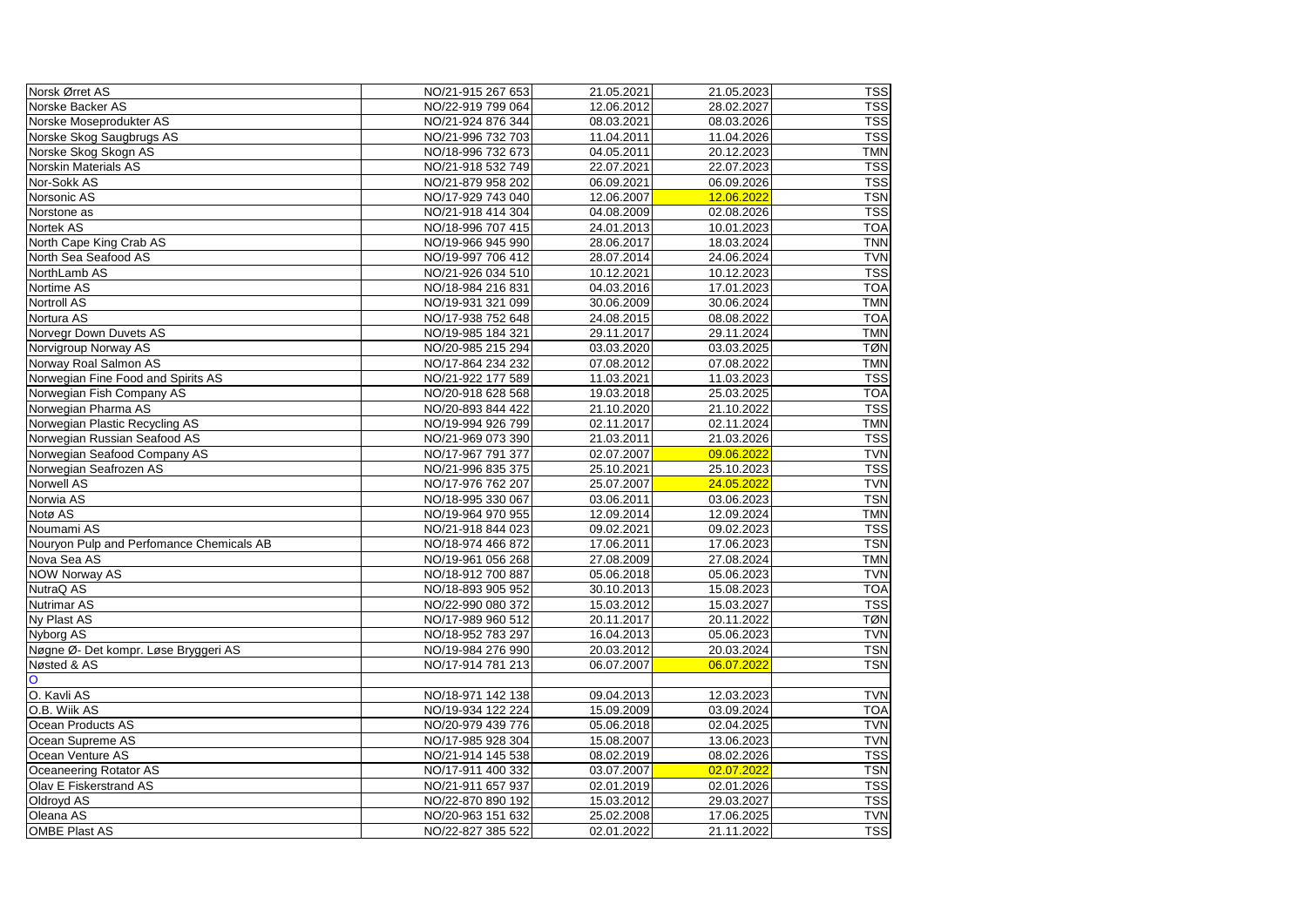| Omyra Hustadmarmor AS                    | NO/17-912 864 227 | 09.05.2007 | 05.07.2022 | <b>TVN</b> |
|------------------------------------------|-------------------|------------|------------|------------|
| Onesubsea Processing AS                  | NO/17-833 888 692 | 01.08.2007 | 03.06.2023 | <b>TVN</b> |
| Opilio AS                                | NO/21-914 047 757 | 02.04.2019 | 02.04.2026 | <b>TSS</b> |
| <b>Oppdal Sten AS</b>                    | NO/19-966 234 547 | 02.06.2009 | 02.06.2024 | <b>TMN</b> |
| <b>Optimar AS</b>                        | NO/22-985 426 813 | 15.05.2017 | 15.05.2027 | <b>TSS</b> |
| <b>Optimarin AS</b>                      | NO/22-970 942 327 | 08.01.2015 | 14.02.2027 | <b>TSS</b> |
| <b>Optura Nordic AS</b>                  | NO/20-917 192 456 | 06.10.2020 | 06.10.2025 | <b>TSN</b> |
| <b>Orica Norway AS</b>                   | NO/18-981 413 156 | 14.03.2011 | 14.03.2023 | <b>TSN</b> |
| <b>Orkel AS</b>                          | NO/19-984 963 890 | 02.10.2007 | 30.06.2024 | <b>TMN</b> |
| <b>Orkel Direkte AS</b>                  | NO/18-951 096 296 | 16.05.2018 | 16.05.2023 | <b>TMN</b> |
| Orkla Confectionary & Snacks Norge AS    | NO/17-940 712 580 | 08.08.2012 | 08.08.2022 | <b>TMN</b> |
| Orkla Foods Norge AS                     | NO/18-916 170 858 | 27.05.2013 | 28.02.2023 | <b>TOA</b> |
| <b>Orkla Health AS</b>                   | NO/20-986 519 904 | 05.09.2013 | 23.09.2025 | <b>TOA</b> |
| <b>Orkla Home &amp; Personal Care AS</b> | NO/17-911 161 230 | 04.10.2012 | 29.09.2022 | <b>TSS</b> |
| <b>OSID AS</b>                           | NO/22-912 812 677 | 17.10.2012 | 28.04.2027 | <b>TSS</b> |
| <b>OSO Hotwater AS</b>                   | NO/18-986 173 617 | 26.08.2013 | 26.08.2023 | <b>TSN</b> |
| <b>OSWO AS</b>                           | NO/17-926 551 205 | 12.06.2007 | 11.06.2022 | <b>TSN</b> |
| Otta Skifer AS                           | NO/21-980 255 948 | 01.01.2021 | 01.01.2026 | <b>TSS</b> |
| <b>Ottem Gjenvinning AS</b>              | NO/22-928 057 798 | 17.03.2022 | 17.03.2024 | <b>TSS</b> |
| <b>Otto Olsen AS</b>                     | NO/20-980 350 665 | 30.06.2010 | 25.09.2025 | <b>TOA</b> |
| P                                        |                   |            |            |            |
| P. Thorkildsen Plasticindustri AS        | NO/19-943 172 722 | 14.12.2009 | 12.09.2024 | <b>TOA</b> |
| Parat Halvorsen AS                       | NO/19-986 908 277 | 28.11.2012 | 28.11.2024 | <b>TSN</b> |
| <b>Partner Plast AS</b>                  | NO/18-964 538 794 | 04.08.2016 | 04.09.2023 | <b>TVN</b> |
| <b>PCG Import Assist AS</b>              | NO/19-919 873 752 | 28.11.2017 | 13.11.2024 | <b>TVN</b> |
| Pelagia AS                               | NO/19-989 094 823 | 17.12.2014 | 12.12.2024 | <b>TVN</b> |
| Per Stave AS                             | NO/20-936 732 054 | 14.08.2020 | 14.08.2022 | <b>TVN</b> |
| Petpack Drikker AS                       | NO/19-918 278 338 | 09.03.2017 | 19.02.2024 | <b>TOA</b> |
| <b>PG Flow Solutions AS</b>              | NO/20-924 727 454 | 24.09.2020 | 24.09.2022 | <b>TOA</b> |
| <b>Pharma Marine AS</b>                  | NO/18-991 004 300 | 14.12.2011 | 15.10.2023 | <b>TVN</b> |
| <b>Pharmatech AS</b>                     | NO/20-984 374 135 | 07.04.2020 | 07.04.2025 | <b>TØN</b> |
| <b>PHL Seagold AS</b>                    | NO/19-985 774 854 | 07.09.2012 | 20.08.2024 | <b>TVN</b> |
| Pierre Robert Group AS                   | NO/18-912 692 094 | 03.10.2013 | 22.08.2023 | <b>TOA</b> |
| <b>Pioner Boats AS</b>                   | NO/19-990 374 031 | 29.05.2014 | 01.03.2024 | <b>TOA</b> |
| Pipelife Norge AS                        | NO/17-980 457 575 | 21.10.2017 | 25.10.2022 | <b>TVN</b> |
| Plasman AS                               | NO/17-958 783 108 | 30.10.2012 | 12.06.2022 | <b>TØN</b> |
| Plasto AS                                | NO/21-946 951 501 | 03.07.2009 | 03.07.2026 | <b>TSS</b> |
| Platina Seafood AS                       | NO/22-923 473 106 | 30.01.2020 | 30.01.2027 | <b>TSS</b> |
| <b>Plexx AS</b>                          | NO/18-980 699 560 | 28.12.2012 | 24.01.2023 | <b>TØN</b> |
| <b>Plustech AS</b>                       | NO/22-984 161 700 | 19.02.2015 | 19.02.2027 | <b>TSS</b> |
| Polar Berlevåg Seafood AS                | NO/18-989 842 668 | 18.12.2013 | 25.10.2023 | <b>TNN</b> |
| <b>Polar Quality AS</b>                  | NO/17-984 612 729 | 07.08.2012 | 07.08.2022 | <b>TMN</b> |
| Polar Seafood Norway AS                  | NO/18-971 131 128 | 13.10.2013 | 13.10.2023 | <b>TØN</b> |
| Polar Seafrozen AS                       | NO/19-998 229 391 | 14.04.2014 | 22.03.2024 | <b>TVN</b> |
| Polar Aalesund AS                        | NO/19-991 465 480 | 13.08.2009 | 24.06.2024 | <b>TVN</b> |
| Polarctic Seafood AS                     | NO/17-913 573 994 | 08.09.2017 | 08.09.2022 | <b>TNN</b> |
| Polyflor Nordic NUF                      | NO/21-979 543 565 | 18.04.2011 | 15.01.2026 | <b>TSS</b> |
| Polyform AS                              | NO/17-980 185 575 | 03.08.2007 | 09.06.2022 | <b>TVN</b> |
| Polymertrade AS                          | NO/20-925 731 641 | 16.11.2020 | 16.11.2025 | <b>TSS</b> |
| Polynor AS                               | NO/20-968 729 012 | 27.05.2020 | 27.05.2025 | <b>TØN</b> |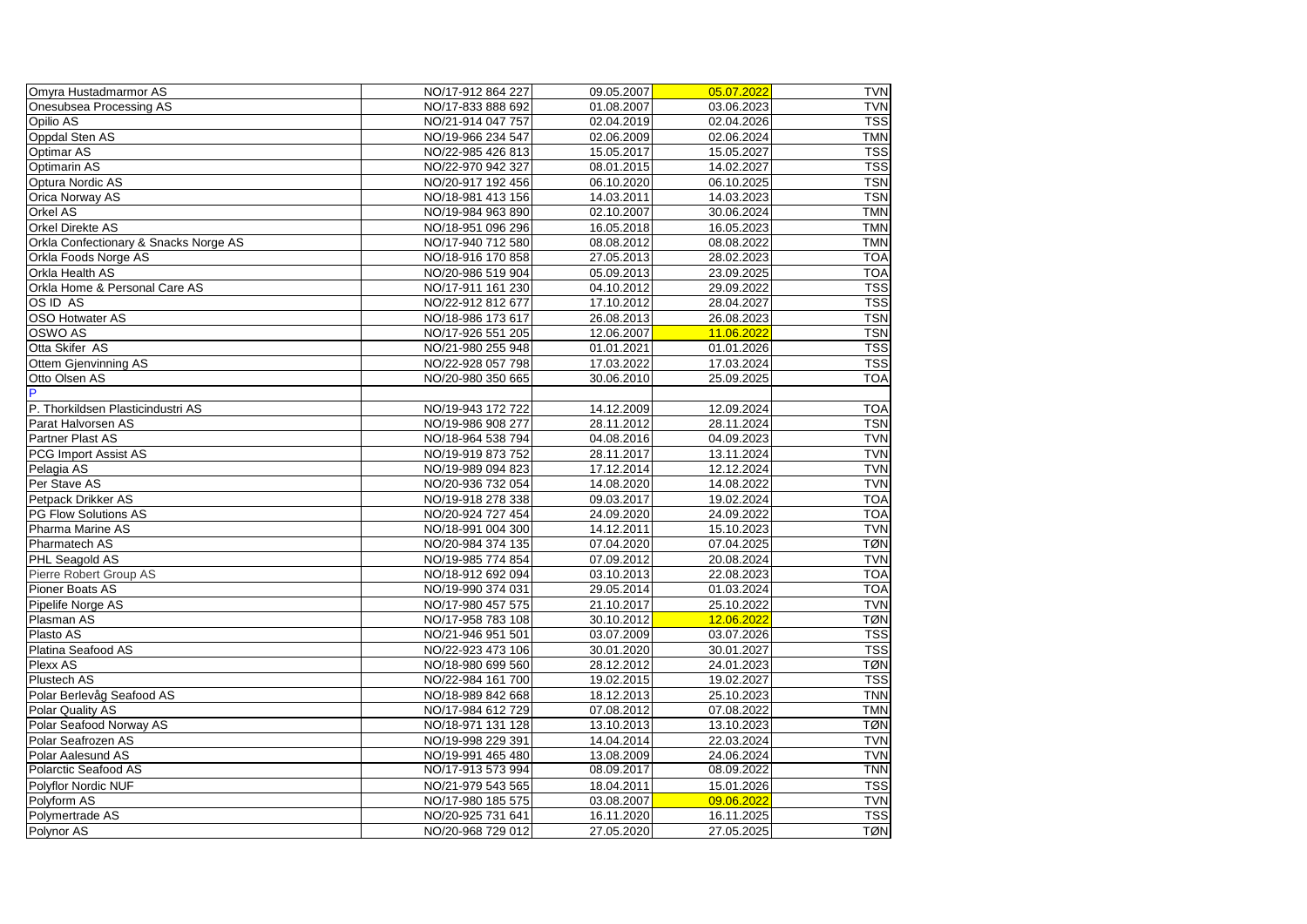| Polynt Composites Norway AS                   | NO/19-919 317 663 | 10.10.2017 | 11.10.2024 | <b>TØN</b> |
|-----------------------------------------------|-------------------|------------|------------|------------|
| PostNord Strålfors AS                         | NO/20-944 997 431 | 11.02.2010 | 05.06.2025 | <b>TOA</b> |
| <b>Praktisk Teknikk AS</b>                    | NO/17-992 901 551 | 30.09.2015 | 08.09.2022 | <b>TOA</b> |
| <b>Premier Seafood AS</b>                     | NO/18-998 300 339 | 21.04.2016 | 25.06.2023 | <b>TVN</b> |
| Pretec AS                                     | NO/17-980 429 245 | 28.09.2012 | 22.06.2022 | <b>TØN</b> |
| Price Minerals (Norway) Limited               | NO/19-991 650 660 | 22.11.2019 | 22.11.2024 | <b>TOA</b> |
| Prima Seafood AS                              | NO/21-921 986 319 | 07.06.2019 | 07.06.2026 | <b>TSS</b> |
| Prime Ocean Norge AS                          | NO/16-996 344 789 | 05.09.2014 | 27.10.2026 | <b>TSS</b> |
| <b>Primex Biochemicals AS</b>                 | NO/18-882 795 322 | 20.12.2016 | 22.10.2023 | <b>TVN</b> |
| <b>Primex Norway AS</b>                       | NO/21-986 630 376 | 19.01.2021 | 19.01.2023 | <b>TSS</b> |
| <b>Product Line AS</b>                        | NO/18-989 010 468 | 26.10.2011 | 12.11.2023 | <b>TSN</b> |
| Profilglass Nor AS                            | NO/22-894 858 702 | 20.01.2012 | 27.02.2027 | <b>TSS</b> |
| Protan AS                                     | NO/17-983 599 060 | 17.08.2007 | 17.08.2022 | <b>TSN</b> |
| Proteinfabrikken AS                           | NO/20-883 746 902 | 30.11.2007 | 14.01.2025 | <b>TSN</b> |
| <b>Prototal AS</b>                            | NO/21-995 677 342 | 11.11.2019 | 11.11.2026 | <b>TSS</b> |
| Prysmian Group Norge AS                       | NO/17-814 780 422 | 12.07.2007 | 11.07.2022 | <b>TSN</b> |
| Pure Norwegian Seafood AS                     | NO/17-995 292 971 | 11.11.2010 | 15.06.2023 | <b>TVN</b> |
| Q                                             |                   |            |            |            |
| Q-Free Norge AS                               | NO/21-920 771 793 | 13.04.2016 | 13.04.2026 | <b>TSS</b> |
| $\mathsf{R}$                                  |                   |            |            |            |
| R Stahl Tranberg AS                           | NO/22-986 926 909 | 01.12.2009 | 05.02.2027 | <b>TSS</b> |
| Radio Holland Norway AS                       | NO/21-921 269 986 | 06.05.2011 | 17.02.2026 | <b>TSS</b> |
| <b>Radiocrafts AS</b>                         | NO/21-985 876 096 | 21.03.2011 | 10.05.2026 | <b>TSS</b> |
| <b>Radionor Communications AS</b>             | NO/20-882 136 752 | 11.11.2020 | 11.11.2022 | <b>TSS</b> |
| Rafael Dybvik AS                              | NO/21-917 454 248 | 02.02.2017 | 03.05.2026 | <b>TSS</b> |
| Ragn-Sells AS                                 | NO/19-952 187 627 | 22.07.2014 | 13.06.2024 | <b>TOA</b> |
| <b>Ramirent AS</b>                            | NO/21-984 820 011 | 13.10.2014 | 29.06.2026 | <b>TSS</b> |
| Ramoen AS                                     | NO/22-920 767 443 | 22.04.2015 | 15.03.2027 | <b>TSS</b> |
| Rana Gruber AS                                | NO/21-953 049 724 | 12.01.2012 | 19.09.2026 | <b>TSS</b> |
| Ranheim Paper & Board AS                      | NO/16-915 725 015 | 25.10.2016 | 25.10.2026 | <b>TSS</b> |
| Raufoss Technology AS                         | NO/17-971 234 288 | 27.09.2012 | 30.05.2022 | <b>TØN</b> |
| <b>Real Alloy Norway AS</b>                   | NO/22-991 687 653 | 15.02.2011 | 11.05.2027 | <b>TSS</b> |
| <b>REAL Lofoten AS</b>                        | NO/22-987 494 778 | 16.01.2020 | 16.01.2027 | <b>TSS</b> |
| Rebloc Norge AS                               | NO/21-918 377 883 | 11.04.2019 | 11.04.2026 | <b>TSS</b> |
| <b>Rec Solar Norway AS</b>                    | NO/21-986 707 328 | 11.01.2021 | 11.01.2026 | <b>TSS</b> |
| <b>Recticel AS</b>                            | NO/17-930 030 872 | 30.03.2012 | 30.03.2022 | <b>TVN</b> |
| <b>Red Rock Marine AS</b>                     | NO/19-997 388 232 | 24.04.2012 | 24.04.2024 | <b>TSN</b> |
| Reglo AS                                      | NO/17-983 148 336 | 30.11.2007 | 29.11.2022 | <b>TSN</b> |
| <b>Reichhold AS</b>                           | NO/17-939 378 103 | 12.07.2007 | 11.07.2022 | <b>TSN</b> |
| Rekin Jan Mozolewski I Wspolnicy Spolka Jawna | NO/19-914 360 862 | 26.06.2017 | 20.05.2024 | <b>TOA</b> |
| Relekta AS                                    | NO/19-831 881 372 | 21.03.2012 | 22.02.2024 | <b>TOA</b> |
| <b>Resitec AS</b>                             | NO/21-980 464 903 | 16.08.2016 | 16.08.2026 | <b>TSS</b> |
| <b>Resource AS</b>                            | NO/18-892 887 115 | 14.10.2013 | 15.10.2023 | <b>TMN</b> |
|                                               | NO/19-996 790 746 | 21.11.2011 | 01.02.2023 | <b>TMN</b> |
| <b>Restech Norway AS</b>                      | NO/17-976 602 331 | 03.07.2015 | 03.07.2022 | <b>TSN</b> |
| Revac AS                                      |                   |            |            |            |
| <b>Rex AS</b>                                 | NO/18-963 405 758 | 17.09.2013 | 26.10.2023 | <b>TØN</b> |
| <b>Rheinmetall Norway AS</b>                  | NO/19-943 828 008 | 04.07.2012 | 23.08.2024 | <b>TSN</b> |
| <b>Rikter Svendsen AS</b>                     | NO/20-916 476 523 | 22.01.2020 | 22.01.2025 | <b>TØN</b> |
| <b>Ring Chairtech AS</b>                      | NO/17-941 162 738 | 07.08.2012 | 07.08.2022 | <b>TØN</b> |
| <b>Ringnes AS</b>                             | NO/20-914 670 705 | 25.02.2015 | 14.02.2025 | <b>TOA</b> |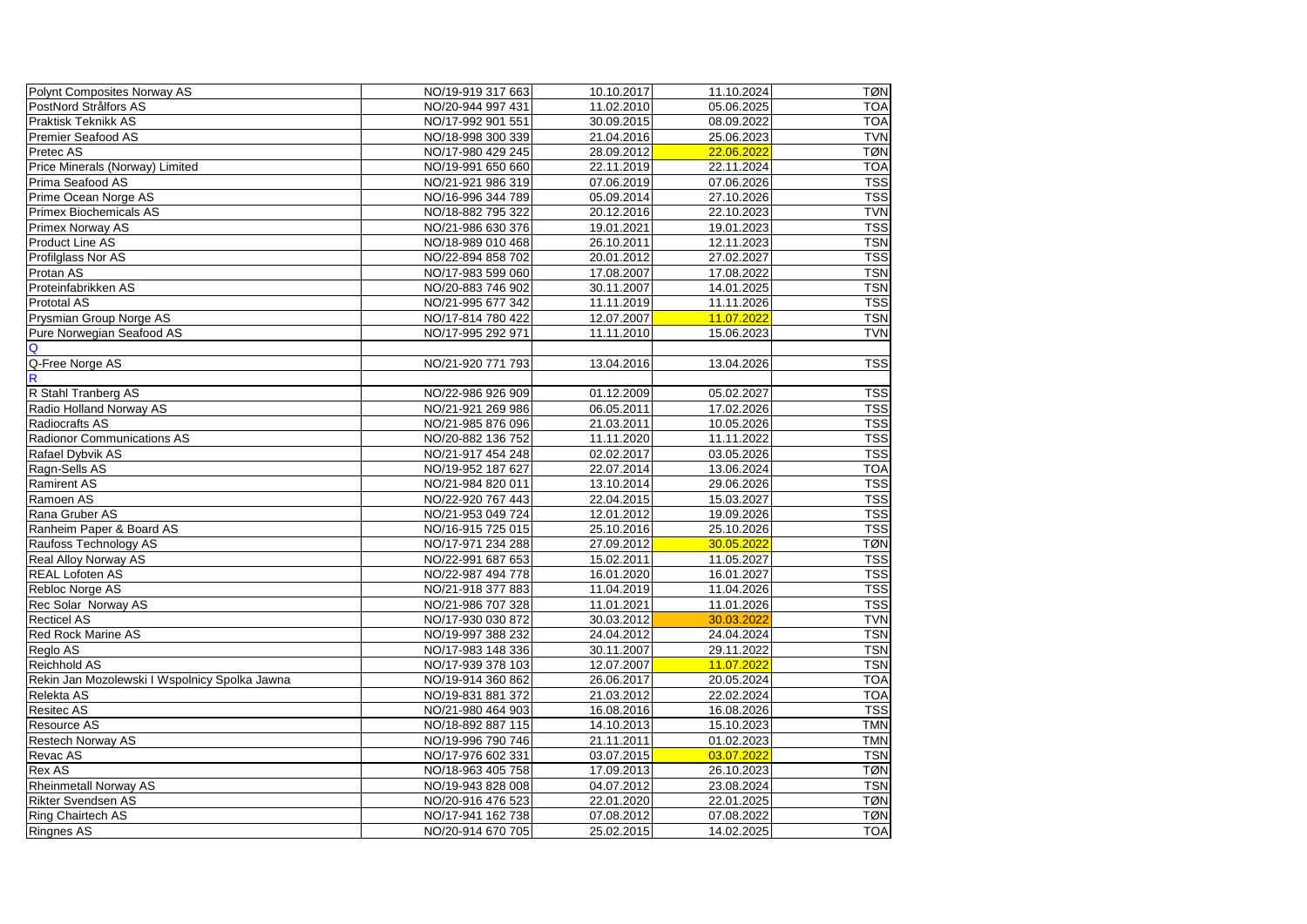| <b>Ringnes Supply Company AS</b>    | NO/20-990 666 466 | 25.02.2015 | 14.02.2025 | <b>TOA</b> |
|-------------------------------------|-------------------|------------|------------|------------|
| Rjukan Metall Maskin og profil AS   | NO/22-958 820 380 | 13.10.2011 | 24.01.2027 | <b>TSS</b> |
| Rode Vis International AS           | NO/17-983 956 572 | 17.08.2017 | 17.08.2023 | <b>TVN</b> |
| Rofi Industrier AS                  | NO/17-965 454 411 | 30.07.2007 | 24.05.2023 | <b>TVN</b> |
| Rogaland Fiskesalgslag S/L          | NO/17-915 442 730 | 06.07.2012 | 27.06.2023 | <b>TVN</b> |
| <b>Rolf Jentoft AS</b>              | NO/19-989 376 055 | 02.06.2009 | 02.06.2024 | <b>TMN</b> |
| <b>Rolf Lycke AS</b>                | NO/22-947 539 191 | 12.03.2012 | 04.01.2027 | <b>TSS</b> |
| <b>Rollover AS</b>                  | NO/17-982 791 375 | 08.10.2017 | 08.10.2022 | <b>TØN</b> |
| Rottefella AS                       | NO/17-915 113 648 | 13.08.2007 | 12.08.2022 | <b>TSN</b> |
| Rubberstyle AS                      | NO/20-980 243 400 | 23.10.2020 | 23.10.2025 | <b>TSS</b> |
| <b>Rubin Form</b>                   | NO/17-870 090 072 | 06.10.2012 | 06.10.2022 | <b>TMN</b> |
| Run & Relax Scandinavia AS          | NO/18-997 185 706 | 01.09.2016 | 20.08.2023 | <b>TOA</b> |
| <b>RVM Systems AS</b>               | NO/21-968 920 863 | 22.02.2019 | 22.02.2026 | <b>TSS</b> |
| Rygene-Smith & Thommesen AS         | NO/17-915 537 227 | 30.05.2007 | 29.05.2022 | <b>TSN</b> |
| Rygg Gummi AS                       | NO/17-981 295 234 | 14.08.2007 | 13.08.2022 | <b>TSN</b> |
| Røde Kors Tøy og Tekstil AS         | NO/21-920 274 471 | 11.11.2019 | 11.11.2026 | <b>TSS</b> |
| Rødsrud Plastmottak AS              | NO/21-982 973 422 | 22.10.2021 | 22.10.2023 | <b>TSS</b> |
| Røros Metall AS                     | NO/17-985 564 752 | 02.11.2015 | 02.11.2022 | <b>TMN</b> |
| Røros Tweed AS                      | NO/19-923 250 182 | 02.09.2009 | 19.09.2024 | <b>TMN</b> |
| Rørvik Fisk AS                      | NO/17-984 029 586 | 24.09.2012 | 24.09.2022 | <b>TMN</b> |
| Røst Coffee AS                      | NO/22-813 399 482 | 15.01.2020 | 15.01.2027 | <b>TSS</b> |
| Røst Fiskeindustri AS               | NO/17-966 227 419 | 29.12.2012 | 29.12.2022 | <b>TMN</b> |
| Røst Sjømat AS                      | NO/22-978 688 292 | 16.04.2012 | 16.04.2027 | <b>TSS</b> |
| S                                   |                   |            |            |            |
| <b>Safety Tools Allmet AS</b>       | NO/21-992 842 679 | 03.05.2021 | 03.05.2023 | <b>TSS</b> |
| Saga Boats AS                       | NO/17-957 382 711 | 03.08.2007 | 25.07.2023 | <b>TVN</b> |
| Saga Fisk AS                        | NO/21-996 712 702 | 23.02.2016 | 23.02.2026 | <b>TSS</b> |
| Saga Seafood AS                     | NO/20-987 536 101 | 09.01.2008 | 11.02.2025 | <b>TVN</b> |
| Saint-Gobain Byggevarer AS          | NO/20-940 198 178 | 19.03.2018 | 06.02.2025 | <b>TOA</b> |
| Saiv AS                             | NO/17-952 325 620 | 03.08.2007 | 06.06.2022 | <b>TVN</b> |
| Salmar <sub>AS</sub>                | NO/19-958 973 306 | 27.05.2014 | 27.05.2024 | <b>TMN</b> |
| <b>Salmon Brands AS</b>             | NO/19-987 419 954 | 21.08.2007 | 29.11.2024 | <b>TOA</b> |
| Salmonpoint AS                      | NO/20-925 060 593 | 21.07.2020 | 21.07.2022 | <b>TVN</b> |
| Salsnes Filter AS                   | NO/17-960 750 535 | 05.09.2012 | 05.09.2022 | <b>TMN</b> |
| Sandella Fabrikken AS               | NO/17-984 197 446 | 14.08.2007 | 09.06.2022 | <b>TVN</b> |
| Sandermoen AS                       | NO/19-929 884 256 | 23.10.2019 | 23.10.2024 | <b>TØN</b> |
| Sandnes Garn AS                     | NO/17-877 050 262 | 20.08.2007 | 16.06.2022 | <b>TVN</b> |
| <b>Sandvik Teeness AS</b>           | NO/17-951 487 074 | 16.08.2007 | 16.08.2022 | <b>TMN</b> |
| Sapeg AS                            | NO/20-957 406 076 | 21.06.2013 | 17.09.2025 | <b>TMN</b> |
| Satema Moelv AS                     | NO/18-956 456 940 | 20.11.2013 | 20.11.2023 | <b>TØN</b> |
| <b>Scan Sørlie AS</b>               | NO/21-926 646 990 | 17.06.2021 | 17.06.2026 | <b>TSS</b> |
| Scandinavian Appliances AS          | NO/18-986 385 215 | 01.03.2018 | 01.03.2023 | <b>TØN</b> |
| Scandinavian Fitting and Flanges AS | NO/17-961 816 793 | 16.08.2012 | 09.06.2022 | <b>TVN</b> |
| Scanfish Norway AS                  | NO/19-882 856 712 | 05.11.2012 | 18.10.2024 | <b>TNN</b> |
| Scan-Mar as                         | NO/22-950 452 110 | 25.07.2007 | 16.02.2027 | <b>TSS</b> |
| Scanpole AS                         | NO/19-985 817 030 | 23.05.2019 | 23.05.2024 | <b>TØN</b> |
| Scan-Sense AS                       | NO/17-985 573 905 | 23.10.2017 | 23.10.2022 | <b>TSN</b> |
| Scanship AS                         | NO/17-991 036 164 | 16.08.2010 | 16.08.2022 | <b>TSN</b> |
| <b>Scantrol AS</b>                  | NO/22-946 867 470 | 21.07.2014 | 01.02.2027 | <b>TSS</b> |
| Schlumberger Norge AS               | NO/21-968 360 302 |            |            | <b>TSS</b> |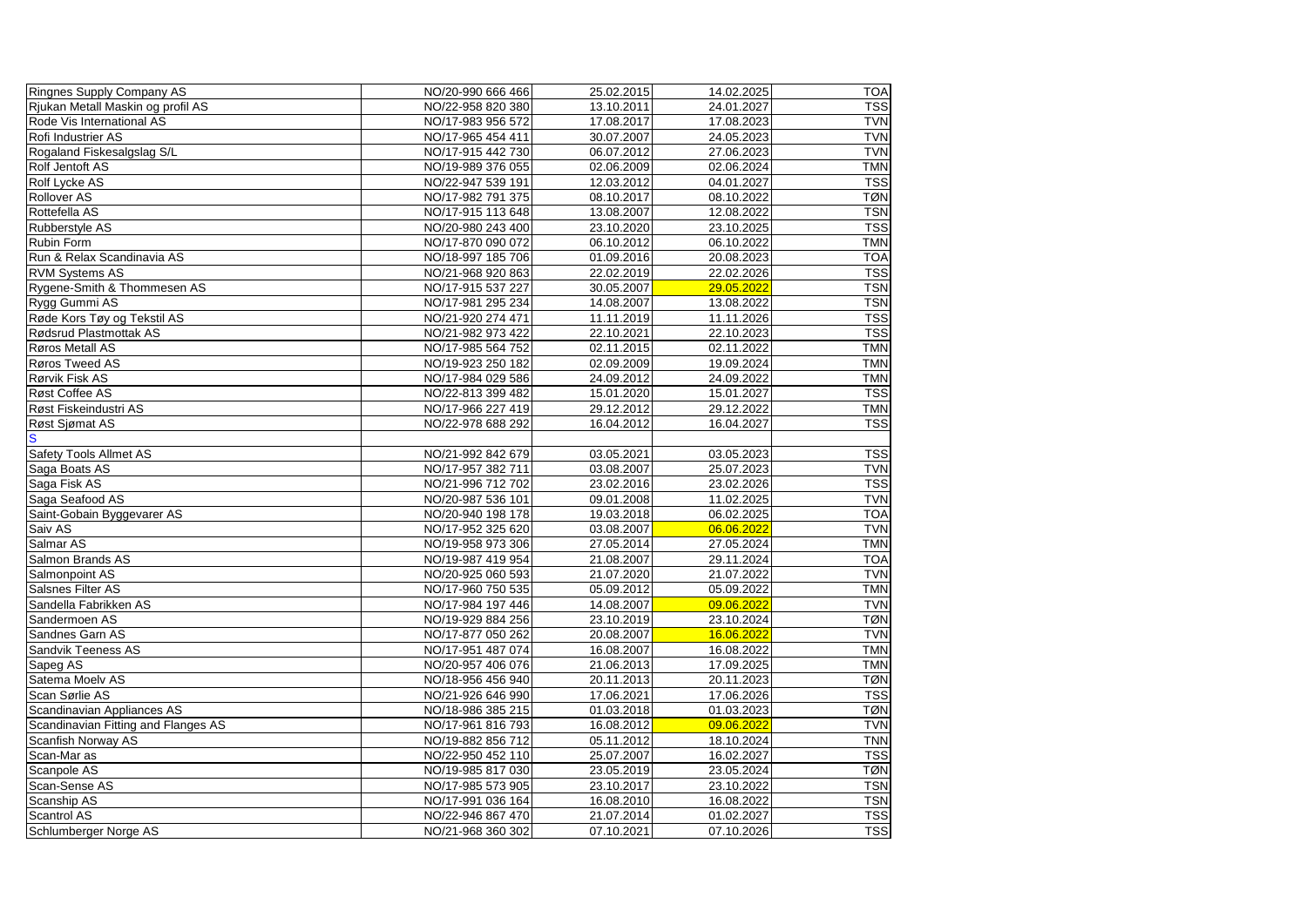| Schou AS                       | NO/17-915 758 460 | 30.03.2016 | 16.11.2022 | <b>TOA</b> |
|--------------------------------|-------------------|------------|------------|------------|
| Schûtz Nordic AS               | NO/17-980 638 278 | 22.10.2017 | 22.10.2022 | <b>TØN</b> |
| Seaborn AS                     | NO/17-983 469 248 | 19.10.2007 | 08.08.2022 | <b>TVN</b> |
| Seaco AS                       | NO/20-991 085 718 | 12.06.2009 | 31.03.2025 | <b>TVN</b> |
| Seafood Farmers of Norway AS   | NO/17-979 875 541 | 25.07.2007 | 13.06.2022 | <b>TVN</b> |
| <b>Seafood Partners AS</b>     | NO/20-960 592 611 | 15.01.2010 | 22.01.2025 | <b>TMN</b> |
| Seagarden AS                   | NO/20-977 249 368 | 19.03.2018 | 27.02.2025 | <b>TVN</b> |
| Seagems Norway AS              | NO/21-920 277 462 | 28.05.2019 | 28.05.2026 | <b>TSS</b> |
| Seagourmet Norway AS           | NO/17-994 551 167 | 27.08.2015 | 16.08.2022 | <b>TNN</b> |
| <b>Seal Engineering AS</b>     | NO/18-998 174 554 | 11.12.2012 | 08.01.2023 | <b>TØN</b> |
| Sealed Air Norge AS            | NO/19-936 537 871 | 25.02.2019 | 25.02.2024 | <b>TØN</b> |
| <b>Seaproof Solutions AS</b>   | NO/18-951 274 674 | 06.09.2007 | 16.03.2023 | <b>TVN</b> |
| <b>SEAS Fabrikker AS</b>       | NO/18-915 769 209 | 18.12.2013 | 18.12.2023 | <b>TØN</b> |
| <b>Seawest AS</b>              | NO/20-915 210 945 | 18.09.2018 | 28.07.2025 | <b>TVN</b> |
| Securo AS                      | NO/19-990 590 079 | 20.02.2012 | 20.02.2024 | <b>TMN</b> |
| Sekkingstad AS                 | NO/17-963 950 837 | 30.07.2007 | 13.06.2023 | <b>TVN</b> |
| Selbu Byggtre AS               | NO/19-997 892 119 | 29.03.2012 | 29.03.2024 | <b>TMN</b> |
| Selected Prime Fish AS         | NO/20-920 380 697 | 18.04.2018 | 10.03.2025 | <b>TVN</b> |
| <b>Selected Seafood as</b>     | NO/19-990 226 148 | 07.07.2014 | 05.04.2024 | <b>TVN</b> |
| Selma AS                       | NO/22-936 881 637 | 01.04.2022 | 01.04.2024 | <b>TSS</b> |
| <b>Selstad AS</b>              | NO/20-937 029 349 | 25.02.2008 | 01.04.2025 | <b>TVN</b> |
| <b>Sensonor AS</b>             | NO/19-998 068 266 | 08.06.2012 | 08.06.2024 | <b>TSN</b> |
| Sensor Technology AS (S-Tec)   | NO/17-987 622 326 | 05.12.2017 | 05.12.2022 | <b>TØN</b> |
| Sero AS                        | NO/20-912 228 738 | 21.02.2011 | 24.09.2025 | <b>TOA</b> |
| Servi AS                       | NO/18-936 370 446 | 16.06.2016 | 18.04.2023 | <b>TOA</b> |
| <b>Seut Martime AS</b>         | NO/21-924 199 059 | 01.06.2021 | 01.06.2023 | <b>TSS</b> |
| Severin Tranvåg as             | NO/17-936 801 978 | 11.07.2007 | 23.06.2022 | <b>TVN</b> |
| Sew-Eurodrive AS               | NO/17-919 327 812 | 09.08.2012 | 05.07.2022 | <b>TØN</b> |
| <b>SFS Intec AS</b>            | NO/19-931 866 508 | 24.05.2017 | 13.02.2024 | <b>TOA</b> |
| Sherwin-Williams Norway AS     | NO/18-925 836 702 | 27.06.2016 | 26.04.2023 | <b>TOA</b> |
| Sibelco Nordic AS              | NO/18-965 724 737 | 05.05.2011 | 20.02.2023 | <b>TOA</b> |
| Sigerfjord Fisk AS             | NO/19-965 401 989 | 18.09.2019 | 18.09.2024 | <b>TMN</b> |
| Signex AS                      | NO/18-980 833 143 | 21.03.2011 | 28.02.2023 | <b>TOA</b> |
| Sigurd Folland AS              | NO/18-933 344 886 | 15.08.2013 | 18.06.2023 | <b>TVN</b> |
| Sikom AS                       | NO/18-979 369 867 | 13.07.2018 | 13.07.2023 | <b>TMN</b> |
| Silver Seafood AS              | NO/19-998 989 248 | 14.06.2017 | 15.04.2024 | <b>TVN</b> |
| SilverRed Norway AS            | NO/17-974 209 241 | 01.12.2017 | 01.12.2022 | <b>TVN</b> |
| Simpro AS                      | NO/21-997 109 139 | 01.09.2014 | 01.09.2026 | <b>TSS</b> |
| Simtronics ASA                 | NO/18-990 212 686 | 24.04.2008 | 07.02.2023 | <b>TOA</b> |
| Sirena Group AS                | NO/21-916 133 243 | 31.05.2021 | 31.05.2026 | <b>TSS</b> |
| Sirevaag as                    | NO/17-981 469 291 | 11.07.2007 | 27.06.2022 | <b>TVN</b> |
| Sivilingeniør E.J. Wiig AS     | NO/21-913 863 186 | 05.01.2021 | 05.02.2023 | <b>TSS</b> |
| Sjor AS                        | NO/17-894 729 252 | 22.10.2010 | 16.06.2023 | <b>TVN</b> |
| Skala AS                       | NO/19-988 015 024 | 19.08.2009 | 08.10.2024 | <b>TOA</b> |
| <b>Skaland Graphite AS</b>     | NO/22-986 002 480 | 08.05.2012 | 14.03.2027 | <b>TSS</b> |
| <b>Skanem Stavanger AS</b>     | NO/17-975 989 348 | 15.08.2007 | 09.06.2023 | <b>TVN</b> |
| <b>Skarpenord AS</b>           | NO/17-937 773 609 | 09.07.2007 | 08.07.2022 | <b>TSN</b> |
| <b>Skarpenord Corrosion AS</b> | NO/21-936 011 667 | 14.04.2014 | 14.04.2026 | <b>TSS</b> |
| <b>Skarpnes AS</b>             | NO/22-998 805 856 | 13.02.2007 | 13.02.2027 | <b>TSS</b> |
| <b>Skiguard AS</b>             | NO/22-967 501 867 | 09.02.2022 | 09.02.2027 | <b>TSS</b> |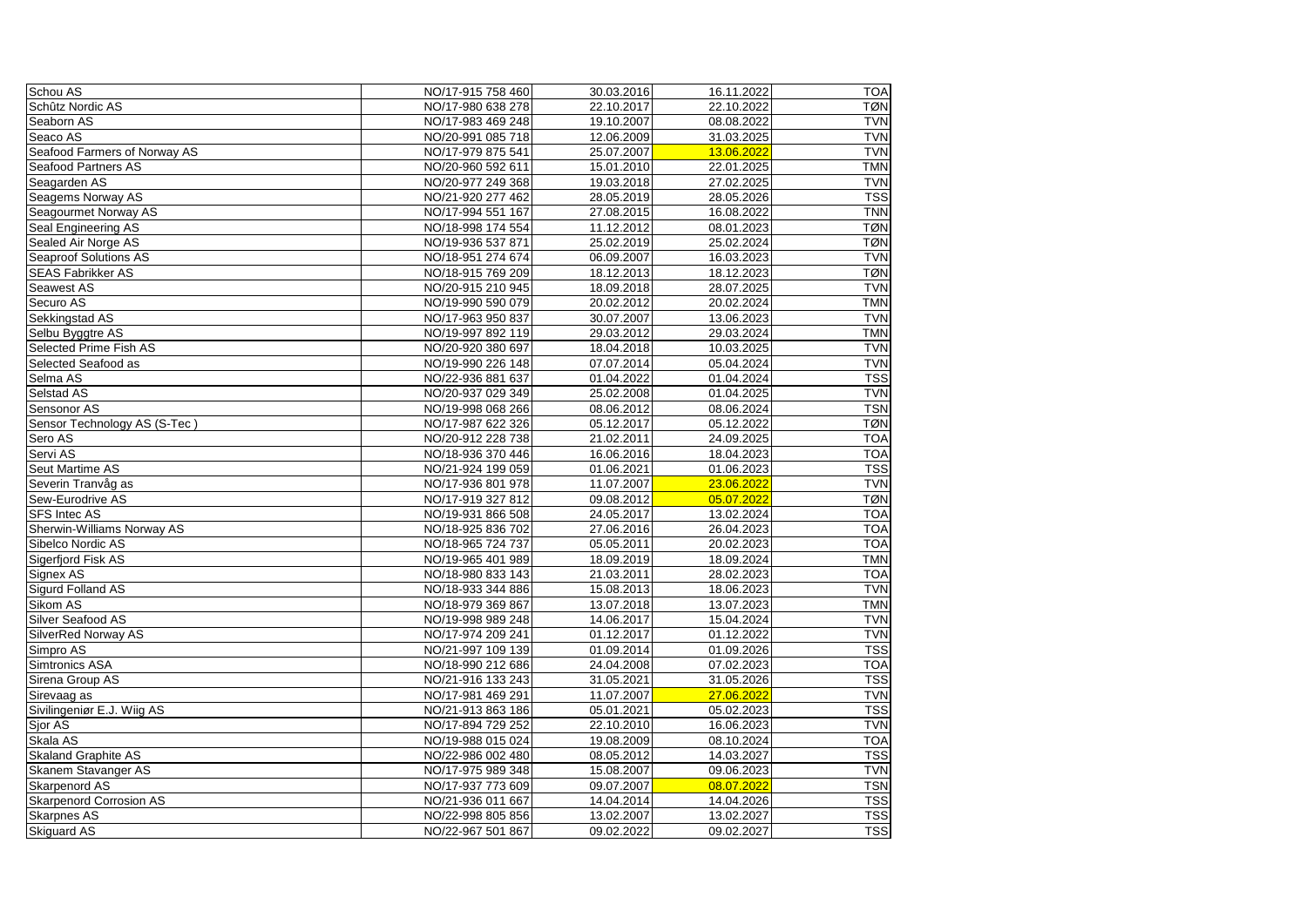| <b>Skipper Electronics AS</b>            | NO/20-965 378 847 | 21.02.2011 | 15.12.2025 | <b>TSS</b> |
|------------------------------------------|-------------------|------------|------------|------------|
| Skjervøy Fisk og Skalldyr AS             | NO/22-913 243 536 | 19.03.2015 | 23.03.2027 | <b>TSS</b> |
| <b>Skogrand Cables AS</b>                | NO/21-817 859 372 | 19.09.2019 | 19.09.2026 | <b>TSS</b> |
| <b>Skretting AS</b>                      | NO/17-988 044 113 | 06.07.2007 | 15.06.2022 | <b>TVN</b> |
| Skydda Norge AS                          | NO/20-916 233 299 | 08.07.2020 | 08.07.2022 | <b>TOA</b> |
| <b>Skaar Norway AS</b>                   | NO/19-886 558 082 | 11.09.2012 | 19.06.2024 | <b>TVN</b> |
| Sleipner Motor AS                        | NO/17-932 455 463 | 30.11.2017 | 30.11.2022 | <b>TØN</b> |
| Slettvoll møbler AS                      | NO/21-935 871 107 | 21.01.2008 | 19.12.2026 | <b>TSS</b> |
| <b>Smartfish AS</b>                      | NO/20-983 032 958 | 15.09.2020 | 15.09.2022 | <b>TOA</b> |
| <b>Smartpanel AS</b>                     | NO/20-921 075 197 | 14.09.2018 | 14.09.2025 | <b>TØN</b> |
| <b>SMP Marine Produkter AS</b>           | NO/17-944 134 212 | 19.09.2007 | 16.06.2022 | <b>TVN</b> |
| Smurfit Kappa Norge AS                   | NO/19-980 869 814 | 31.10.2019 | 31.10.2024 | <b>TSN</b> |
| Snorre Seafood AS                        | NO/19-879 497 752 | 17.08.2009 | 29.08.2024 | <b>TVN</b> |
| Sogn Aqua AS                             | NO/20-991 608 680 | 02.03.2020 | 02.03.2022 | <b>TVN</b> |
| Sol Bac Export AS                        | NO/17-972 410 705 | 20.06.2007 | 24.05.2022 | <b>TVN</b> |
| Speira AS                                | NO/17-975 934 578 | 09.07.2007 | 08.07.2022 | <b>TSN</b> |
| Sperre Air power AS                      | NO/17-961 479 142 | 22.10.2007 | 26.06.2022 | <b>TVN</b> |
| Spirit Energy Norway AS                  | NO/20-919 603 771 | 11.12.2020 | 11.11.2022 | <b>TSS</b> |
| <b>Spirit Energy Resources Ltd</b>       | NO/21-987 487 364 | 19.01.2021 | 19.01.2023 | <b>TSS</b> |
| Sport Import AS                          | NO/21-924 687 584 | 06.02.2018 | 06.02.2023 | <b>TSS</b> |
| <b>Stantek AS</b>                        | NO/19-929 186 249 | 23.10.2019 | 23.10.2024 | <b>TØN</b> |
| <b>Star Seafood AS</b>                   | NO/20-920 356 478 | 16.07.2018 | 14.07.2025 | <b>TVN</b> |
| <b>Statsnail AS</b>                      | NO/17-915 109 012 | 24.09.2015 | 24.09.2022 | <b>TMN</b> |
| <b>Staur Foods AS</b>                    | NO/20-989 283 642 | 20.02.2020 | 20.02.2025 | <b>TØN</b> |
| <b>Stavanger Steel AS</b>                | NO/19-917 466 564 | 31.01.2017 | 10.01.2024 | <b>TVN</b> |
| <b>Steen Hansen AS</b>                   | NO/17-982 775 337 | 30.07.2012 | 27.06.2022 | <b>TVN</b> |
| <b>Steertec Raufoss AS</b>               | NO/18-982 250 773 | 24.09.2013 | 21.12.2023 | <b>TØN</b> |
| Steinfjorden Sjømat AS                   | NO/16-911 786 427 | 22.08.2014 | 22.08.2024 | <b>TMN</b> |
| <b>Steinsvik Olivine AS</b>              | NO/18-995 539 594 | 04.08.2016 | 21.06.2023 | <b>TVN</b> |
| Stela AS                                 | NO/17-957 102 522 | 24.04.2008 | 14.12.2022 | <b>TOA</b> |
| <b>Stella Polaris Norway AS</b>          | NO/22-986 864 008 | 23.05.2012 | 14.03.2027 | <b>TSS</b> |
| Stena Recycling AS                       | NO/19-983 594 506 | 15.09.2019 | 15.09.2024 | <b>TOA</b> |
| Steni AS                                 | NO/20-918 150 145 | 01.02.2008 | 05.07.2025 | <b>TSN</b> |
| <b>Stenqvist AS</b>                      | NO/20-938 109 753 | 08.01.2008 | 07.01.2025 | <b>TSN</b> |
| Stensli Gjenvinning AS                   | NO/21-876 563 622 | 25.07.2014 | 13.07.2026 | <b>TSS</b> |
| <b>Sterling White Halibut AS</b>         | NO/21-983 356 494 | 03.02.2009 | 07.04.2026 | <b>TSS</b> |
| Stians Sport AS                          | NO/20-928 457 893 | 06.03.2013 | 31.01.2025 | <b>TOA</b> |
| StoCretec Flooring AS                    | NO/20-912 194 523 | 22.10.2020 | 22.10.2025 | <b>TSS</b> |
| Stolt Sea Farm Turbot Norway AS          | NO/17-987 604 700 | 15.06.2007 | 14.06.2022 | <b>TSN</b> |
| Stord international AS                   | NO/20-985 625 514 | 24.04.2008 | 15.07.2025 | <b>TVN</b> |
| <b>Storms AS</b>                         | NO/21-916 317 263 | 31.05.2011 | 18.04.2026 | <b>TSS</b> |
| <b>Storvik AS</b>                        | NO/20-992 027 576 | 27.04.2010 | 30.03.2025 | <b>TVN</b> |
| <b>STS- Surface Treatment Systems AS</b> | NO/21-929 551 265 | 02.06.2021 | 02.06.2023 | <b>TSS</b> |
| Styggpent AS                             | NO/19-998 823 137 | 30.08.2019 | 30.08.2024 | <b>TØN</b> |
| Ståle Nilsen Seafood AS                  | NO/19-990 831 386 | 27.08.2009 | 27.08.2024 | <b>TMN</b> |
| Sufi AS                                  | NO/20-975 922 081 | 06.01.2020 | 06.01.2025 | <b>TMN</b> |
| Sunco AS                                 | NO/21-986 522 360 | 22.12.2008 | 02.05.2026 | <b>TSS</b> |
| Sunde EPS AS                             | NO/19-991 173 374 | 12.02.2014 | 15.01.2024 | <b>TOA</b> |
| Sunnmøre og Romsdal Fiskesalgslag        | NO/17-916 437 110 | 14.08.2007 | 15.06.2022 | <b>TVN</b> |
| Sunwing Gylling AS                       | NO/17-969 077 922 | 10.09.2012 | 06.10.2022 | <b>TOA</b> |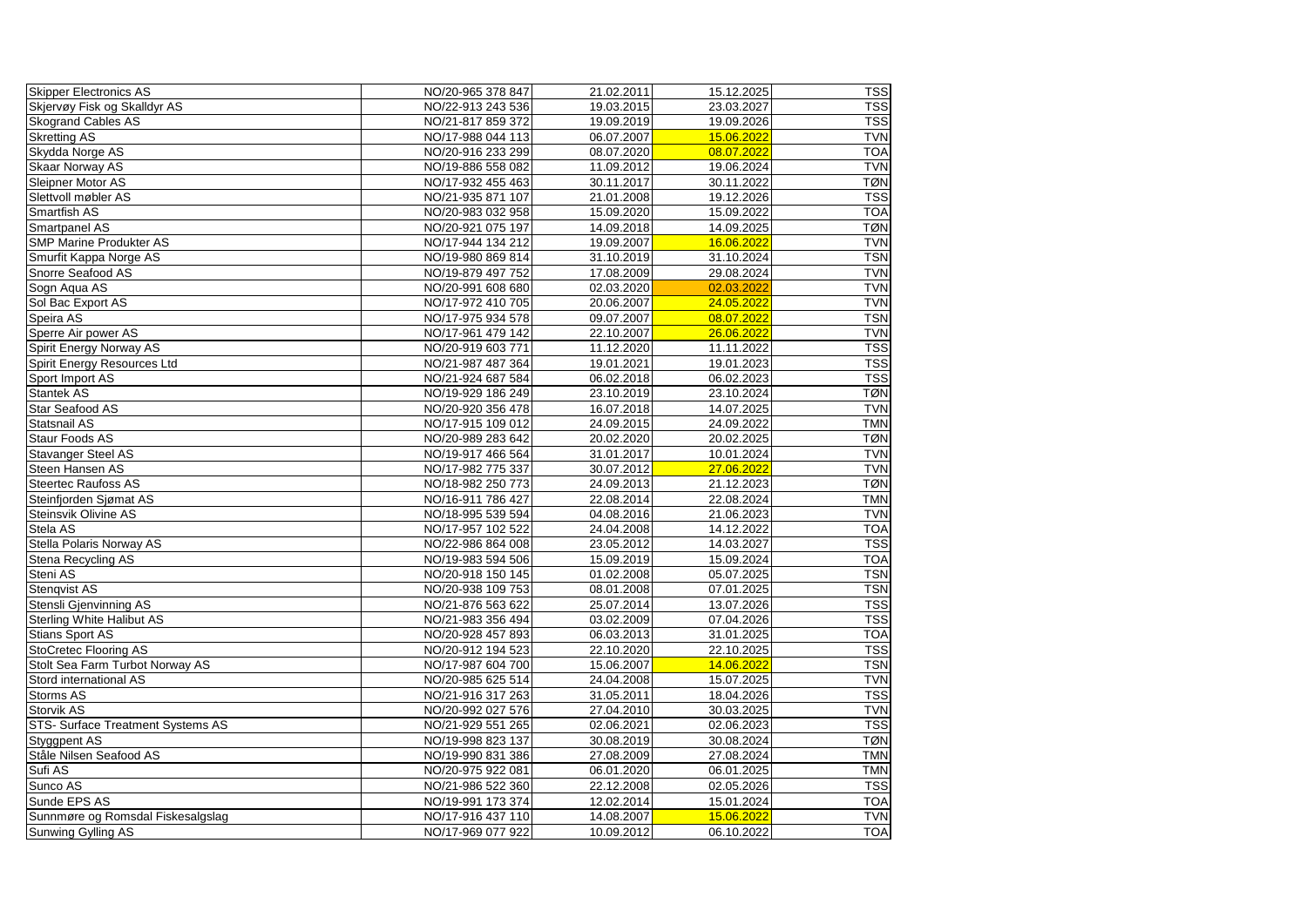| <b>Surfachem Nordic AS</b>            | NO/21-912 312 747 | 09.06.2021 | 09.06.2026 | <b>TSS</b> |
|---------------------------------------|-------------------|------------|------------|------------|
| Surftec AS                            | NO/20-964 930 570 | 02.01.2008 | 02.01.2025 | <b>TSN</b> |
| Sverdrup Steel as                     | NO/17-862 380 592 | 04.05.2007 | 12.05.2022 | <b>TVN</b> |
| Sverre W. Monsen AS                   | NO/21-916 488 386 | 21.04.2016 | 21.04.2026 | <b>TSS</b> |
| Svolvær Seafood AS                    | NO/21-913 054 733 | 31.01.2014 | 31.01.2026 | <b>TSS</b> |
| <b>Systemair AS</b>                   | NO/17-929 387 384 | 03.08.2007 | 09.06.2023 | <b>TVN</b> |
| <b>Syversen AS</b>                    | NO/22-916 519 281 | 10.05.2012 | 17.02.2027 | <b>TSS</b> |
| Sør-Norge Aluminium AS                | NO/17-916 574 894 | 16.08.2012 | 16.08.2022 | <b>TVN</b> |
| Søve AS                               | NO/20-953 510 413 | 02.07.2008 | 01.07.2025 | <b>TSN</b> |
| Saab Technologies Norway AS           | NO/18-989 660 934 | 18.03.2013 | 18.03.2023 | <b>TØN</b> |
|                                       |                   |            |            |            |
| T & G Elektro AS                      | NO/20-986 351 620 | 08.02.2010 | 11.02.2025 | <b>TOA</b> |
| T Pladsen AS                          | NO/18-930 961 566 | 22.06.2018 | 22.06.2023 | <b>TØN</b> |
| T. Myhrvold AS                        | NO/20-914 451 892 | 17.08.2020 | 17.08.2022 |            |
| T.Kverneland & Sønner AS              | NO/17-940 568 420 | 05.09.2012 | 15.08.2023 | <b>TVN</b> |
| Takeda AS                             | NO/21-980 347 257 | 24.05.2011 | 01.03.2026 | <b>TSS</b> |
| Talgø MøreTre AS                      | NO/22-978 706 843 | 11.05.2022 | 11.05.2024 | <b>TSS</b> |
| <b>Tamrotor Marine Compressors AS</b> | NO/20-976 516 648 | 06.05.2010 | 20.02.2025 | <b>TOA</b> |
| <b>Tarkett AB</b>                     | NO/21-980 930 637 | 09.02.2021 | 09.02.2023 | <b>TSS</b> |
| Teamtec AS                            | NO/22-974 388 472 | 20.03.2007 | 20.03.2027 | <b>TSS</b> |
| <b>Tec Con Industrier AS</b>          | NO/17-986 452 125 | 18.11.2011 | 04.07.2022 | <b>TVN</b> |
| Tec Con Norge AS                      | NO/17-992 592 273 | 06.12.2011 | 09.06.2022 | <b>TVN</b> |
| <b>Tectis AS</b>                      | NO/18-950 288 051 | 22.04.2013 | 22.04.2023 | <b>TØN</b> |
| <b>TEE AS</b>                         | NO/21-996 814 203 | 28.08.2014 | 06.09.2026 | <b>TSS</b> |
| Telco Fabrikker AS                    | NO/19-924 959 398 | 17.08.2009 | 17.08.2024 | <b>TMN</b> |
| Telemark Kildevann AS                 | NO/18-866 409 242 | 08.08.2013 | 08.08.2023 | <b>TSN</b> |
| Telemarksbruket AS                    | NO/22-983 188 397 | 03.05.2007 | 02.05.2027 | <b>TSS</b> |
| <b>TESS Logistikk AS</b>              | NO/19-936 843 107 | 18.09.2012 | 18.09.2024 | <b>TSN</b> |
| <b>Testpro AS</b>                     | NO/20-950 323 280 | 08.03.2011 | 07.09.2025 | <b>TOA</b> |
| Thales Norway AS                      | NO/18-979 485 190 | 23.05.2013 | 13.05.2023 | <b>TOA</b> |
| Thermo AS                             | NO/21-965 018 441 | 30.09.2014 | 30.09.2026 | <b>TSS</b> |
| Thor Holm Plastvarefabrikk AS         | NO/21-925 367 850 | 05.04.2019 | 05.04.2061 | <b>TSS</b> |
| Tibnor AS                             | NO/18-911 032 767 | 24.02.2016 | 13.02.2023 | <b>TOA</b> |
| Tindskjær Export AS                   | NO/20-921 219 598 | 03.09.2018 | 21.09.2025 | <b>TMN</b> |
| <b>Tine SA</b>                        | NO/17-947 942 638 | 20.07.2012 | 09.06.2022 | <b>TOA</b> |
| <b>Tingstad AS</b>                    | NO/19-961 138 329 | 10.01.2008 | 17.12.2024 | <b>TVN</b> |
| <b>Tip Trailer Services Norway AS</b> | NO/20-979 349 149 | 24.09.2013 | 18.08.2025 | <b>TOA</b> |
| Titania AS                            | NO/20-916 769 318 | 21.01.2008 | 30.01.2025 | <b>TVN</b> |
| TiZir Titanium & Iron AS              | NO/19-934 505 557 | 11.01.2015 | 17.12.2024 | <b>TVN</b> |
| <b>TKS Agri AS</b>                    | NO/21-923 444 637 | 26.03.2021 | 26.03.2026 | <b>TSS</b> |
| <b>Tokvam AS</b>                      | NO/20-979 746 156 | 27.08.2020 | 27.08.2025 | <b>TØN</b> |
| <b>Tommen Gram AS</b>                 | NO/20-912 038 084 | 26.01.2010 | 31.03.2025 | <b>TMN</b> |
| <b>Tomra Production AS</b>            | NO/18-980 319 652 | 29.06.2016 | 29.06.2023 | <b>TSN</b> |
| <b>Tomra Systems ASA</b>              | NO/17-927 124 238 | 08.05.2012 | 03.05.2022 | <b>TOA</b> |
| <b>Tonic Brands AS</b>                | NO/19-998 558 972 | 28.06.2017 | 13.05.2024 | <b>TOA</b> |
| Topro Industri AS                     | NO/19-914 561 973 | 03.02.2015 | 12.04.2024 | <b>TØN</b> |
| Tore Olsen Produksjon AS              | NO/22-952 428 861 | 24.04.2007 | 23.04.2027 | <b>TSS</b> |
| Tore Olsen Salg AS                    | NO/17-847 406 712 | 12.06.2007 | 11.06.2022 | <b>TSN</b> |
| Total E & P Norge AS                  | NO/19-927 066 440 | 07.07.2014 | 26.02.2024 | <b>TVN</b> |
| <b>Total Gass Handel Norge AS</b>     | NO/19-987 991 054 | 02.02.2017 | 09.01.2024 | <b>TVN</b> |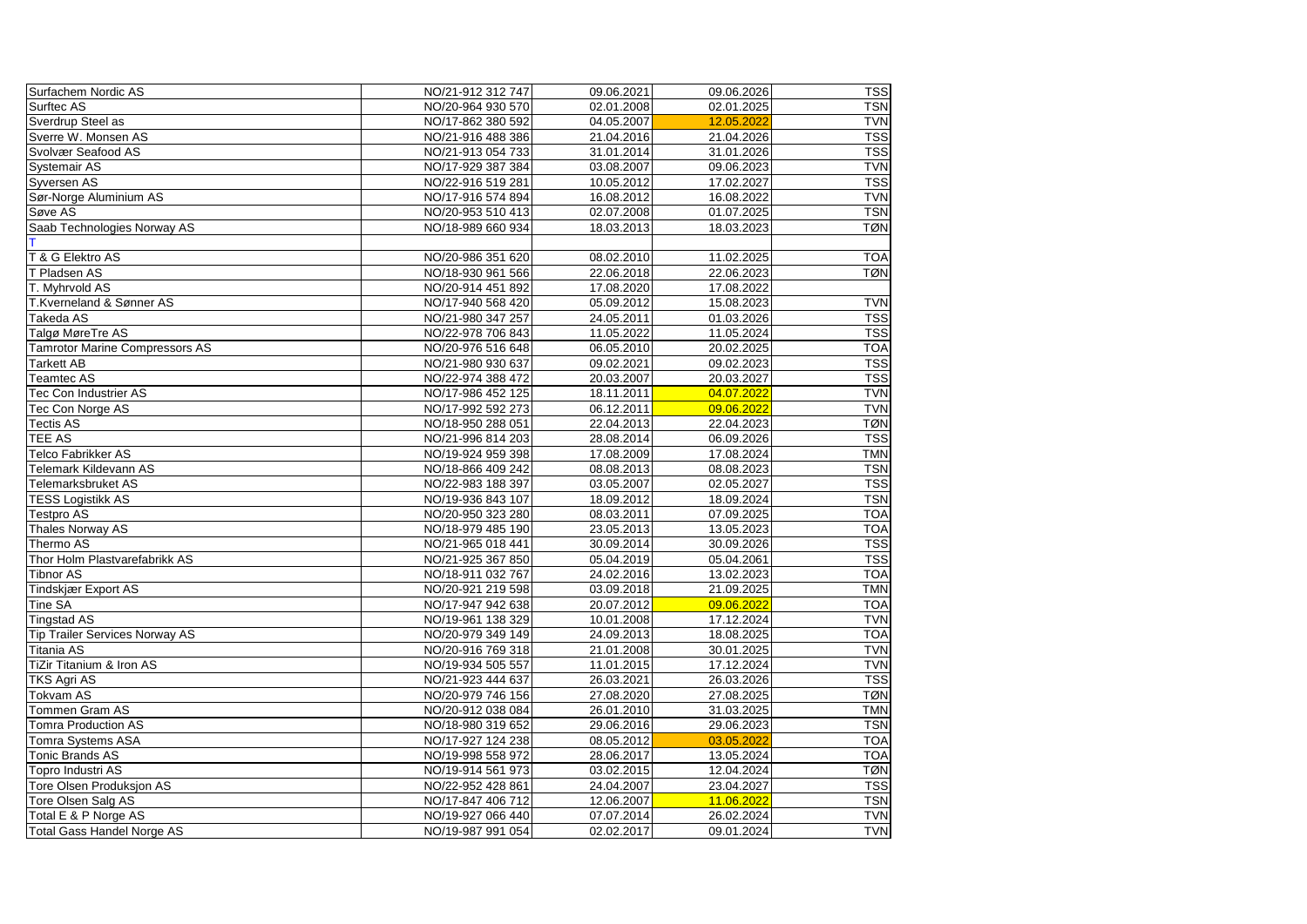| Toyota Motor Europe NV/SA            | NO/19-981 681 606 | 17.12.2019 | 17.12.2024 | <b>TSN</b> |
|--------------------------------------|-------------------|------------|------------|------------|
| T-Radio AS                           | NO/18-991 008 462 | 24.11.2016 | 24.11.2023 | <b>TSN</b> |
| TransMark Subsea AS                  | NO/22-894 475 102 | 24.03.2020 | 24.03.2027 | <b>TSS</b> |
| Trelleborg Pipe Seals Lelystad B.V.  | NO/20-984 246 781 | 19.12.2010 | 25.11.2025 | <b>TØN</b> |
| Troika Seafood AS                    | NO/20-984 647 212 | 09.12.2010 | 12.11.2025 | <b>TSS</b> |
| <b>Troll Auto Milorad Prodanivic</b> | NO/20-915 790 550 | 18.11.2020 | 18.11.2022 | <b>TSS</b> |
| <b>Troll Salmon AS</b>               | NO/17-942 140 606 | 21.11.2017 | 21.11.2022 | <b>TØN</b> |
| Trontek AS                           | NO/18-941 768 326 | 31.10.2011 | 31.10.2023 | <b>TMN</b> |
| <b>Trox Auranor Norge AS</b>         | NO/17-976 699 963 | 17.10.2012 | 18.12.2022 | <b>TØN</b> |
| <b>Trucknor Hordaland AS</b>         | NO/20-832 439 622 | 04.06.2020 | 04.06.2022 | <b>TVN</b> |
| Træna Seafood AS                     | NO/19-958 514 956 | 21.08.2019 | 21.08.2024 | <b>TMN</b> |
| <b>TTC Norge AS</b>                  | NO/17-947 473 697 | 01.10.2012 | 12.06.2022 | <b>TØN</b> |
| Tydal Trappefabrikk AS               | NO/17-947 336 290 | 11.09.2012 | 11.09.2022 | <b>TMN</b> |
| IJ                                   |                   |            |            |            |
| Ulefos AS                            | NO/17-981 083 032 | 12.06.2007 | 12.06.2022 | <b>TSN</b> |
| Ulf Hansen AS                        | NO/18-947 235 737 | 21.02.2018 | 21.02.2023 | <b>TSN</b> |
| Ulmatec Pyro AS                      | NO/17-966 300 345 | 10.07.2007 | 13.06.2022 | <b>TVN</b> |
| Ultimate Nordic AS                   | NO/21-910 123 068 | 19.08.2019 | 19.08.2026 | <b>TSS</b> |
| Unger Fabrikker AS                   | NO/17-917 016 011 | 23.10.2017 | 23.10.2022 | <b>TØN</b> |
| <b>Unicod AS</b>                     | NO/18-990 550 743 | 20.12.2013 | 02.11.2023 | <b>TNN</b> |
| Unisport Scandinavia AS              | NO/22-889 734 132 | 16.06.2015 | 06.04.2027 | <b>TSS</b> |
| <b>Univar BV NUF</b>                 | NO/17-997 836 359 | 16.11.2015 | 23.10.2022 | <b>TOA</b> |
| Uvantech AS                          | NO/22-917 864 322 | 17.03.2022 | 17.03.2024 | <b>TSS</b> |
|                                      |                   |            |            |            |
| Vafos Pulp AS                        | NO/20-999 256 813 | 07.06.2013 | 15.07.2025 | <b>TSN</b> |
| Vajda-papir Scandinavia AS           | NO/20-911 770 636 | 12.11.2020 | 12.11.2025 | <b>TSS</b> |
| Vard Aqua Sunndal AS                 | NO/20-992 027 622 | 14.04.2008 | 09.03.2025 | <b>TVN</b> |
| Vard Group AS                        | NO/15-980 100 820 | 12.12.2013 | 17.12.2025 | <b>TSS</b> |
| Varmpresse Metall AS                 | NO/17-982 082 048 | 09.10.2017 | 09.10.2022 | <b>TØN</b> |
| Varp & Veft AS                       | NO/18-912 480 062 | 05.04.2016 | 16.07.2023 | <b>TVN</b> |
| Vartdal Plastindustri AS             | NO/20-970 890 513 | 06.08.2020 | 06.08.2022 | <b>TVN</b> |
| Vectura AS                           | NO/20-975 381 781 | 13.07.2018 | 02.06.2025 | <b>TOA</b> |
| Vefi AS                              | NO/22-848 690 112 | 01.03.2007 | 28.02.2027 | <b>TSS</b> |
| Vela Seafood AS                      | NO/20-922 852 111 | 16.12.2020 | 16.12.2022 | <b>TSS</b> |
| Vello Nordic AS                      | NO/17-971 207 361 | 31.07.2007 | 14.06.2022 | <b>TVN</b> |
| Verdalskalk AS                       | NO/17-959 959 625 | 17.04.2012 | 17.04.2022 | <b>TMN</b> |
| <b>Vestdavit AS</b>                  | NO/17-984 914 261 | 04.06.2015 | 11.05.2023 | <b>TVN</b> |
| Vesterålen Havbruk AS                | NO/21-998 030 919 | 11.02.2021 | 11.02.2023 | <b>TSS</b> |
| <b>Vesteraalens AS</b>               | NO/21-987 004 169 | 21.12.2011 | 21.12.2026 | <b>TSS</b> |
| Vestkorn Milling AS                  | NO/20-994 423 592 | 21.06.2018 | 14.07.2025 | <b>TVN</b> |
| Vest-Norges Fiskesalslag SA          | NO/20-924 821 779 | 01.08.2013 | 04.05.2025 | <b>TVN</b> |
| Vestre Produksjon AS                 | NO/22-925 796 794 | 27.01.2022 | 27.01.2024 | <b>TSS</b> |
| Viessmann Refrigeration System AS    | NO/19-916 696 795 | 29.11.2019 | 29.11.2024 | <b>TSN</b> |
| Vik Ørsta AS                         | NO/18-985 001 952 | 28.02.2013 | 12.01.2023 | <b>TVN</b> |
| Vikenco AS                           | NO/20-988 014 036 | 08.02.2008 | 03.02.2025 | <b>TVN</b> |
| Viking Arm AS                        | NO/20-920 441 432 | 02.04.2020 | 02.04.2022 | <b>TOA</b> |
| <b>Viking Delights AS</b>            | NO/22-919 361 786 | 17.03.2020 | 17.03.2027 | <b>TSS</b> |
| Viknes Båt og Service AS             | NO/17-948 126 648 | 12.08.2012 | 15.03.2022 | <b>TVN</b> |
| Vikomar AS                           | NO/19-958 596 758 | 13.10.2008 | 05.06.2024 | <b>TVN</b> |
| Villa Seafood AS                     | NO/17-988 407 992 | 20.08.2007 | 18.08.2022 | <b>TVN</b> |
|                                      |                   |            |            |            |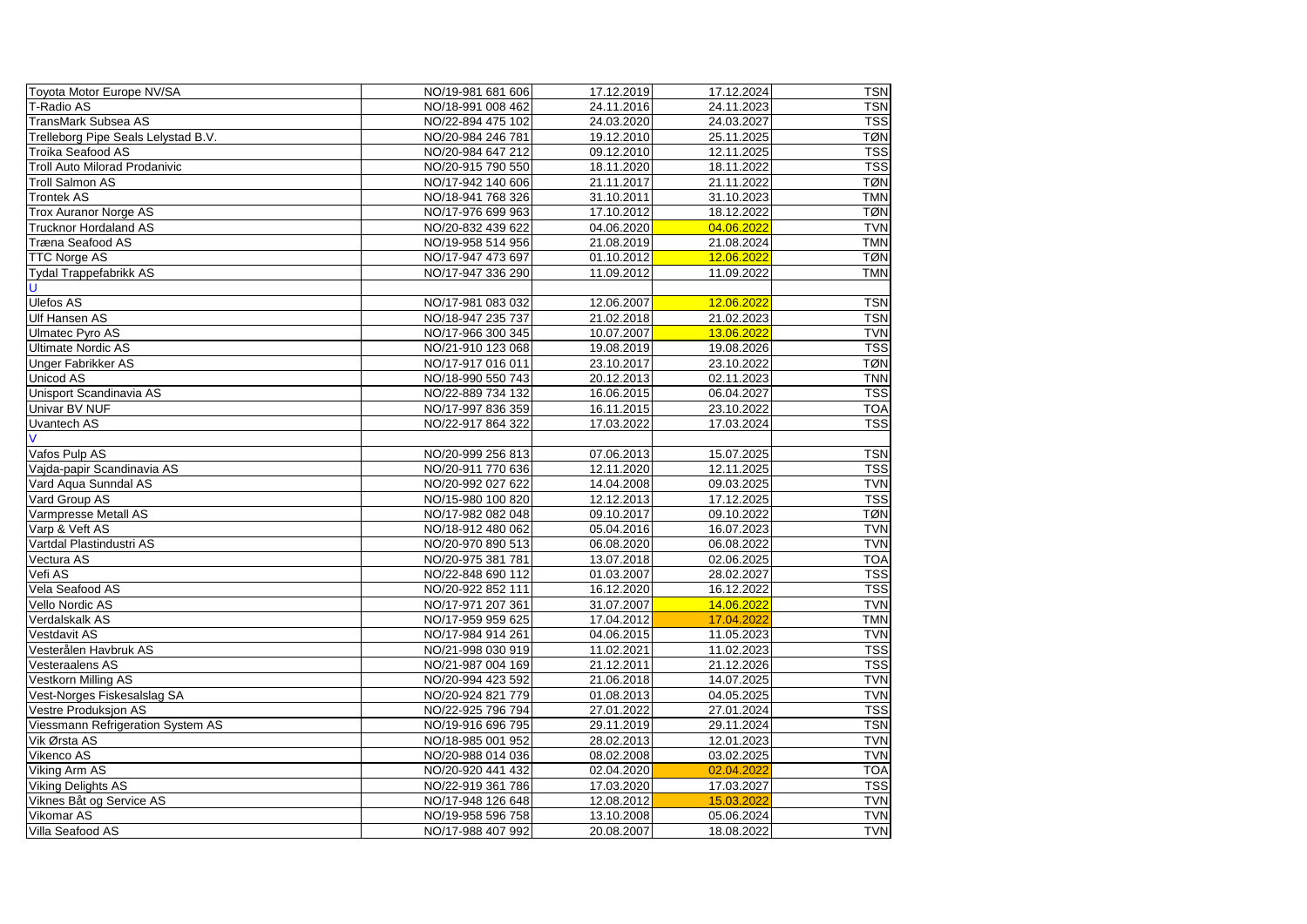| Vipo AS                               | NO/17-941 730 566 | 08.06.2007 | 07.06.2022 | <b>TSN</b> |
|---------------------------------------|-------------------|------------|------------|------------|
| <b>Visnes Kalk AS</b>                 | NO/17-979 489 498 | 03.08.2007 | 16.06.2022 | <b>TVN</b> |
| Vistin Pharma AS                      | NO/22-813 120 232 | 21.02.2015 | 20.03.2027 | <b>TSS</b> |
| Vitux AS                              | NO/21-916 350 678 | 04.06.2012 | 27.06.2026 | <b>TSS</b> |
| Voice Norge AS                        | NO/20-957 560 199 | 15.11.2018 | 21.07.2025 | <b>TOA</b> |
| Volmax AS                             | NO/20-984 674 104 | 22.08.2008 | 21.08.2025 | <b>TSN</b> |
| Volue Industrial lot As               | NO/17-920 353 908 | 10.12.2010 | 10.12.2022 | <b>TSN</b> |
| Volvo Norge AS                        | NO/19-910 712 799 | 26.04.2010 | 20.12.2024 | <b>TOA</b> |
| <b>Voss Production AS</b>             | NO/19-981 147 332 | 27.04.2017 | 27.04.2024 | <b>TSN</b> |
| <b>VPK Packaging AS</b>               | NO/22-917 274 975 | 11.02.2022 | 11.02.2024 | <b>TSS</b> |
| <b>VWR International AS</b>           | NO/17-860 964 732 | 11.01.2013 | 30.11.2022 | <b>TOA</b> |
| Våpensmia AS                          | NO/22-943 480 745 | 25.01.2012 | 17.01.2027 | <b>TSS</b> |
| W                                     |                   |            |            |            |
| <b>Wacker Chemicals Norway AS</b>     | NO/21-995 541 432 | 06.12.2016 | 06.12.2026 | <b>TSS</b> |
| Wannebo International AS              | NO/22-935 872 367 | 09.02.2007 | 09.02.2027 | <b>TSS</b> |
| <b>Washington Mills AS</b>            | NO/19-990 022 585 | 14.04.2009 | 14.04.2024 | <b>TMN</b> |
| <b>Waynor Trading AS</b>              | NO/21-987 608 234 | 22.12.2011 | 22.12.2026 | <b>TSS</b> |
| We Norwegians AS                      | NO/18-913 106 644 | 03.08.2016 | 27.06.2023 | <b>TVN</b> |
| <b>Wenaas Workwear AS</b>             | NO/18-976 502 132 | 19.10.2007 | 04.04.2023 | <b>TVN</b> |
| Westad Industri AS                    | NO/18-936 612 741 | 03.07.2007 | 05.07.2023 | <b>TSN</b> |
| <b>Westcoast AS</b>                   | NO/17-967 274 941 | 07.06.2007 | 16.05.2023 | <b>TVN</b> |
| <b>Westcontrol Robertson AS</b>       | NO/18-993 141 496 | 13.08.2018 | 13.08.2023 | <b>TVN</b> |
| Western Geco AS                       | NO/17-974 311 321 | 05.01.2012 | 18.04.2022 | <b>TOA</b> |
| West-Norway AS                        | NO/17-917 313 008 | 22.06.2007 | 20.06.2022 | <b>TVN</b> |
| <b>Westronic AS</b>                   | NO/22-965 096 256 | 10.12.2011 | 13.03.2027 | <b>TSS</b> |
| Wide Industrier AS                    | NO/17-967 613 436 | 19.10.2012 | 18.12.2022 | <b>TØN</b> |
| Wilhelmsen Chemicals A/S              | NO/17-953 803 674 | 16.08.2007 | 15.08.2022 | <b>TSN</b> |
| <b>Wilhelmsen Ships Service AS</b>    | NO/18-917 019 215 | 17.12.2013 | 16.09.2023 | <b>TOA</b> |
| Williksen Export AS                   | NO/21-921 821 603 | 11.09.2019 | 11.09.2026 | <b>TSS</b> |
| Wintershall DEA Norge AS              | NO/21-985 224 323 | 29.04.2021 | 29.04.2023 | <b>TSS</b> |
| <b>Wonderland AS</b>                  | NO/20-987 102 160 | 27.05.2015 | 20.08.2025 | <b>TVN</b> |
| Wopas AS                              | NO/19-917 935 505 | 28.09.2017 | 28.09.2024 | <b>TSN</b> |
| Wärtsila Norway AS                    | NO/17-940 193 575 | 16.08.2007 | 09.06.2023 | <b>TVN</b> |
| Wärtsilä Gas Solutions Norway AS      | NO/20-985 958 165 | 12.11.2010 | 17.09.2025 | <b>TOA</b> |
| Wärtsilä Valmarine AS                 | NO/17-977 040 329 | 04.10.2017 | 04.10.2022 | <b>TSN</b> |
| X                                     |                   |            |            |            |
| <b>Xylem Water Solutions Norge AS</b> | NO/22-918 088 067 | 15.02.2012 | 09.03.2027 | <b>TSS</b> |
| Ÿ                                     |                   |            |            |            |
| Yara Norge AS                         | NO/20-984 015 666 | 05.11.2010 | 22.06.2025 | <b>TOA</b> |
| 7                                     |                   |            |            |            |
| Zaptec Charger AS                     | NO/21-912 494 470 | 31.05.2021 | 31.05.2023 | <b>TSS</b> |
| ZaptecAS                              | NO/21-999 164 137 | 31.05.2021 | 31.05.2023 | <b>TSS</b> |
| Zenitel Norway AS                     | NO/20-863 503 922 | 07.02.2012 | 07.09.2025 | <b>TOA</b> |
| Zivid AS                              | NO/20-915 713 769 | 26.03.2018 | 19.02.2025 | <b>TOA</b> |
| Æ                                     |                   |            |            |            |
| Ægir Bryggeri AS                      | NO/20-997 391 772 | 13.03.2013 | 04.02.2025 | <b>TVN</b> |
| Ø                                     |                   |            |            |            |
| Øglænd System AS                      | NO/17-985 748 128 | 22.05.2007 | 02.06.2022 | <b>TVN</b> |
| Ølbrygging AS                         | NO/18-996 428 249 | 08.06.2016 | 08.06.2023 | <b>TSN</b> |
| Øverbygg Norge AS                     | NO/19-914 063 701 | 09.09.2014 | 07.11.2024 | <b>TMN</b> |